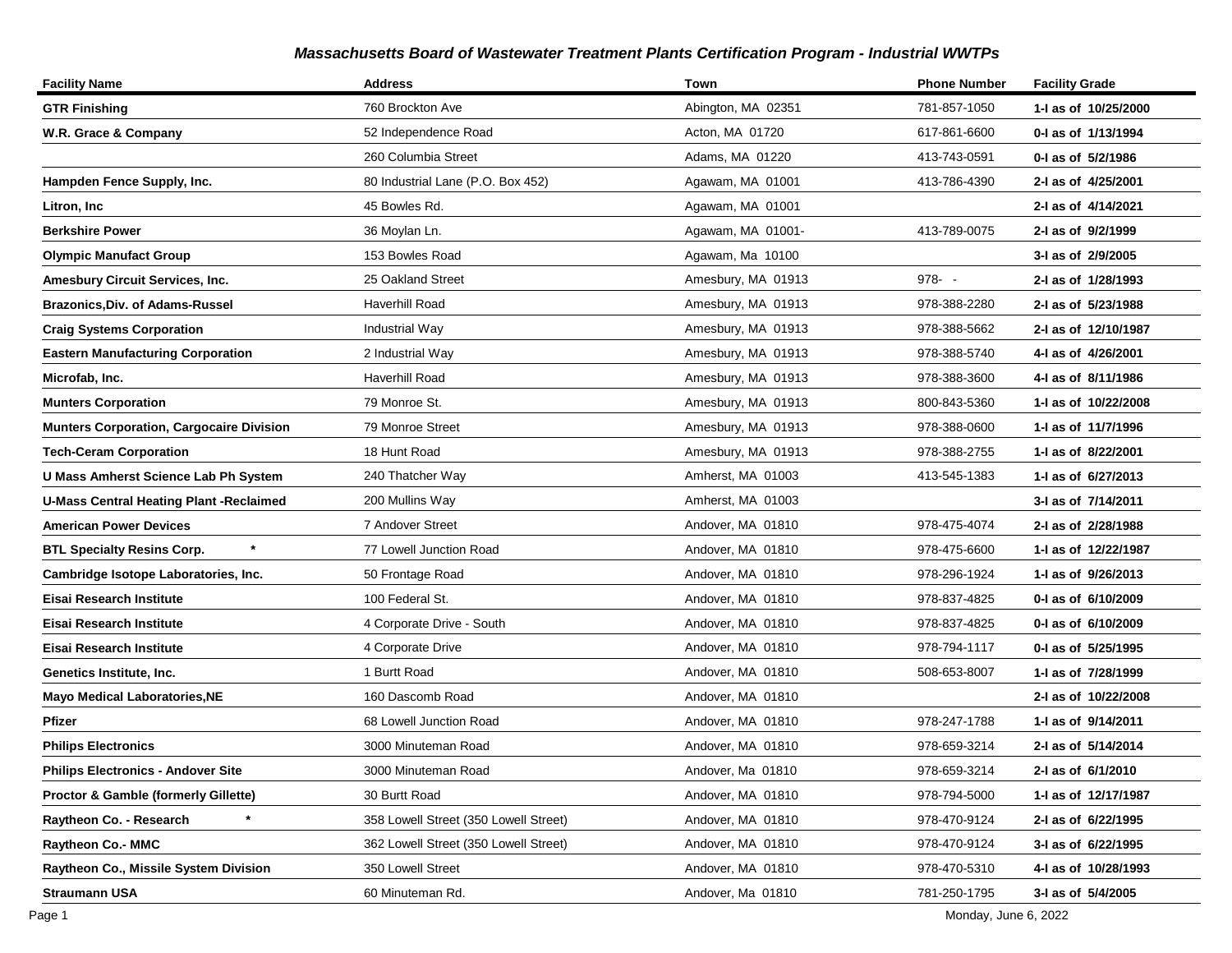| <b>Facility Name</b>                      | <b>Address</b>                      | Town                   | <b>Phone Number</b> | <b>Facility Grade</b> |
|-------------------------------------------|-------------------------------------|------------------------|---------------------|-----------------------|
| <b>Wyeth Biotech</b>                      | 1 Burtt Road                        | Andover, MA 01810      |                     | 2-I as of 7/14/2011   |
| Arlington Lithograph Co., Inc.            | <b>Six Schouler Court</b>           | Arlington, MA 02476    | 781-646-8815        | 1-I as of 9/12/2007   |
| Kidde-Fenwal Inc.                         | 400 Main Street                     | Ashland, MA 01721      | 508-881-2000        | 3-I as of 2/9/2005    |
| <b>Nyacol Nano Technologies</b>           | Megunco Road                        | Ashland, MA 01721      | 508-881-2220        | 2-I as of 10/10/2001  |
| <b>Ashland Specialty Chemicals</b>        | 238 South Main Street               | Assonet, MA 02702-1699 | 508-235-7131        | 4-1 as of 10/10/2001  |
| L. S. Starrett Co.                        | 121 Crescent Street                 | Athol, MA 01331        | 978-249-3551        | 4-I as of 9/12/2007   |
| <b>American Insulated Wire Corp</b>       | 330 Turner St                       | Attleboro, MA 02703    | 508-761-7500        | 3-I as of 6/18/2003   |
| Augat Inc.                                | 33 Perry Avenue                     | Attleboro, MA 02703    | 508-222-2202        | 4-1 as of 10/6/1980   |
| <b>Charles Thomae &amp; Sons Inc.</b>     | 15 Maynard Street                   | Attleboro, MA 02703    | 508-222-0785        | 2-I as of 12/28/1987  |
| <b>Chemet Corporation</b>                 | 52 Gardner Street                   | Attleboro, MA 02703    | 508-226-4470        | 2-I as of 9/26/1996   |
| Craft, Inc.                               | 1929 County Street, PO Box 3049     | Attleboro, MA 02703    | 508-761-7917        | 2-I as of 10/10/2001  |
| <b>Engineered Material Solutions</b>      | 39 Perry Ave                        | Attleboro, MA 02703    | 508-342-2115        | 4-I as of 4/22/2015   |
| Foster, Inc.                              | 37 Union Street (P.O. Box 778)      | Attleboro, MA 02703    | 508-222-1870        | 1-I as of 8/29/1996   |
| General Metal Finishing Co. Inc.          | 42 Frank Mossberg Drive             | Attleboro, MA 02703    | 508-226-5606        | 3-I as of 6/10/1998   |
| Handy & Harmon, Attleboro Refinishing Div | 20 Townsend Rd                      | Attleboro, MA 02703    | 508-226-1000        | 3-I as of 10/10/2001  |
| Howard H. Sweet & Son Inc.                | 60 Walton Street                    | Attleboro, MA 02703    | 508-222-9235        | 3-I as of 12/15/1994  |
| Interplex Etch Logic                      | 54 Venus Way                        | Attleboro, MA 02703    |                     | 4-1 as of 8/11/2021   |
| <b>Kilmartin Industries</b>               | 79 Walton Street                    | Attleboro, MA 02703    | 508-226-3310        | 2-I as of 2/1/2000    |
| $\star$<br>Krew, Inc.                     | 101 Dunham Street                   | Attleboro, MA 02703    | 508-222-4433        | 1-I as of 6/19/1997   |
| <b>Lambert Anodizing Co., Inc</b>         | 92 County Street                    | Attleboro, MA 02703    | 617-222-6265        | 2-I as of 1/1/1987    |
| $\ast$<br>Leavens Awards Co, Inc.         | 41 Summer Street (P.O. Box 748)     | Attleboro, MA 02703    | 508-222-2930        | 3-I as of 2/29/1996   |
| <b>Metalor Technologies, USA</b>          | 52 Gardner St                       | Attleboro, MA 02703    |                     | 1-1 as of 9/11/2002   |
| Mini-Systems, Inc.                        | 45 Frank Mossberg Drive             | Attleboro, MA 02703    | 508-226-2111        | 1-I as of 9/28/1995   |
| Mt. Vernon Silver Co. (Gorham Textron)    | 64 Water Street                     | Attleboro, MA 02703    | 401-785-9800        | 1-I as of 7/1/1985    |
| Plastic Craft Novelty Co, Inc.            | (P.O. Box 657)                      | Attleboro, MA 02703    | 508-222-1486        | 2-I as of 9/30/1989   |
| Qual-Craft Metal Finishing Co., Inc.      | 43 Forest Street                    | Attleboro, MA 02703    | 508-222-4560        | 3-I as of 6/13/2001   |
| <b>Robbins Co.</b>                        | 400 O'Neil Boulevard (P.O. Box 480) | Attleboro, MA 02703    | 508-222-2900        | 3-I as of 1/1/1989    |
| RTI, Inc.                                 | 65 Newcomb Street                   | Attleboro, MA 02703    | 508-226-1950        | 2-I as of 3/30/1995   |
| Rust-Oleum Coro (Mantrose-Haeuser Co.)    | 113 Olive St.                       | Attleboro, MA 02703    | 508-222-3710        | 2-I as of 9/11/2014   |
| Sensata Technologies, Inc.                | 529 Pleasant Street                 | Attleboro, MA 02703    | 508-236-3800        | 2-I as of 4/1/2016    |
| Stern-Leach                               | 49 Pearl St                         | Attleboro, MA 02703    | 508-222-7400        | 3-I as of 10/31/1997  |
| $\star$<br>Swank Inc.                     | 6 Hazel Street (P.O. Box 839)       | Attleboro, MA 02703    | 508-222-3400        | 3-I as of 8/31/1995   |
| <b>Sweet Metal Finishing</b>              | 28 John William Street              | Attleboro, MA 02703    | 508-226-4359        | 1-I as of 10/26/2005  |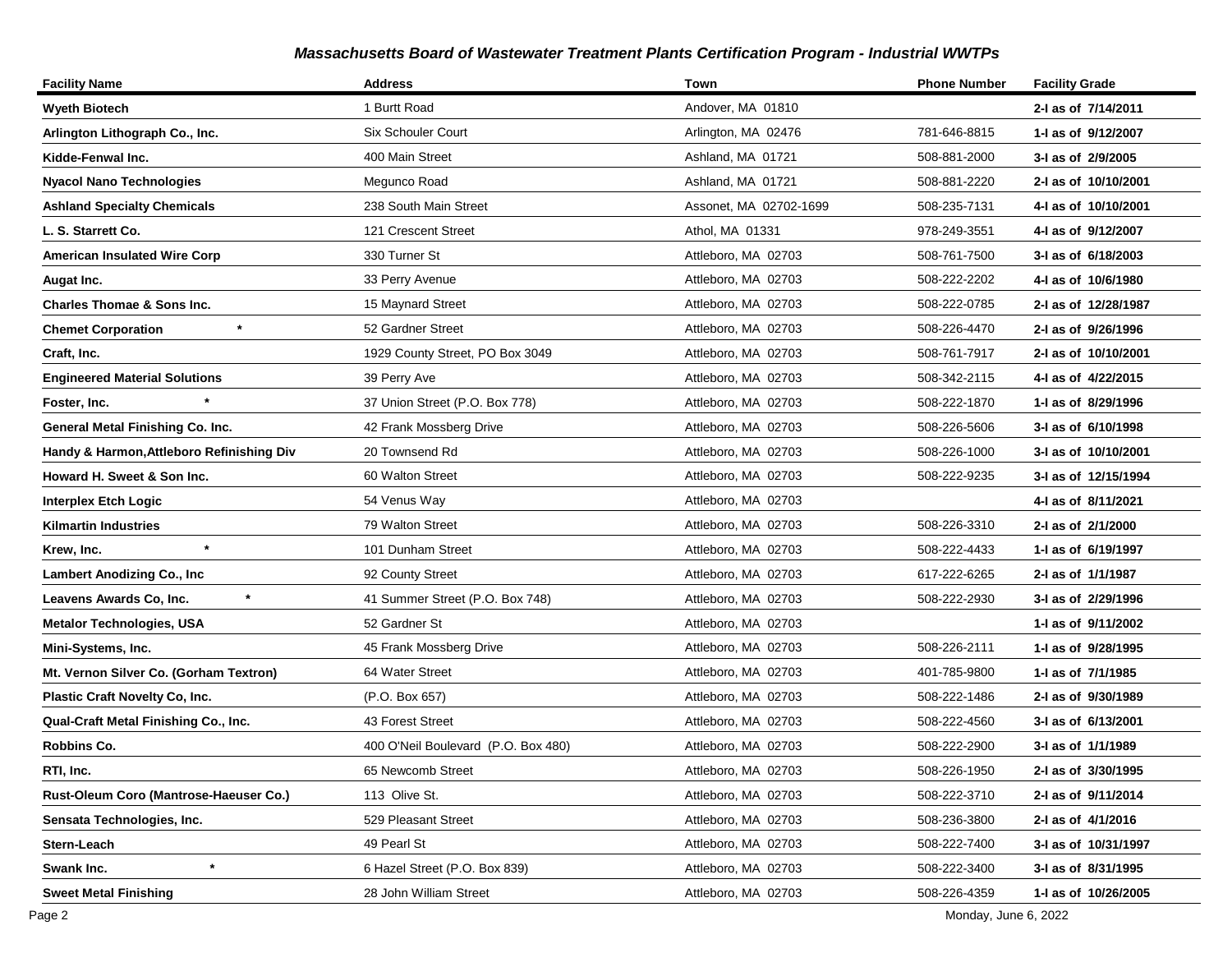| <b>Facility Name</b>                            | <b>Address</b>                       | Town                 | <b>Phone Number</b> | <b>Facility Grade</b> |
|-------------------------------------------------|--------------------------------------|----------------------|---------------------|-----------------------|
| Teknor Apex Company-Hebronville Facility        | Oakhill Avenue                       | Attleboro, MA 02703  | 508-222-2700        | 2-I as of 11/18/1993  |
| Ultralite Technologies, Inc.                    | 50 Walton Street                     | Attleboro, MA 02703  | 508-226-3605        | 3-I as of 10/27/1994  |
| Stern-Leach Co.                                 | 49 Pearl St                          | Attleboro, MA 02703- | 508-222-7400        | 4-1 as of 4/15/1998   |
| Jostens, Inc.                                   | Frank Mossberg Drive (P. O. Box 210) | Attleboro, MA 02903  | 508-222-6730        | 2-I as of 8/12/1993   |
| <b>Enviroplastics</b>                           | 15 Saint Mark St.                    | Auburn, MA 01501-    | 508-832-5095        | 2-I as of 2/28/1998   |
| Cains Foods, Inc.                               | 114 East Main Street                 | Ayer, MA 01432       | 978-772-0300        | 3-I as of 8/31/1995   |
| <b>CPF/Hortheast Hot Fill</b>                   | 25 Copeland Dr                       | Ayer, MA 01432       |                     | 1-I as of 9/9/2009    |
| <b>Custom Electroplating Co. Inc.</b>           | 123 Central Avenue                   | Ayer, MA 01432       | 978-772-0899        | 3-I as of 1/5/1988    |
| <b>Charles G. Allen Company</b>                 | <b>School Street</b>                 | Barre, MA 01005      | $978 - -$           | 1-I as of 1/20/1984   |
| <b>N2 Biomedical (formerly Spire)</b>           | 1 Patriots Park                      | Bedford, MA          | 781- -              | 2-I as of 12/14/1987  |
| Visen Medical                                   | 45 Wiggins Ave                       | Bedford, MA 01703    | 781-932-6875        | 1-1 as of 6/11/2008   |
| 1366 Technologies Inc.                          | 6 Preston Court                      | Bedford, MA 01730    | 781-861-1611        | 1-I as of 9/26/2013   |
| Anika Therapeutics, Inc.                        | 32 Wiggins Ave.                      | Bedford, MA 01730    | 781-932-6616        | 1-1 as of 9/12/2007   |
| <b>Applied Biosystems</b>                       | 2 Preston Court                      | Bedford, MA 01730    |                     | 1-I as of 10/29/2003  |
| ARE-MA Region No. 24, LLC                       | 45 Wiggins Ave.                      | Bedford, MA 01730    | 508-373-4149        | 1- as of 8/11/2016    |
| Avila Therapeutics, Inc.                        | 45 Wiggins Ave                       | Bedford, MA 01730    |                     | 1-I as of 9/14/2011   |
| <b>BD Biosciences</b>                           | Two Oak Park                         | Bedford, Ma 01730    | 781-275-0004        | 1-I as of 9/7/2005    |
| <b>Bedford Patriots Park, LLC</b>               | One Patriots Park                    | Bedford, MA 01730    | 617-590-6348        | 1- as of 12/12/2018   |
| Bedford VA Medical Center                       | 200 Springs Rd.                      | Bedford, MA 01730    | 781-687-2222        | 1-I as of 10/19/2016  |
| Conagen, Inc.                                   | 15 DeAngelo Dr.                      | Bedford, MA 01730    | 781-271-1588        | 1-1 as of 2/15/2017   |
| <b>Corning Life Scienes - Discovery Labware</b> | 2 Oak Park Dr.                       | Bedford, MA 01730    | 781-771-8517        | 1-1 as of 6/19/2019   |
| Covidien / Tyco HealthcareLP                    | 15 Crosby Dr.                        | Bedford, MA 01730    |                     | 1- as of 12/14/2011   |
| <b>Entegris Inc</b>                             | 9 Crosby Drive                       | Bedford, MA 01730    | 978-436-6520        | 2-I as of 9/26/2013   |
| Fujifilm Microdisks, U.S.A., Inc. Loc 102       | 35R Crosby Drive                     | Bedford, MA 01730    | 781-271-4400        | 1-I as of 12/15/1994  |
| <b>GWR-Sports Oil Corp.</b>                     | 181 Bedford Road                     | Bedford, MA 01730    | 781-749-8040        | 2-I as of 1/28/1993   |
| <b>Instrumentation Laboratory</b>               | 180 Hartwell Road                    | Bedford, MA 01730    | 781-861-4091        | 2-I as of 12/17/2008  |
| <b>Kaleido Biosciences</b>                      | 18 Crosby Drive                      | Bedford, MA 01730    | 603-475-7543        | 1- as of 12/14/2011   |
| Keurig Green Mountain, Inc.                     | 201 Burlington Rd.                   | Bedford, MA 01730    |                     | 1-1 as of 8/17/2016   |
| <b>Laser Photonics Inc.</b>                     | 25 Wiggins Avenue                    | Bedford, MA 01730    | 781-275-2650        | 2-1 as of 5/27/1992   |
| <b>Millipore Corporation</b>                    | 80 Ashby Rd.                         | Bedford, MA 01730    | 781-533-2832        | 1-I as of 5/9/2007    |
| <b>MITRE</b>                                    | 202 Burlington Road                  | Bedford, MA 01730    |                     | 0-I as of 3/21/2013   |
| <b>Mitre Corporation</b>                        | 202 Burlington Road                  | Bedford, MA 01730    |                     | 0-I as of 12/17/2008  |
| <b>Optical Switch Corp.</b>                     | 65 Wiggins Ave                       | Bedford, MA 01730    | 781-276-4060        | 1-I as of 2/7/2001    |

Page 3 Monday, June 6, 2022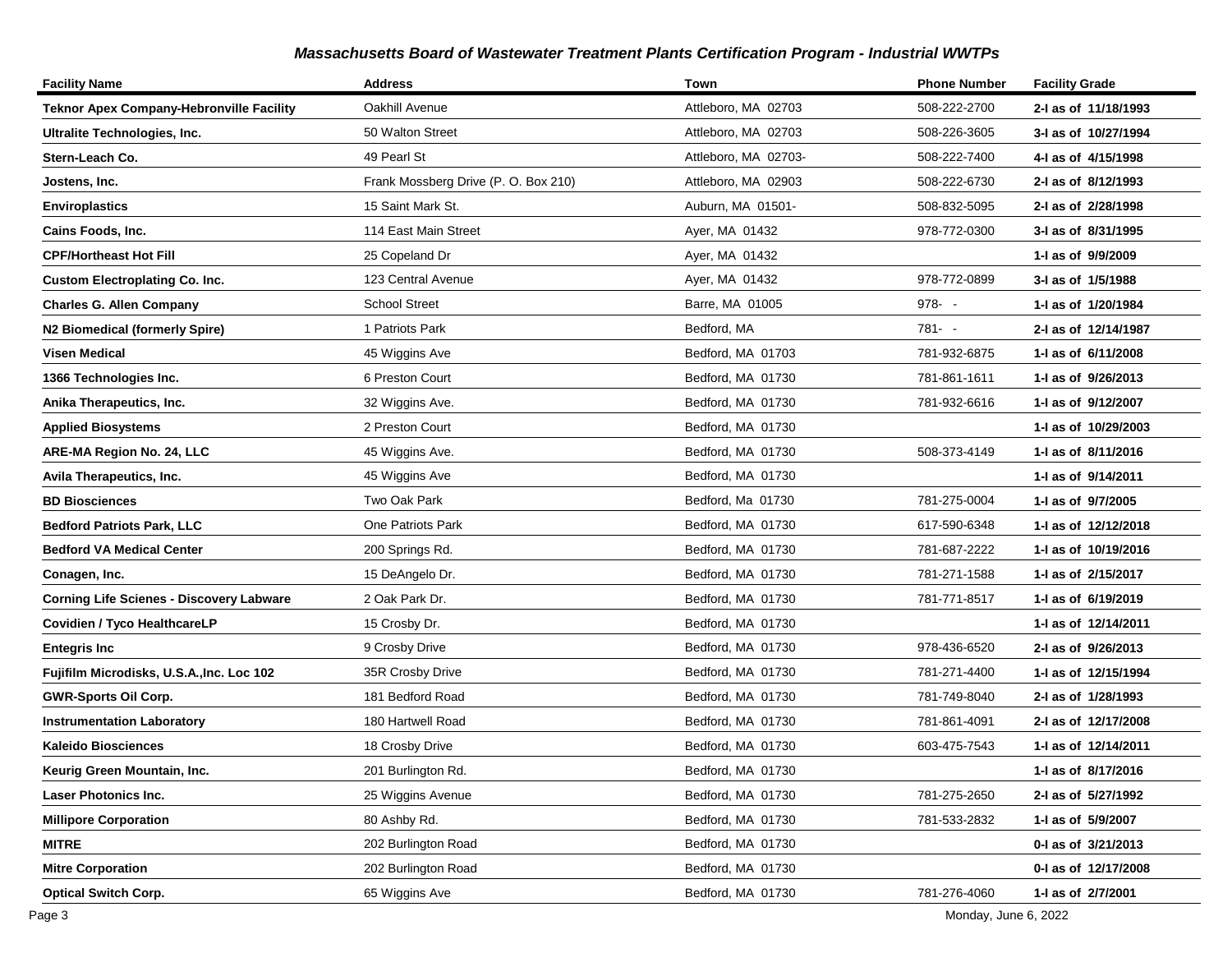| <b>Facility Name</b>                            | <b>Address</b>                  | Town                         | <b>Phone Number</b> | <b>Facility Grade</b> |
|-------------------------------------------------|---------------------------------|------------------------------|---------------------|-----------------------|
| Raytheon Co.                                    | 175 Hartwell Road               | Bedford, MA 01730            | 781-999--           | 2-I as of 12/12/2001  |
| <b>Raytheon Integrated Defense System</b>       | 180 Hartwell Road               | Bedford, Ma 01730            |                     | 2-I as of 7/26/2004   |
| Synta Pharmaceuticals, Inc.                     | 47 Wiggins Avenue               | Bedford, MA 01730            |                     | 1-1 as of 7/30/2008   |
| <b>Toxikon</b>                                  | 15 Wiggins Ave                  | Bedford, MA 01730            | 781-275-3330        | 1-I as of 10/25/2000  |
| <b>Ultragenyx Gene Therapy</b>                  | 170 Middlesex Turnpike          | Bedford, MA 01730            |                     | 1-1 as of 4/13/2022   |
| NitroMed Inc.                                   | Safety Dept. 12 Oak Park Dr.    | Bedford, MA 01730-           | 617-513-9107        | 1-1 as of 6/27/2000   |
| <b>Pre-owned Electronics</b>                    | 125 Middlesex Turnpike          | Bedford, MA 01730-           | 800-274-5343        | 1-1 as of 6/10/1998   |
| Tropix, Inc.                                    | 35 Wiggins Ave                  | Bedford, MA 01730-           |                     | 1- as of 12/15/1999   |
| <b>McLean Hospital</b>                          | 115 Mill St                     | Belmont, MA 02178-           | 617-885-2623        | 1-I as of 7/22/1998   |
| <b>Purecoat International, LLC</b>              | 39 Hittinger Street             | Belmont, MA 02478            | 617-489-2750        | 4-I as of 6/13/2001   |
| <b>Purecoat North Corporation</b>               | 39 Hittinger St.                | Belmont, MA 02478            |                     | 4-1 as of 2/15/2017   |
| <b>Axcelis Technologies</b>                     | 108 Cherry Hill Drive           | Beverly, MA 01915            | 978-921-0750        | 4-I as of 8/28/1991   |
| C. P. Clare Corporation                         | 78 Cherry Hill Drive            | Beverly, MA 01915            | 978-246-4000        | 1-I as of 9/26/1996   |
| <b>Cell Signaling Technology</b>                | 32 Tozer Road                   | Beverly, MA 01915            | 978-867-2414        | 1-I as of 3/20/2014   |
| CPI, Inc. Beverly Microwave Division            | 150 Sohier Road                 | Beverly, MA 01915            | 978-922-6000        | 4-1 as of 4/26/2001   |
| Delta Electronics Mfg. Corp.                    | 416 Cabot Street                | Beverly, MA 01915            | 978-927-1134        | 2-I as of 6/9/1988    |
| $\star$<br><b>GWR-Dealer Tire, Inc.</b>         | 443 Essex Street                | Beverly, MA 01915            | 603-672-5303        | 2-I as of 12/19/1991  |
| Orion Research, Inc.                            | 500 Cummings Center             | Beverly, MA 01915            | 978-922-4400        | 1-I as of 9/26/1996   |
| Symmetricom                                     | 123 Brimbal Ave                 | Beverly, MA 01915            | 978-509-4285        | 2-I as of 3/31/2011   |
| <b>BNZ Materials, Inc.</b>                      | 400 Iron Horse Park, High St    | Billerica, (North), MA 01862 | 978-663-3401        | 2-I as of 4/25/2001   |
| Aotco Metal Finishing Co.                       | 11 Suburban Park Drive          | Billerica, MA 01821          | 978-275-0880        | 4-I as of 8/31/1995   |
| <b>Bull Information systems</b>                 | 300 Concord Rd                  | Billerica, MA 01821          | 978-294-6060        | 0-1 as of 4/26/2001   |
| C. R. Bard, Inc., USCI Division                 | 129 Concord Road                | Billerica, MA 01821          | 978-667-2511        | 2-I as of 1/13/1994   |
| <b>Cabot Corporation</b>                        | 157 Concord Road                | Billerica, MA 01821          | 978-663-3455        | 2-I as of 8/31/1995   |
| <b>E-Ink Corporation</b>                        | 1000-1200 Technology Park Drive | Billerica, MA 01821          | 617-499-6091        | 1- as of 11/7/2013    |
| <b>EMD Pharmaceuticals Inc.</b>                 | 45B Middlesex Turnpike          | Billerica, MA 01821          |                     | 1-1 as of 4/23/2008   |
| <b>EMD Serono Research and Development Inst</b> | 45A Middlesex Turnpike          | Billerica, MA 01821          |                     | 1-1 as of 6/27/2013   |
| <b>Entegris, Inc</b>                            | 129 Concord Road, Building 2    | Billerica, MA 01821          | 978-436-6520        | 2-I as of 5/26/2011   |
| Geartronics Industries, Inc.                    | 100 Chelmsford Road             | Billerica, MA 01821          | 978--               | 2-I as of 3/22/1988   |
| <b>Mykrolis Corp</b>                            | 129 concord rd. Bld 2           | Billerica, MA 01821          |                     | 1-I as of 10/30/2002  |
| <b>Nuvera Fuel Cells</b>                        | 129 Concord Rd. Bldg 1          | Billerica, MA 01821          | 617-799-5451        | 1-I as of 12/18/2019  |
| <b>Sipex Corporation</b>                        | 22 Linnell Circle               | Billerica, MA 01821          | 978-671-1938        | 1-I as of 8/31/1995   |
| U.S. Filter Corp.                               | 28 Cook Street                  | Billerica, MA 01821          | 978-667-2828        | 2-I as of 2/28/1998   |

Page 4 Monday, June 6, 2022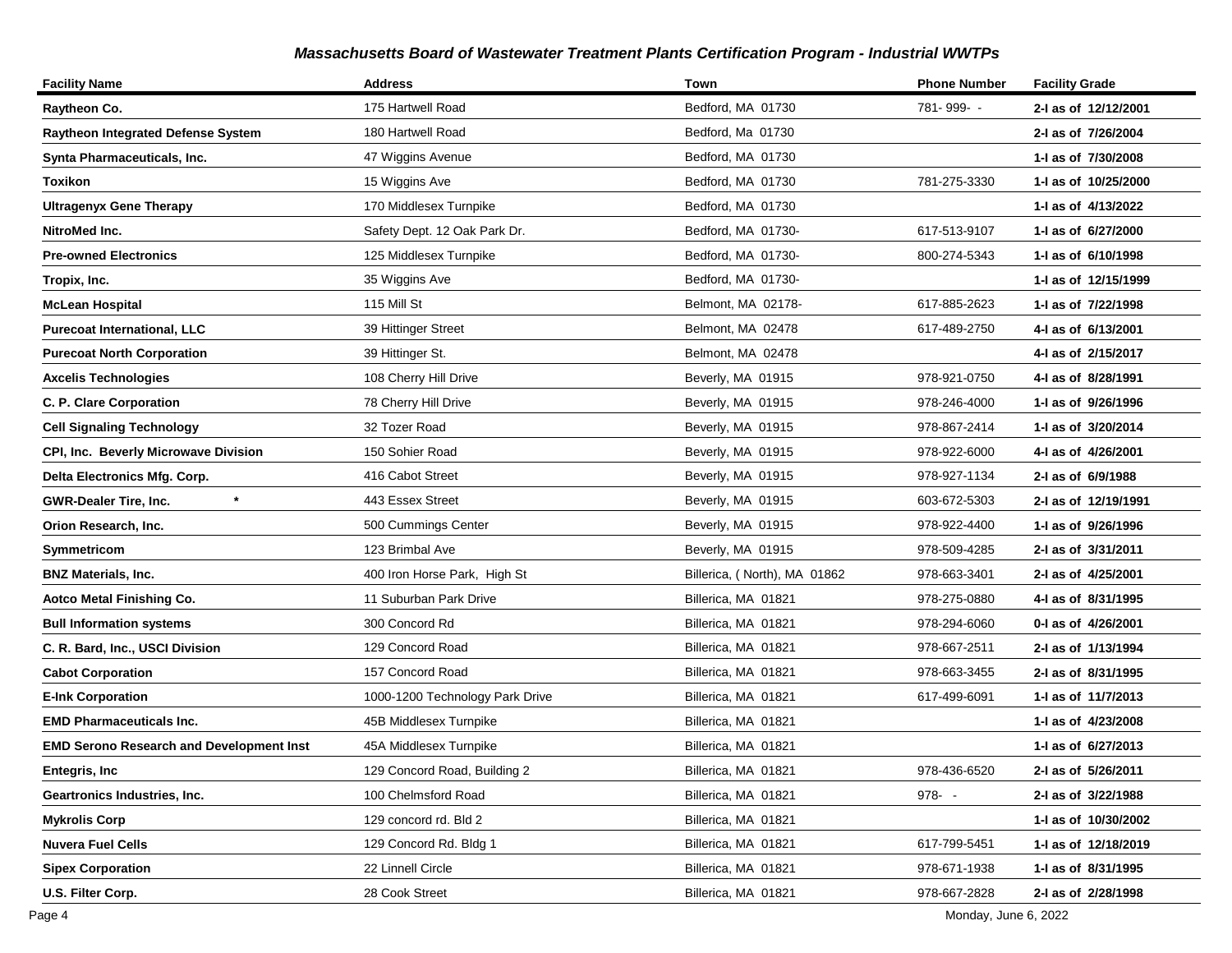| <b>Facility Name</b>                            | <b>Address</b>                           | Town                           | <b>Phone Number</b> | <b>Facility Grade</b> |
|-------------------------------------------------|------------------------------------------|--------------------------------|---------------------|-----------------------|
| Welch Foods, Inc.                               | 749 Middlesex Turnpike                   | Billerica, MA 01821            | 978-371-1000        | 1-I as of 4/17/1997   |
| Nexx Systems, Inc.                              | 900 Middlesex Turnpike, Building 6       | Billerica, MA 01821-3929       |                     | 3-I as of 5/24/2012   |
| <b>EMD Lexigen Research Center 45-A</b>         | 25 Middlesex Turnpike                    | Billerica, MA 01821-3936       | 978-294-1212        | 1-I as of 2/7/2007    |
| <b>EMD Serono Research and Development Inst</b> | 45 Middlesex Turnpike                    | Billerica, MA 01821-3936       | 978-294-1212        | 1-I as of 2/7/2007    |
| <b>Bruce Technologies International</b>         | 25 Esquire Road                          | Billerica, MA 01862            | 978-670-5501        | 1-I as of 11/7/1996   |
| Millipore corp                                  | 900 Middlesex Turnpike                   | Billerica, MA 01862            |                     | 1- as of 12/18/2002   |
| Roy Brothers, Inc.                              | 764 Boston Road                          | Billerica, MA 01866            | 978-667-1921        | 2-I as of 8/14/1992   |
| <b>Mobil Solar Energy Corp</b>                  | 4 Suburban Park Drive                    | Billerica, MA 01921            | $978 - -$           | 2-I as of 4/30/1992   |
| <b>EMD Serono Research and Development Ins</b>  | 45A Middlesex Turnpike                   | Billerica, MA 01821            |                     | 2-I as of 12/11/2013  |
| GenRad, Inc.                                    | 37 Main Street                           | Bolton, MA 01740               | 978-779-2811        | 3-I as of 1/9/1987    |
| <b>Genzyme Corporation (Allston Landing)</b>    | Western Avenue                           | Boston (Allston), MA 02134     | 508-270-2176        | 2-I as of 2/25/1998   |
| Steel Art Company, Inc.                         | 75 Brainerd Road                         | Boston (Allston), MA 02134     | 617-566-4079        | 1-I as of 12/17/2003  |
| Browning-Ferris Industries, Inc                 | 164 Market Street                        | Boston (Brighton), MA 02135    | 617-254-1800        | 3-I as of 4/17/1997   |
| Honeywell Bull Information Systems, Inc.        | 38 Life Street (Rinsewater Treatment) *  | Boston (Brighton), MA 02135    | 617-783-6543        | 2-I as of 12/2/1987   |
| Honeywell Bull Information Systems, Inc.        | 38 Life Street (Waste Treatment Sys.)*   | Boston (Brighton), MA 02135    | 617-783-6543        | 4-I as of 9/1/1991    |
| Biotransplant, Inc.                             | Bldg. 75, 3d Ave., Charlestown Navy Yard | Boston (Charlestown), MA 02129 | 617-241-5200        | 1-I as of 4/26/2001   |
| Boston Sand & Gravel, Inc., Millers Riv         | 500 Front Street                         | Boston (Charlestown), MA 02129 | 617-227-9000        | 2-I as of 2/6/2002    |
| Diacrin, Inc.                                   | 13th Street, Building 96                 | Boston (Charlestown), MA 02129 | 617-242-9100        | 2-I as of 10/28/1993  |
| Federal Metal Finishing, Inc.                   | 18 Dorrance Street                       | Boston (Charlestown), MA 02129 | 617-242-3370        | 4-I as of 8/22/2001   |
| <b>Sithe Mystic (Boston Edison)</b>             | 173 Alford Street                        | Boston (Charlestown), MA 02149 | 617-381-2387        | 4-I as of 8/22/2001   |
| Arborway Metal Finishing, Inc.                  | 50 Park Street                           | Boston (Dorchester), MA 02122  | 617-288-1200        | 4-I as of 10/10/2001  |
| The Blue Ribbon Laundry Co.                     | 15 Banton Street                         | Boston (Dorchester), MA 02124  | 617-436-1404        | 1- as of 8/25/1994    |
| Diamond Uniform Rental Service, Inc. *          | 31 Hannon Street                         | Boston (Dorchester), MA 02125  | 617-341-4700        | 4-I as of 12/17/1992  |
| <b>Servolift/Eastern Corporation</b>            | 266 Pleasant Street                      | Boston (Dorchester), MA 02125  | 617-825-4600        | 3-I as of 4/30/1992   |
| <b>Massachusetts Biomedical Initiative</b>      | 20 Hampden Street, Crosstown Ind. Park   | Boston (Roxbury), MA 02119     | 508-797-4200        | 0-I as of 4/25/2001   |
| Comm of MA-MBTA South Boston Power Stat*        | <b>East First Street</b>                 | Boston (South), MA             | 617-722-5000        | 3-I as of 5/19/1980   |
| <b>Cliflex Bellows Corp.</b>                    | 45 West Third Street                     | Boston (South), MA 02127       | 617-268-5774        | 3-I as of 10/26/2005  |
| $\ast$<br>Au Bon Pain Company                   | 19 Fid Kennedy Avenue                    | Boston (South), MA 02210       | 617-432-2100        | 3-I as of 1/18/1990   |
| <b>B. F. Smith Printers, Inc.</b>               | 320 Stuart Street                        | Boston, MA                     |                     | 2-I as of 9/2/1987    |
| <b>Beth Israel Deaconess Medical Center</b>     | 21-27 Burlington St., Basement           | Boston, MA                     |                     | 1-I as of 10/28/1998  |
| Beth Israel Deaconess Medical Ctr.              | 21-27 Burlington St., Fifth Fl.          | Boston, MA                     |                     | 1-I as of 10/28/1998  |
| Beth Israel Deaconess, Meissner Bld.            | 198 Pilgrim Rd                           | Boston, MA                     |                     | 1-I as of 10/28/1998  |
| <b>Boston Brewery Company</b>                   | 30 Germanian St.                         | Boston, MA                     | 781-275-6050        | 1-I as of 2/15/2012   |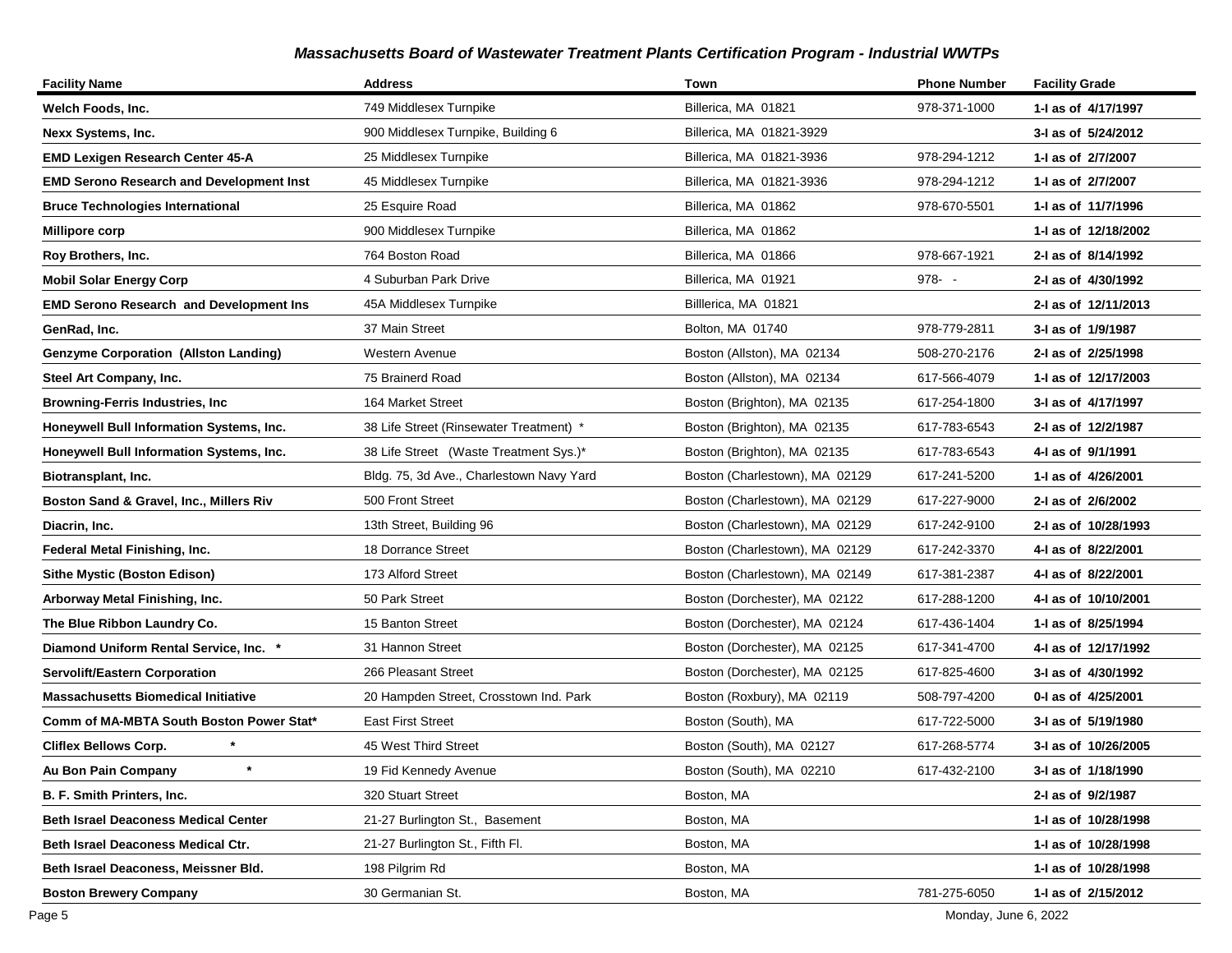| <b>Facility Name</b>                            | <b>Address</b>                           | Town              | <b>Phone Number</b> | <b>Facility Grade</b> |
|-------------------------------------------------|------------------------------------------|-------------------|---------------------|-----------------------|
| G. H. Dean Company                              | 645 Summer Street                        | Boston, MA        |                     | 1-I as of 12/29/1987  |
| New England Medical Center, Inc.                | 75 Kneeland Street                       | Boston, MA        | 617-956-4589        | 1-I as of 3/24/1994   |
| South Boston Piers Transitway Facility          | 220-240 Southampton St                   | Boston, MA        |                     | 2-1 as of 10/10/2001  |
| <b>Globe Newspaper Co</b>                       | 135 Morrissey Blvd                       | Boston, MA 02107  |                     | 1- as of 9/3/2003     |
| Central Artery Tunnel, CO9B3 Coag/sett.         | 1 South Station                          | Boston, MA 02110  | 617-951-6000        | 1-I as of 10/31/1997  |
| <b>Dewpoint Therapeutics</b>                    | 451 D St.                                | Boston, MA 02110  |                     | 1- as of 6/9/2021     |
| <b>Jnana Therapeutics</b>                       | 6 Tide St.                               | Boston, MA 02110  |                     | 1-I as of 4/14/2021   |
| <b>One Winthrop Square</b>                      | One Winthrop Square                      | Boston, MA 02110  |                     | 1-I as of 2/17/2021   |
| <b>New England Medical (Ziskind Bld.)</b>       | 750 Washington St                        | Boston, MA 02111  |                     | 2-I as of 10/30/2002  |
| <b>Trigen-Boston Energy Corporation</b>         | 165 Kneeland Street                      | Boston, MA 02111  | 617-482-8080        | 2-I as of 9/29/1994   |
| <b>Tufts New England Medical Center (TNEMC)</b> | 750 Washington St., Maintenance Box 834  | Boston, MA 02111  | 617-636-5024        | 1- as of 12/19/2007   |
| Massachusetts Eye & Ear Infirmary *             | 325 Cambridge Street(243 Charles Street) | Boston, MA 02114  | 617-573-4091        | 1- as of 6/22/1995    |
| Massachusetts General Hospital                  | Parkman Street (55 Fruite Street)        | Boston, MA 02114  | 617-762-2425        | 3-I as of 3/28/1996   |
| Massachusetts General Hospital - Warren         | 55 Fruit St                              | Boston, MA 02114  |                     | 2-I as of 3/19/2008   |
| Massachusetts General Hospital-Wellman          | 55 Fruit St.                             | Boston, MA 02114  |                     | 2-I as of 3/19/2008   |
| Schepens Eye Research Institute                 | 20 Staniford St                          | Boston, MA 02114  | 617-912-0222        | 1- as of 12/12/2001   |
| Mass. Eye and Ear Infirm. Charles St.           | 243 Charles St                           | Boston, MA 02114- | 978-371-4027        | 1-I as of 2/28/1998   |
| Mass. Eye and Ear Infirmary, Cambr. St.         | 325 Cambridge St.                        | Boston, MA 02114- | 978-371-4027        | 1-I as of 2/28/1998   |
| Massachusetts General Hospital                  | 55 Fruit St                              | Boston, MA 02114- | 617-726-8880        | 1-I as of 4/28/1999   |
| <b>Shriners Hospital for Children</b>           | 51 Blossom St                            | Boston, MA 02114- | 978-371-4373        | 1- as of 10/27/1999   |
| <b>Beth Israel Deaconess Medical Center CLS</b> | 300 Brookline Blackfan Circle -CLS Bldg. | Boston, MA 02115  |                     | 1-I as of 2/6/2008    |
| <b>Boston Thermal Energy Corp</b>               | 165 Kneeland Street                      | Boston, MA 02115  | 617-482-3235        | 2-I as of 7/23/1992   |
| <b>Boston University</b>                        | <b>Photonics Building</b>                | Boston, MA 02115  |                     | 1- as of 10/10/2001   |
| <b>Brigham and Women's Hospital - Eugene</b>    | Braunwald Research Cent.221 Longwood Ave | Boston, MA 02115  | 617-525-7343        | 1-1 as of 12/15/2010  |
| Brigham and Women's Hospital - Smith Bld        | One Jimmy Fund Way                       | Boston, MA 02115  | 617-525-7343        | 1- as of 12/15/2010   |
| Brigham and Women's Hospital - Thorn Bld        | 20 Shattuck Street                       | Boston, MA 02115  | 617-525-7343        | 1-I as of 12/15/2010  |
| Children's Hospital, Bader Bldg.                | <b>Shattuck Street</b>                   | Boston, MA 02115  | 617-355-6140        | 1-I as of 6/20/1996   |
| Children's Hospital, Enders Bldg.               | Blackfan Street & Longwood Avenue        | Boston, MA 02115  | 617-355-6140        | 1-I as of 6/20/1996   |
| Children's Hospital, Main Bldg.                 | Blackfan Street & Binney Street          | Boston, MA 02115  | 617-355-6140        | 1-I as of 6/20/1996   |
| <b>Cogeneration Management Co. Inc.</b>         | 474 Brookline Avenue                     | Boston, MA 02115  | 617-732-2711        | 2-I as of 11/30/1987  |
| Dana Farber Cancer Inst., Smith Bld.,           | 44 Binney st                             | Boston, MA 02115  | 617-632-3185        | 1-I as of 8/22/2001   |
| Dana-Farber Cancer Institute,#201 Dana          | 44 Binney Street                         | Boston, MA 02115  | 617-632-3185        | 1-I as of 8/22/2001   |
| Dana-Farber Cancer Institute, Dana #202         | 44 Binney Street                         | Boston, MA 02115  | 617-632-3185        | 1-I as of 8/22/2001   |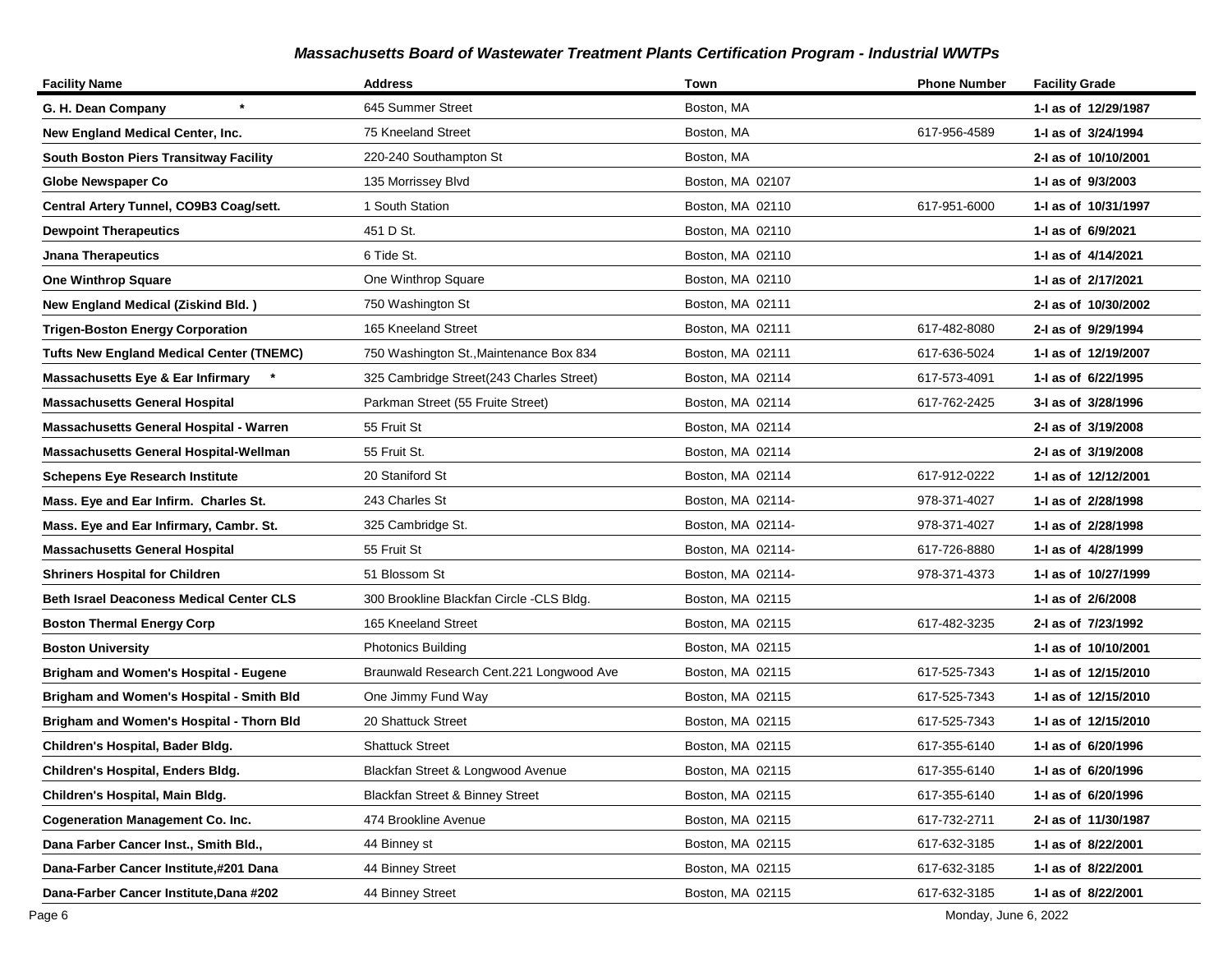| <b>Facility Name</b>                            | <b>Address</b>                       | Town                  | <b>Phone Number</b> | <b>Facility Grade</b> |
|-------------------------------------------------|--------------------------------------|-----------------------|---------------------|-----------------------|
| Dana-Farber Cancer Institute,JFB #402           | 44 Binney Street                     | Boston, MA 02115      | 617-632-3185        | 1-I as of 8/22/2001   |
| Dana-Farber Cancer Institute, JFB #403          | 44 Binney Street                     | Boston, MA 02115      | 617-632-3185        | 1-I as of 8/22/2001   |
| Harvard Medical School - The Wyss Inst          | 3 Blackfan St.                       | Boston, MA 02115      | 617-432-2925        | 1-1 as of 2/15/2012   |
| <b>Harvard University - Longwood Campus</b>     | 200 Longwood Avenue                  | Boston, MA 02115      | 617-432-1720        | 1-I as of 12/12/2001  |
| <b>Harvard University Medical School Bldg B</b> | 220 Longwood Avenue                  | Boston, MA 02115      | 617-496-4917        | 1-I as of 9/29/1994   |
| Harvard University Medical School Ed Cen        | 260 Longwood Avenue                  | Boston, MA 02115      | 617-496-4917        | 1-I as of 9/29/1994   |
| La Esperanza Delaware Corp                      | 3 Blackfan Circle                    | Boston, MA 02115      |                     | 1-I as of 5/14/2014   |
| <b>MCPHS University</b>                         | 179 Longwood Avenue                  | Boston, MA 02115      | 617-732-2861        | 1-1 as of 4/22/2015   |
| Northeastern Univ- Forsyth Building 0101        | 140 The Fenway                       | Boston, MA 02115      | 617-373-2769        | 1-I as of 4/5/2012    |
| Northeastern Univ- Forsyth Building 0201        | 140 The Fenway                       | Boston, MA 02115      | 617-373-2769        | 1- as of 4/5/2012     |
| <b>Northeastern University</b>                  | 330 Huntington Ave. (Mugar Building) | Boston, Ma 02115      |                     | 1-I as of 2/8/2006    |
| <b>Northeastern University</b>                  | 100 Forsyth St. (Dana Building)      | Boston, MA 02115      |                     | 1-I as of 2/8/2006    |
| Northeastern University                         | 30 Leon St. (Behrakis Building)      | Boston, Ma 02115      |                     | 1-I as of 2/8/2006    |
| Northeastern University                         | 110 Forsyth St. (Snell Building)     | Boston, MA 02115      |                     | 1-I as of 2/8/2006    |
| <b>Northeastern University</b>                  | 334 Huntington (Hurtig Building)     | Boston, MA 02115      |                     | 1-I as of 2/8/2006    |
| Northeastern University @140 The Fenway         | 140 Fenway Street                    | Boston, MA 02115      | 617-373-2769        | 1-I as of 4/5/2012    |
| Northeastern University at 140 The Fenwa        | 140 Fenway Street                    | Boston, MA 02115      | 617-373-2769        | 1-I as of 2/15/2012   |
| <b>Center for Blood Research</b>                | 800 Huntington Ave                   | Boston, MA 02115-     | 617-731-6470        | 0-1 as of 6/30/1999   |
| MBTA - Albany St Bus Garage - Bus Wash          | 421 Albany St                        | Boston, MA 02116      | 617-222-4617        | 2-I as of 10/25/2000  |
| <b>MBTA - Albany St Bus Garage - Steam Clea</b> | 421 Albany St                        | Boston, MA 02116      | 617-222-4617        | 2-I as of 10/25/2000  |
| Park Plaza 2 - P2                               | Parcel P-2, 2 Park Plaza             | Boston, MA 02116      |                     | 2-I as of 3/27/2002   |
| Amtrak Corp.                                    | 2 Frontage Road                      | Boston, MA 02118      | $617 - -$           | 4-1 as of 10/13/2021  |
| <b>Boston Medical Center (Menino Building)</b>  | 840 Harrison Ave.                    | Boston, MA 02118      |                     | 1-1 as of 9/18/2017   |
| <b>Boston University</b>                        | 590 Commonwealth Ave                 | Boston, MA 02118      |                     | 1-I as of 12/13/2000  |
| <b>PerkinElmer Life and Analytical Sciences</b> | 120 East Dedham St.                  | Boston, Ma 02118      |                     | 1- as of 10/26/2005   |
| <b>PerkinElmer Life and Analytical Sciences</b> | 100 East Canton Street               | Boston, MA 02118      |                     | 2-I as of 3/24/1994   |
| Trim Trends, Inc.                               | 560 Harrison Avenue                  | Boston, MA 02118      | 617-542-0366        | 1-I as of 12/10/1987  |
| <b>High Speed Trainset Maint. Facility</b>      | 2 Frontage Rd                        | Boston, MA 02118-     |                     | 3-I as of 6/13/2001   |
| <b>Boston University Medical Center NEIDL</b>   | 715 Albany Street, M470              | Boston, MA 02118-2526 | 617-638-8832        | 1- as of 2/15/2012    |
| <b>MBTA - Bartlett St Bus Garage - Steam Cl</b> | 2565 Washington St                   | Boston, MA 02119      | 617-222-4617        | 2-I as of 10/25/2000  |
| <b>MBTA Bartlett St Bus Garage - Bus Wash</b>   | 2565 Washington St                   | Boston, MA 02119      | 617-222-4617        | 2-I as of 10/25/2000  |
| <b>Modern Electroplating Company, Inc.</b>      | 2430 Washington Street (P.O. Box K)  | Boston, MA 02119      | 617-445-4400        | 3-I as of 9/2/1986    |
| <b>New England Baptist Hospital</b>             | 125 Parker Hill Ave                  | Boston, MA 02120      |                     | 1- as of 7/21/2010    |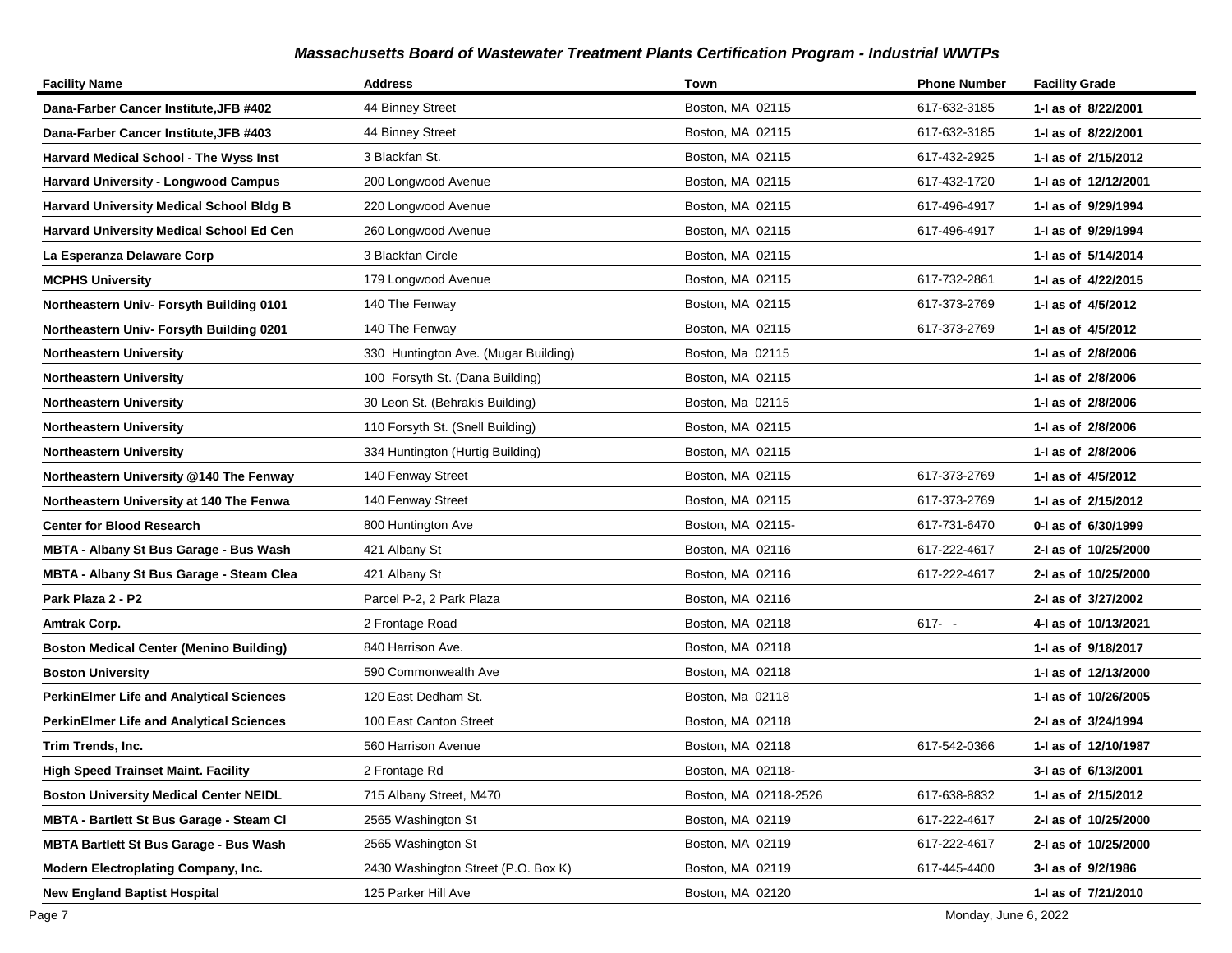| <b>Facility Name</b>                         | <b>Address</b>                  | Town              | <b>Phone Number</b> | <b>Facility Grade</b> |
|----------------------------------------------|---------------------------------|-------------------|---------------------|-----------------------|
| $\star$<br><b>Teck Corporation</b>           | 716 Columbus Avenue             | Boston, MA 02120  | 617-442-1912        | 2-I as of 12/31/1987  |
| D. J. Cutter & Company, Inc.                 | 88 Freeport Street              | Boston, MA 02122  | 617-825-1300        | 2-I as of 9/29/1994   |
| <b>Blue Ribbon Laundry Company</b>           | 15 Banton Street                | Boston, MA 02124  | 617-436-1404        | 1-I as of 8/25/1994   |
| K-Bro Linen Systems(New England), Inc.       | 750 Dorchester Avenue           | Boston, MA 02125  | 617-282-1380        | 1-I as of 6/16/1994   |
| Gillette Co                                  | One Gillette Park               | Boston, MA 02127  | 617-463-2351        | 2-I as of 1/28/1993   |
| Gillette Co. Ultra-filtration Treatment      | One Gillette Park               | Boston, MA 02127  | 617-463-2351        | 2-I as of 10/25/2000  |
| Gillette Co. Strip Clean Batch               | One Gillette Park               | Boston, MA 02127  | 617-463-2351        | 2-I as of 10/25/2000  |
| The 105 by Breakthrough                      | 105 W. First St.                | Boston, MA 02127  |                     | 1-I as of 2/9/2022    |
| <b>The Gillette Company</b>                  | 1 Gillette Park                 | Boston, MA 02127  |                     | 2-I as of 9/9/2015    |
| Comm of MA-Port Authority Fire Tng Faci      | Logan Airport                   | Boston, MA 02128  | 617-973-5500        | 2-I as of 7/21/1989   |
| Massachusetts General Hospital-North pH      | 149 13th Street                 | Boston, MA 02129  | 617-726-5270        | 1-I as of 7/28/1994   |
| Massachusetts General Hospital-South pH      | 149 13th Street                 | Boston, MA 02129  | 617-726-5270        | 1-I as of 7/28/1994   |
| <b>MBTA Charlestown Truck Garage</b>         | 36 arlington Ave                | Boston, MA 02129  |                     | 2-I as of 10/30/2002  |
| $\star$<br>Whittemore-Wright Company, Inc.   | 62 Alford Street                | Boston, MA 02129  | 617-242-1180        | 2-I as of 11/23/1987  |
| $\star$<br>Whittemore-Wright Company, Inc.   | 62 Alford Street                | Boston, MA 02129  | 617-242-1180        | 1- as of 11/23/1987   |
| <b>Faulkner Hospital</b>                     | 1153 Center St.                 | Boston, MA 02130  |                     | 1-I as of 6/11/2008   |
| The Boston Beer Company                      | 30 Germania St.                 | Boston, MA 02130  |                     | 1-1 as of 1/27/2009   |
| <b>Harvard University Weld Hill Research</b> | 1300 Centre Street              | Boston, MA 02131  | 617-496-1359        | 1-I as of 5/26/2011   |
| <b>Capital Circuits Inc.</b>                 | 24 Denby Road                   | Boston, MA 02134  | 617-562-5135        | 3-I as of 6/13/2001   |
| <b>Sunshine Laundry</b>                      | 10 Penniman Road (40 Rugg road) | Boston, MA 02134  | 617-783-1166        | 1-I as of 8/25/1994   |
| Anderson Power Products, Inc.                | 145 Newton Street               | Boston, MA 02135  | 617-787-5880        | 3-I as of 6/29/1988   |
| <b>Boston College - Merkert Chemistry</b>    | 2609 Beacon St.                 | Boston, MA 02135  |                     | 1-I as of 12/18/2020  |
| St. Elizabeth's Medical Center, 0201         | 736 Cambridge Street            | Boston, MA 02135  | 617-789-2055        | 1-I as of 5/25/1995   |
| St. Elizabeth's Medical Center, 0301         | 736 Cambridge Street            | Boston, MA 02135  | 617-789-2055        | 1-I as of 10/31/1997  |
| L. E. Mason Co.                              | 98 Business Street              | Boston, MA 02136  | 617-361-1710        | 4-I as of 4/28/1994   |
| <b>Mr. Clean Restorations</b>                | 164 Seaver St (54 Walter St.)   | Boston, MA 02136  |                     | 1-I as of 10/31/1997  |
| L.E. Mason Co.                               | 98 Business st                  | Boston, MA 02136- | 617-361-1710        | 4-I as of 6/27/2000   |
| Stop & Shop Supermarket Company, Inc.        | 104 Meadow Road                 | Boston, MA 02137  | 617-770-6734        | 2-I as of 9/29/1994   |
| <b>Brammer Bio</b>                           | 250 Binney St.                  | Boston, MA 02142  | 603-352-7242        | 1- as of 10/18/2018   |
| <b>Barry Controls</b>                        | 40 Guest Street                 | Boston, MA 02154  | 617-923-1555        | 4-1 as of 6/13/2001   |
| Boston College-Merkert Bldg.                 | 2609 Beacon Street              | Boston, MA 02167  | 617-552-0307        | 1-I as of 12/15/1994  |
| Amtrak Service & Inspection Facility *       | 110 Widett Circle               | Boston, MA 02210  | 617-222-4605        | 3-I as of 8/25/1996   |
| Bowne of Boston, Inc.                        | 411 D Street                    | Boston, MA 02210  | 617-542-1926        | 2-I as of 1/15/1988   |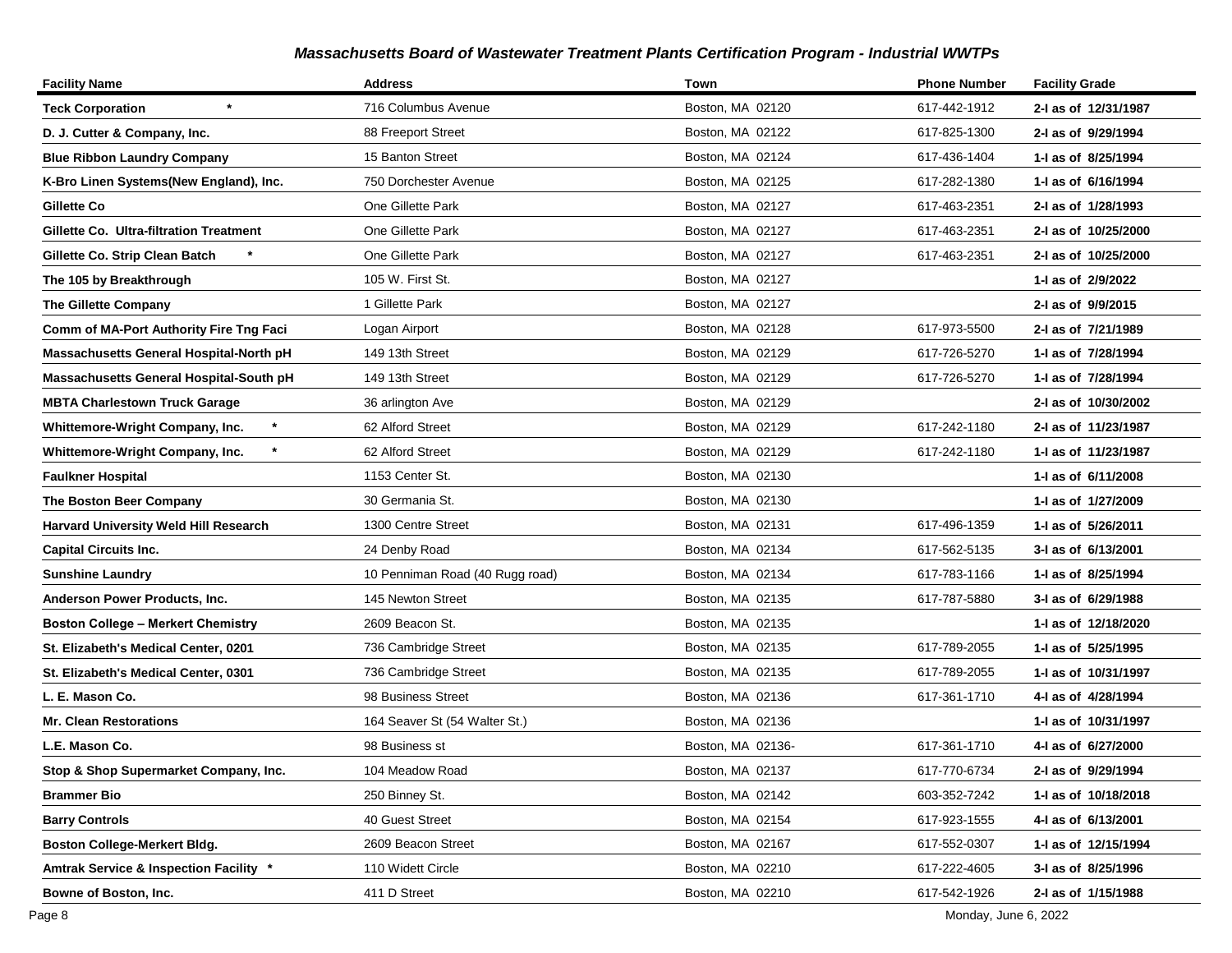| <b>Facility Name</b>                            | <b>Address</b>                | Town             | <b>Phone Number</b> | <b>Facility Grade</b> |
|-------------------------------------------------|-------------------------------|------------------|---------------------|-----------------------|
| <b>General Ship Corporation</b>                 | 300 Northern Avenue           | Boston, MA 02210 | 617-261-4200        | 2-I as of 9/29/1994   |
| Mass Bay Brewing Co. Inc.                       | 306 Northern Ave.             | Boston, MA 02210 | 617-574-9551        | 1-J as of 12/19/2007  |
| Nan Fung - 51 Sleeper St.                       | 51 Sleeper St.                | Boston, MA 02210 |                     | 1-I as of 4/14/2021   |
| <b>Vertex Pharmaceuticals</b>                   | 316-318 Northern Ave.         | Boston, MA 02210 |                     | 1-I as of 12/15/2021  |
| <b>Vertex Pharmaceuticals Incorporated</b>      | 50 Northern Avenue            | Boston, MA 02210 | 617-341-6217        | 1-1 as of 5/14/2014   |
| Vertex Pharmaceuticals Incorporated             | 1 Harbor St                   | Boston, MA 02210 | 617-341-6217        | 1-I as of 1/28/2014   |
| <b>Vertex Pharmaceuticals Incorporated</b>      | 11 Fan Pier Boulevard         | Boston, MA 02210 | 617-341-6217        | 1- as of 5/14/2014    |
| 201 Brookline                                   | 201 Brookline                 | Boston, MA 02215 |                     | 1-I as of 4/13/2022   |
| Beth Israel Deaconess - Rabb Bld.               | 330 Brookline Avenue          | Boston, MA 02215 | 617-632-7124        | 1- as of 10/31/2007   |
| Beth Israel Deaconess - Slosberg-Landay         | 330 Brookline Ave East Campus | Boston, MA 02215 |                     | 2-I as of 1/28/2014   |
| <b>Beth Israel Deaconess Med West Campus</b>    | 330 Brookline Ave             | Boston, MA 02215 |                     | 1-1 as of 9/12/2012   |
| Beth Israel Hospital-Slosber/Landay Bld         | 330 Brookline Avenue          | Boston, MA 02215 | 617-735-3587        | 2-I as of 4/5/2012    |
| <b>Beth Isreal Hospital, Clinical Center</b>    | 364 Brookline Avenue          | Boston, MA 02215 | 617-735-3644        | 2-I as of 9/14/1992   |
| Beth Isreal Hospital, North Research            | 99 Brookline Avenue           | Boston, MA 02215 | 617-735-3587        | 2-I as of 8/12/1993   |
| Beth Isreal Hospital-Research East Bld          | 330 Brookline Avenue          | Boston, MA 02215 | 617-735-3587        | 1- as of 3/28/1996    |
| <b>Boston University</b>                        | 3-5 Cummington St             | Boston, MA 02215 |                     | 1-I as of 10/10/2001  |
| <b>Boston University</b>                        | 30-38 Cummington St           | Boston, MA 02215 |                     | 1-I as of 10/10/2001  |
| <b>Boston University</b>                        | 42-44 Cummington St           | Boston, MA 02215 |                     | 1-I as of 10/10/2001  |
| Boston University - 610 Commonwealth Ave        | 610 Commonwealth Ave.         | Boston, MA 02215 | 617-353-1993        | 1-I as of 6/15/2017   |
| Boston University - 704 Commonwealth            | 704 Commonwealth Ave.         | Boston, MA 02215 | 857-225-7268        | 1- as of 12/12/2018   |
| <b>Brigham and Women's Hospital</b>             | 360 Longwood Ave.             | Boston, MA 02215 | 617-264-5846        | 1-I as of 8/5/2019    |
| Center for Blood Research, Inc.                 | 800 Huntington Ave            | Boston, MA 02215 |                     | 1-1 as of 9/11/2002   |
| Dana Farber Cancer Institute/Mayer Bldg         | 44 Binney Street              | Boston, MA 02215 | 617-632-3190        | 1-I as of 8/25/1994   |
| <b>Decibel Therapeutics</b>                     | 1325 Boylston St., 5th Floor  | Boston, MA 02215 | 781-910-0646        | 1-I as of 2/15/2017   |
| <b>Emmanuel College</b>                         | 400 The Fenway                | Boston, MA 02215 |                     | 1-I as of 1/27/2009   |
| <b>Joslin Diabetes Center</b>                   | One Joslin Place              | Boston, MA 02215 | 978-371-4207        | 1-I as of 9/2/1999    |
| <b>MATEP</b>                                    | 474 Brookline Avenue          | Boston, MA 02215 | 617-598-2723        | 3-I as of 6/13/2001   |
| <b>MATEP West System</b>                        | 474 Brookline Avenue          | Boston, MA 02215 |                     | 2-I as of 3/20/2014   |
| <b>MATEP, LP East System</b>                    | 474 Brookline Avenue          | Boston, MA 02215 |                     | 2-I as of 3/20/2014   |
| New England Deaconess Hospital-Baker Bld        | Riverway (185 Pilgrim Road)   | Boston, MA 02215 | 617-632-8012        | 0-1 as of 1/26/1995   |
| <b>New England Deaconess Hospital-CRI 12</b>    | 185 Pilgrim Road              | Boston, MA 02215 | 617-632-8012        | 1-I as of 1/26/1995   |
| <b>New England Deaconess Hospital-Deaconess</b> | 185 Pilgrim Road              | Boston, MA 02215 | 617-632-8012        | 0-I as of 1/26/1995   |
| New England Deaconess Hospital-Farr Hall        | Riverway (185 Pilgrim Road)   | Boston, MA 02215 | 617-632-8012        | 0-I as of 1/26/1995   |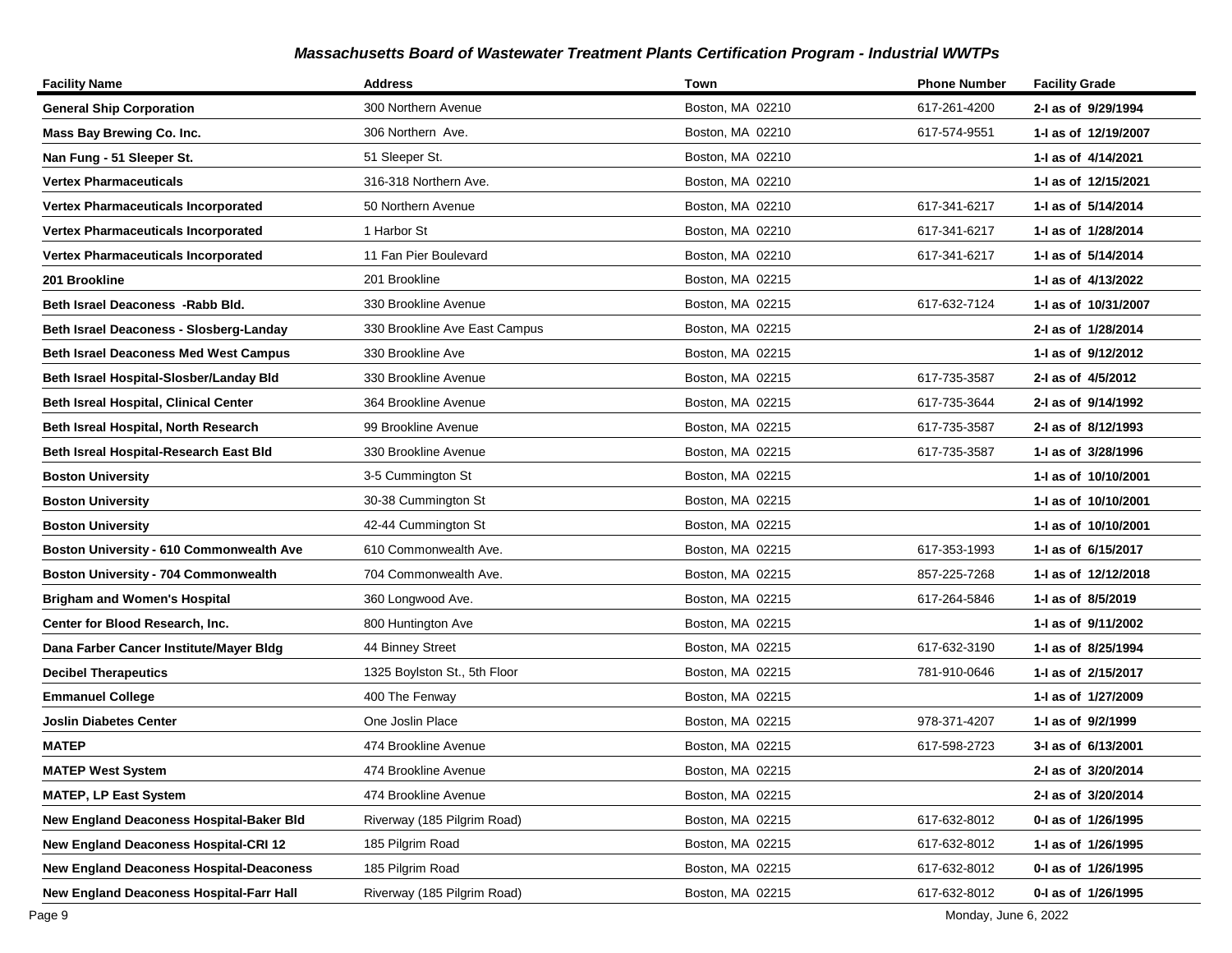| <b>Facility Name</b>                            | <b>Address</b>                           | Town                  | <b>Phone Number</b> | <b>Facility Grade</b> |
|-------------------------------------------------|------------------------------------------|-----------------------|---------------------|-----------------------|
| New England Deaconess Hospital-Kennedy H        | Riverway (185 Pilgrim Road)              | Boston, MA 02215      | 617-632-8012        | 0-I as of 1/26/1995   |
| <b>New England Deaconess Hospital-Lowry Bld</b> | Riverway (185 Pilgrim Road)              | Boston, MA 02215      | 617-632-8012        | 0-I as of 1/26/1995   |
| New England Deaconess Hospital-Maint & E        | Autumn & Pilgrim Road (185 Pilgrim Road) | Boston, MA 02215      | 617-632-8012        | 0-1 as of 1/26/1995   |
| <b>New England Deaconess Hospital-Meissner</b>  | Francis Street (185 Pilgrim Road)        | Boston, MA 02215      | 617-632-8012        | 0-I as of 1/26/1995   |
| <b>New England Deaconess Hospital-MRI</b>       | Riverway (185 Pilgrim Road)              | Boston, MA 02215      | 617-632-8012        | 0-I as of 1/26/1995   |
| New England Deaconess Hospital-New Clini        | 185 Pilgrim Road                         | Boston, MA 02215      | 617-632-8012        | 1-I as of 1/26/1995   |
| <b>New England Deaconess Hospital-Palmer BI</b> | 185 Pilgrim Road                         | Boston, MA 02215      | 617-632-8012        | 0-1 as of 1/26/1995   |
| <b>New England Deaconess Hospital-SWIRL Fac</b> | 50 Binney Street (185 Pilgrin Road)      | Boston, MA 02215      | 617-632-8012        | 1-I as of 1/26/1995   |
| <b>Canal BP Oil Company</b>                     | Route 6A                                 | Bourne, MA            | $508 - -$           | 2-I as of 9/1/1990    |
| $\star$<br><b>Ainsle Corporation</b>            | 531 Pond Street                          | Braintree, MA 02184   | 781-848-0850        | 4-I as of 5/4/1989    |
| Armstrong World Industries, Inc.                | 10 Plain Street                          | Braintree, MA 02184   | 781-843-3950        | 2-I as of 11/23/1987  |
| <b>Bradlees Distribution Center</b>             | One Bradlees Circle                      | Braintree, MA 02184   | 781-380-5286        | 2-I as of 8/25/1994   |
| Braintree Electric Light Department             | 100 Potter Road (44 Allen Street)        | Braintree, MA 02184   | 781-848-1130        | 2-I as of 9/30/1993   |
| Citra Labs (Zimmer-Biomet)                      | 55 Messina Dr.                           | Braintree, MA 02184   | 781-848-9386        | 1- as of 5/15/2017    |
| <b>Clean Harbors of Braintree</b>               | 1 Hill Ave                               | Braintree, MA 02184   | 781-380-7100        | 2-I as of 11/6/2014   |
| <b>Clean Harbors of Braintree, Inc.</b>         | 385 Quincy Avenue                        | Braintree, MA 02184   | 781-849-1807        | 2-I as of 9/29/1994   |
| <b>Haemonetics Corp</b>                         | 400 Wood Rd                              | Braintree, MA 02184   |                     | 2-I as of 9/11/2002   |
| Industrial Engineering&Machine Co., Inc.        | 75 Lundquist Drive - Pretreat #2         | Braintree, MA 02184   | 781- -              | 2-I as of 12/15/1987  |
| Industrial Engineering&Machine Co., Inc.        | 75 Lundquist Drive - Pretreat #1         | Braintree, MA 02184   | $781 - -$           | 1- as of 12/15/1987   |
| Region-X, A Quench Company                      | 100 Messina Dr., Suite L                 | Braintree, MA 02184   |                     | 1-I as of 12/13/2017  |
| Symmons Industries                              | 31 Brooks Dr                             | Braintree, MA 02184   | 781-848-2250        | 4-1 as of 8/22/2001   |
| <b>Eastern Container Companies</b>              | 78 River Street (P.O. Box 850348)        | Braintree, MA 02185   | 781-843-9400        | 2-I as of 3/30/1995   |
| <b>Bridgewater State University</b>             | 24 Park Ave                              | Bridgewater, MA 02325 | 508-531-2750        | 1-1 as of 2/15/2012   |
| Boston College, Merkert Chem. Bldg.             | 2609 Beacon St.                          | Brighton, MA 02135    | 617-552-0300        | 1-I as of 2/7/2007    |
| Nano Terra Inc.                                 | 50 Soldiers Field Place                  | Brighton, MA 02135    | 617-621-8500        | 1- as of 9/14/2011    |
| <b>QLB Biotherapeutics, Inc.</b>                | 50 Soldiers Field Place                  | Brighton, MA 02135    | 617-553-5976        | 1-1 as of 2/12/2020   |
| <b>Surface Logix</b>                            | 50 Soldiers Field Pl                     | Brighton, MA 02135    |                     | 1-I as of 3/12/2003   |
| <b>Vacuum Tube Industries</b>                   | 506 North Warren Avenue                  | Brockton, MA          | 508-584-4500        | 2-I as of 12/15/1994  |
| Carlo Gavazzi Mupac, Inc (DBA Atrenne)          | 10 Mupac Drive                           | Brockton, MA 02301    | 508-588-6110        | 3-I as of 10/10/2001  |
| <b>Campello Tanning</b>                         | 62 Watson Street                         | Brockton, MA 02401    | 508-586-5662        | 3-I as of 12/14/1995  |
| <b>Powers Pharmaceutical Corporation</b>        | 170 Oak Hill Way                         | Brockton, MA 02401    | 508-584-8100        | 1-I as of 8/31/1995   |
| Alden Products Co.                              | 117 North Main Street (P.O. Box 860)     | Brockton, MA 02403    | 508-583-0160        | 2-I as of 10/29/1992  |
| <b>Churchill Linen Service</b>                  | 7 Evans St                               | Brockton, MA 02403-   | 508-586-1953        | 3-I as of 6/10/1998   |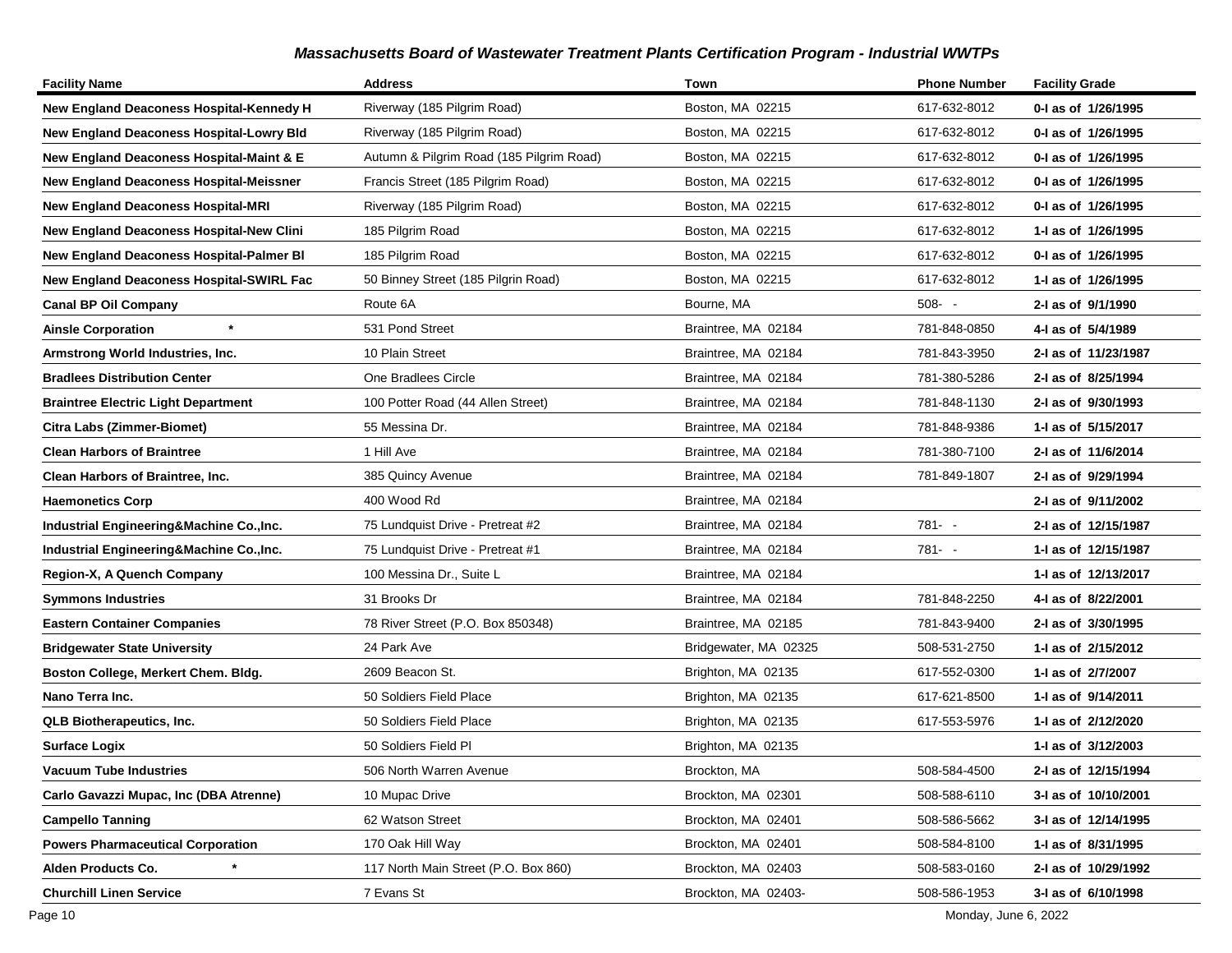| <b>Facility Name</b>                            | <b>Address</b>                         | Town                 | <b>Phone Number</b> | <b>Facility Grade</b> |
|-------------------------------------------------|----------------------------------------|----------------------|---------------------|-----------------------|
| Phoenix Tanning & Leather, Inc.                 | 70 Brookside Avenue                    | Brockton, MA 02404   | 508-580-4305        | 2-I as of 6/27/2000   |
| Northwest Park Release Abat., Bld. 37,28        | ?                                      | Burlington, MA       | 781-721-4026        | 3-I as of 6/9/1999    |
| <b>Adams Russell Electronics</b>                | 80 Cambridge Street                    | Burlington, MA 01803 | 781- -              | 2-I as of 6/30/1988   |
| <b>Alto-Tronics Corporation</b>                 | 71 Third Avenue                        | Burlington, MA 01803 | $781 - -$           | 4-I as of 5/13/1988   |
| <b>Bunlington Regional Dialysis</b>             | 31 Mall Rd, Suite 1B                   | Burlington, MA 01803 | 781-270-3580        | 2-I as of 12/14/2011  |
| <b>ConforMIS</b>                                | 11 North Ave                           | Burlington, MA 01803 | 781-345-9001        | 1-1 as of 9/26/2013   |
| <b>Dyax Corp</b>                                | 55 Network Drive                       | Burlington, MA 01803 | 617-225-2500        | 1-I as of 12/14/2011  |
| Keurig Green Mountain, Inc.                     | 63 South Avenue                        | Burlington, MA 01803 | 781-275-6050        | 1-1 as of 8/17/2016   |
| <b>Lahey Clinic</b>                             | 41 Mall Rd.                            | Burlington, MA 01803 | 781-744-2652        | 2-I as of 9/26/2013   |
| Lasertron, Inc. Location 0301                   | 37 North Avenue                        | Burlington, MA 01803 | 781-272-6462        | 1-J as of 8/25/1994   |
| Lasertron, Inc. Location 0302                   | 37 North Avenue                        | Burlington, MA 01803 | 781-272-6462        | 1-I as of 8/25/1994   |
| M/A-Com, Inc. Building 25                       | 43 South Avenue                        | Burlington, MA 01803 | 781-564-3044        | 3-I as of 4/26/2001   |
| MA/Com, Inc. Anzac Division Building 7*         | 80 Cambridge Street                    | Burlington, MA 01803 | 781-272-3000        | 4-I as of 12/10/1987  |
| Raytheon Service Co., Spencer Laboratory        | 2 Wayside Road                         | Burlington, MA 01803 | 616-272-9300        | 1-I as of 1/31/1987   |
| <b>Sarepta Therapeutics</b>                     | 55 Network Dr.                         | Burlington, MA 01803 | 617-584-7641        | 1-I as of 4/17/2019   |
| Semicon Components, Inc.-Bldg 10 North *        | 10 North Avenue                        | Burlington, MA 01803 | 781-272-9015        | 3-I as of 2/27/1997   |
| Semicon Components, Inc.-Bldg. 11 North         | 11 North Avenue                        | Burlington, MA 01803 | 781-272-9015        | 2-I as of 11/14/1986  |
| <b>Semicon Components, Inc-Complex Combined</b> | 10 North Avenue                        | Burlington, MA 01803 | 781-272-9015        | 3-I as of 11/14/1986  |
| <b>Beam Therapeutics</b>                        | 26 Landsdowne St.                      | Cambridge, 02139     |                     | 1-1 as of 4/15/2020   |
| <b>BIAL - Biotech</b>                           | 19 Blackstone St.                      | Cambridge, MA        |                     | 0-1 as of 12/16/2020  |
| $^\star$<br><b>Biopure Corporation</b>          | 11 Hurley Street                       | Cambridge, MA        | 617-350-7800        | 1-I as of 1/26/1995   |
| Canon U.S.A., Inc.                              | 210 Broadway                           | Cambridge, MA        |                     | 1-I as of 3/21/2013   |
| <b>Massachusetts Institute of Technology</b>    | 500 Tech Square                        | Cambridge, MA        |                     | 1-1 as of 6/18/2003   |
| MRL Massachusetts, LLC - 320 Bent St            | 320 Bent St.                           | Cambridge, MA        |                     | 1-1 as of 10/13/2021  |
| Shire Human Genetic Ther Transkaryotic          | 205 Alewife Brook Parkway              | Cambridge, Ma        |                     | 1-I as of 2/17/2004   |
| Sirtris Pharmaceuticals, Inc.                   | 200 Technology Square, 3rd Floor       | Cambridge, MA 01239  |                     | 1-1 as of 9/12/2007   |
| <b>Epizyme</b>                                  | 325 Vassar Street 2nd Floor            | Cambridge, MA 01608  | 617-512-9570        | 1-I as of 3/31/2011   |
| <b>Alnylam Pharmaceuticals</b>                  | 300 Third St.                          | Cambridge, Ma 01778  |                     | 1-I as of 2/17/2004   |
| <b>Foundation Medicince (was Bluebird Bio)</b>  | 150 Second Street                      | Cambridge, MA 02104  |                     | 1- as of 12/11/2013   |
| <b>Harvard University Dental School</b>         | 188 Longwood Avenue (46 Oxford Street) | Cambridge, MA 02115  | 617-496-4917        | 1-I as of 9/29/1994   |
| <b>Wave Life Sciences</b>                       | 733 Concord Ave.                       | Cambridge, MA 02135  | 617-949-2926        | 1-I as of 5/20/2016   |
| <b>Alnylam Pharmaceuticals</b>                  | 665 Concord Ave.                       | Cambridge, MA 02138  |                     | 1-I as of 5/15/2017   |
| AMAG Pharmaceuticals                            | 61 Mooney St                           | Cambridge, MA 02138  | 617-576-4160        | 1-I as of 1/13/2010   |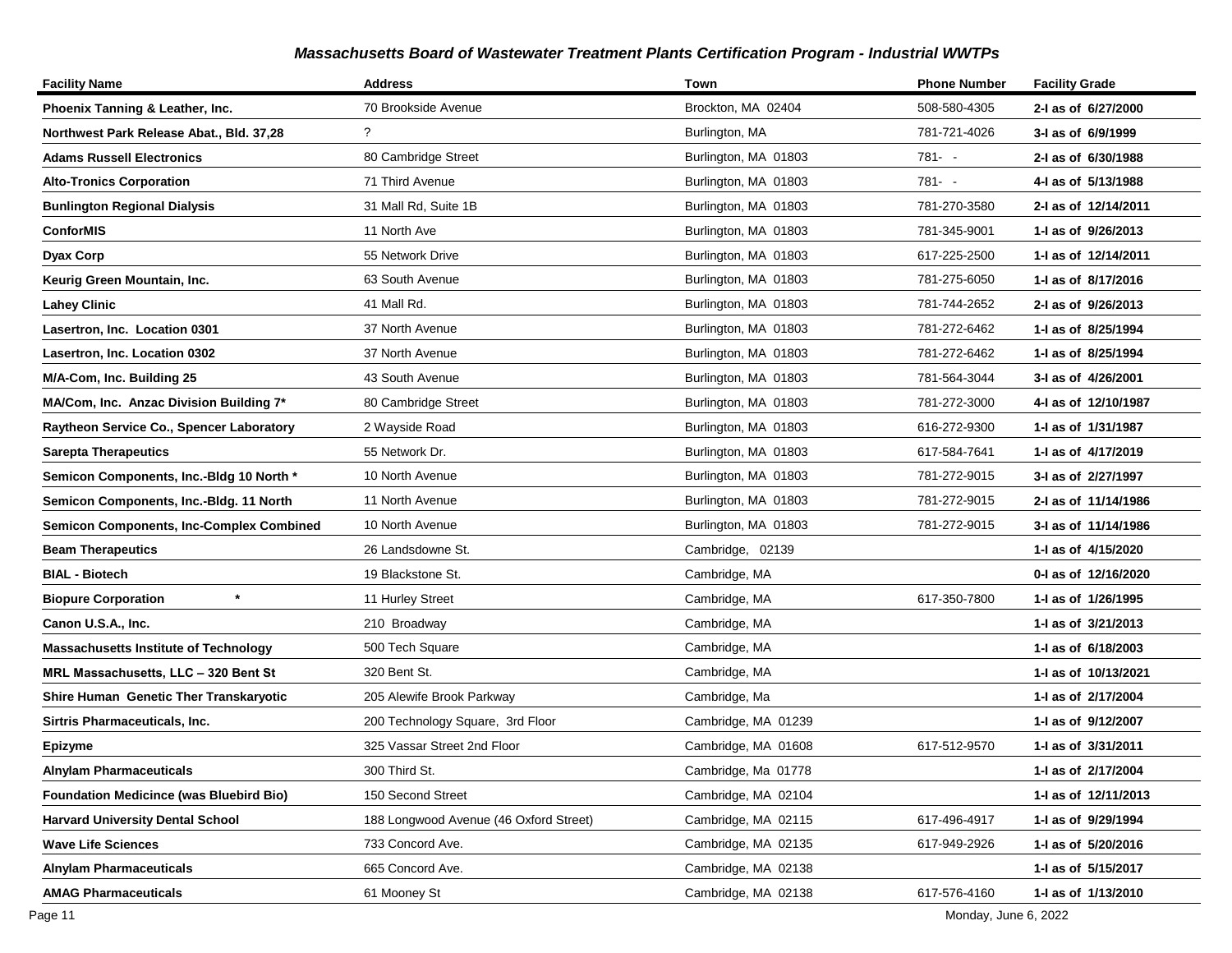| <b>Facility Name</b>                            | <b>Address</b>                | Town                 | <b>Phone Number</b> | <b>Facility Grade</b> |
|-------------------------------------------------|-------------------------------|----------------------|---------------------|-----------------------|
| <b>Avencell Therapeutics</b>                    | 51 Moulton St.                | Cambridge, MA 02138  |                     | 1-I as of 2/9/2022    |
| <b>Blue Stream Laboratories</b>                 | 763 Concord Ave, Bldg E       | Cambridge, MA 02138  |                     | 0-1 as of 11/7/2013   |
| DIV 35 CPD (East), LLC                          | 35 Cambridgepark Dr.          | Cambridge, MA 02138  | 617-986-6323        | 1- as of 12/12/2018   |
| DIV 35 CPD (West), LLC                          | 35 Cambridgepark Drive        | Cambridge, MA 02138  | 617-986-6323        | 1-I as of 12/12/2018  |
| <b>Eagle Pharmaceuticals</b>                    | 47 Moulton St.                | Cambridge, MA 02138  | 617-834-7710        | 1-1 as of 4/12/2017   |
| <b>EdiGENE</b>                                  | 51 Moulton St.                | Cambridge, MA 02138  |                     | 0-1 as of 8/14/2019   |
| <b>Enseco-Erco Laboratory</b>                   | 205 Alewife Brook Parkway     | Cambridge, MA 02138  | 617-661-3111        | 0-1 as of 2/25/1993   |
| Genocea                                         | 100 Acorn Park                | Cambridge, MA 02138  |                     | 1-1 as of 7/18/2012   |
| <b>Lockheed Martin Advanced Energy Storage</b>  | 61 Moulton St.                | Cambridge, MA 02138  | 617-755-2287        | 1-I as of 7/1/2016    |
| <b>Novartis Institutes for Biomedical resea</b> | 254 Mass Ave                  | Cambridge, MA 02138  |                     | 1-I as of 10/29/2003  |
| Quad 75 Moulton St. & 20 Wilson Rd., LLC        | 75 Moulton St.                | Cambridge, MA 02138  | 617-986-6323        | 1-1 as of 10/18/2018  |
| Ra Pharmaceuticals                              | 87 Cambridge Park Drive       | Cambridge, MA 02138  |                     | 1-I as of 3/1/2016    |
| Shire Human Genetic Therapies, Inc.             | 205 Alewife Brook Parkway     | Cambridge, MA 02138  | 617-613-4836        | 1-I as of 12/10/2014  |
| Analog Devices\Cambridge Mfg.                   | 21 Osborn St                  | Cambridge, MA 02138- | 617-761-7102        | 2-I as of 4/15/1998   |
| 24- M Technologies, Inc.                        | 130 Brookline Ave             | Cambridge, MA 02139  | 617-553-1014        | 1-I as of 6/24/2014   |
| Acceleron Pharma                                | 128 Sidney St.                | Cambridge, MA 02139  | 617-576-2220        | 1-1 as of 1/27/2009   |
| Acceleron Pharma                                | 12 Emily Street               | Cambridge, MA 02139  | 617-512-9570        | 1-1 as of 6/10/2009   |
| Acceleron Pharma                                | 149 Sidney St.                | Cambridge, MA 02139  |                     | 1- as of 1/29/2009    |
| Addgene Inc                                     | 75 Sidney Street, Suite 550A  | Cambridge, MA 02139  | 617 225-9000        | 1-I as of 7/22/2015   |
| Agios Pharmaceuticals, Inc.                     | 88 Sidney Street              | Cambridge, MA 02139  | 617-649-8644        | 1-I as of 4/5/2012    |
| <b>Aileron Therapeutics</b>                     | 281 Albany Street             | Cambridge, MA 02139  | 617-510-9589        | 0-1 as of 9/8/2010    |
| Alexandria Real Estate - Region 21, LLC         | 161 First St.                 | Cambridge, MA 02139  |                     | 1-I as of 3/21/2007   |
| Alkermes                                        | 64 Sidney Street              | Cambridge, MA 02139  | 617-494-0171        | 1-I as of 8/28/1997   |
| Alkermes, Inc.                                  | 88 Sidney St                  | Cambridge, MA 02139  |                     | 1-I as of 2/6/2002    |
| Altus Pharmaceuticals Inc.                      | 640 memorial Drive            | Cambridge, MA 02139  | 617-299-2899        | 1-I as of 5/9/2007    |
| Altus Pharmaceuticals, Inc.                     | 195 Albany St.                | Cambridge, MA 02139  |                     | 1-I as of 9/12/2007   |
| Amgen                                           | One Kendall Square - Bld 1000 | Cambridge, MA 02139  | 617-374-3730        | 1-I as of 8/30/2000   |
| <b>Analog Devices - Cambridge</b>               | 21 Osborne St                 | Cambridge, MA 02139  | 617-761-7102        | 1-I as of 6/1/2010    |
| <b>Archemix Corp</b>                            | 1 Hampshire St, 5th floor     | Cambridge, MA 02139  | 617-225-6965        | 1- as of 12/12/2001   |
| <b>Ariad Pharmaceuticals</b>                    | 26 Landsdowne St              | Cambridge, MA 02139  | 617-494-0400        | 1-I as of 4/25/2001   |
| <b>Baxter Bioscience</b>                        | 148 Sidney Street             | Cambridge, MA 02139  | 617-621-7700        | 1-I as of 3/31/2011   |
| <b>Blackstone Partners LLC.</b>                 | 19 Blackstone Street          | Cambridge, MA 02139  | 617-266-0303        | 1-I as of 4/5/2012    |
| <b>Blueprint Medicines</b>                      | 45 Sidney St.                 | Cambridge, MA 02139  | 774-462-1382        | 1-I as of 10/18/2018  |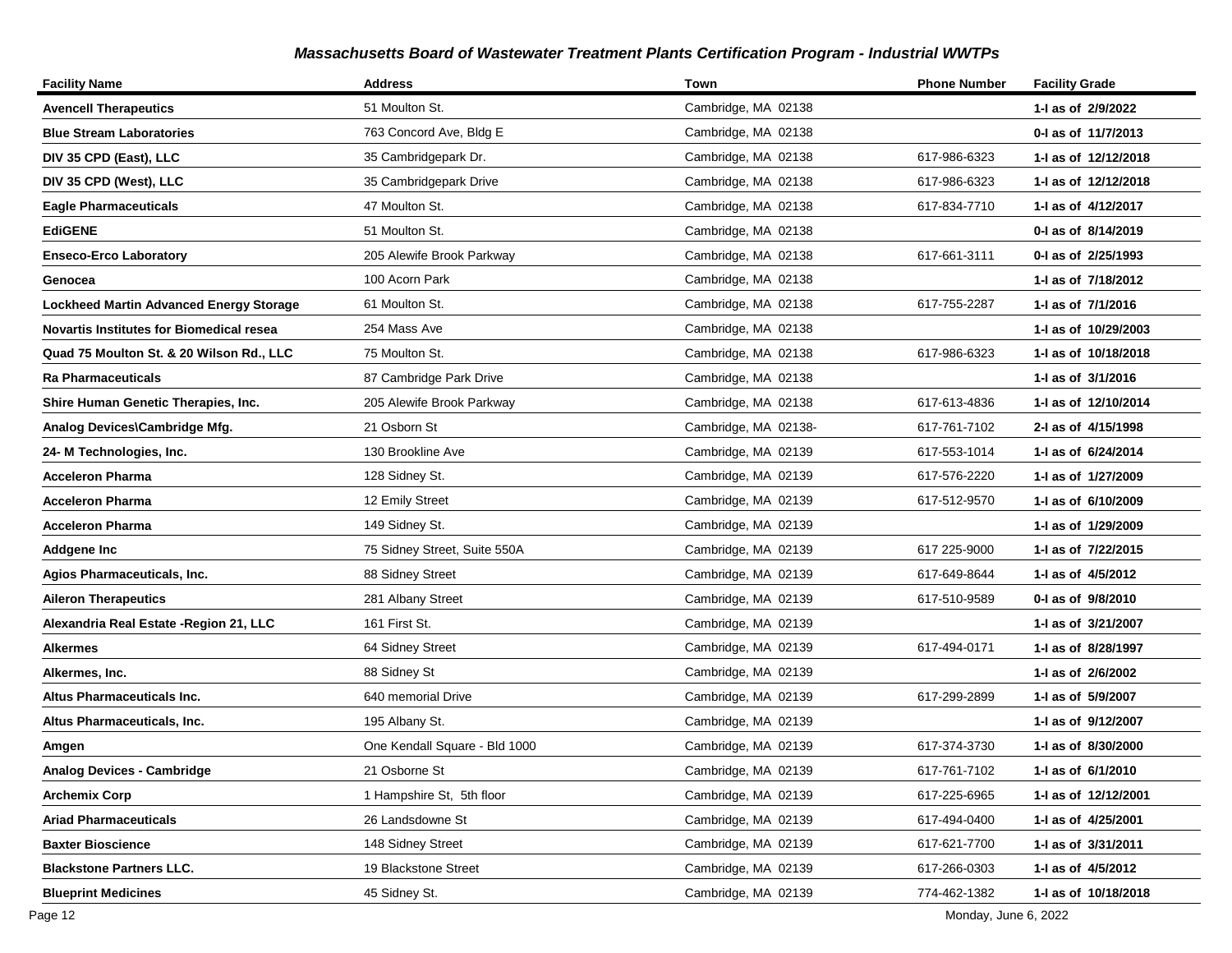| <b>Facility Name</b>                        | <b>Address</b>                           | Town                | <b>Phone Number</b> | <b>Facility Grade</b> |
|---------------------------------------------|------------------------------------------|---------------------|---------------------|-----------------------|
| <b>BMR - 325 Vassar Street LLC</b>          | 325 Vassar Street                        | Cambridge, MA 02139 | 617-225-2440        | 1-I as of 7/14/2011   |
| <b>BMR - 450 Kendall St. LLC</b>            | 450 Kendall St.                          | Cambridge, MA 02139 | 617-551-5923        | 1-I as of 6/1/2016    |
| <b>BMR - Hampshire LLC</b>                  | 50 Hampshire St.                         | Cambridge, MA 02139 | 617-551-5942        | 1-I as of 10/19/2016  |
| <b>BMR - Sidney Research Campus LLC</b>     | 40 Erie St. and 200 Sidney St.           | Cambridge, MA 02139 | 617-551-5923        | 1-I as of 6/1/2016    |
| <b>Boston Biomedical, Inc.</b>              | 640 Memorial Drive                       | Cambridge, MA 02139 | 781-278-0900        | 0-I as of 3/21/2013   |
| <b>Cambridge Electric Light Co.</b>         | 46 Blackstone St. (Station)              | Cambridge, MA 02139 | 617-225-4808        | 2-I as of 11/23/1987  |
| <b>Cambridge Health Alliance</b>            | 1493 Cambridge St                        | Cambridge, MA 02139 |                     | 1-I as of 6/13/2001   |
| <b>Casebia Therapeutics, LLC</b>            | 610 Main St., 5th Floor                  | Cambridge, MA 02139 | 857-270-5063        | 1-1 as of 8/16/2017   |
| <b>Cequent Pharmaceuticals Inc.</b>         | One Kendall Square, Bldg 700,1St Floor   | Cambridge, Ma 02139 | 617-995-7940        | 1-I as of 9/12/2007   |
| <b>Cereon Genomics</b>                      | 45 Sidney St                             | Cambridge, MA 02139 | 617-551-8224        | 1-I as of 2/7/2001    |
| <b>Cereon Genomics</b>                      | 325 Vassar St                            | Cambridge, MA 02139 |                     | 1-1 as of 8/30/2000   |
| <b>Charles S. Draper Laboratory(PC Lab)</b> | 555 Technology Square                    | Cambridge, MA 02139 | 617-258-1618        | 3-I as of 12/23/1988  |
| <b>Charles S. Draper Laboratory(VLSI)</b>   | 555 Technology Square                    | Cambridge, MA 02139 | 617-258-2994        | 2-I as of 12/23/1988  |
| <b>Claritas Genomics</b>                    | 99 Erie St.                              | Cambridge, MA 02139 | 617-553-5800        | 1- as of 9/26/2013    |
| <b>Codon Devices</b>                        | 99 Erie St.                              | Cambridge, MA 02139 |                     | 1- as of 9/12/2007    |
| <b>Cogen Therapeutics</b>                   | 26 Landsdowne St., 3rd Floor             | Cambridge, MA 02139 | 617-949-5599        | 1- as of 12/12/2018   |
| <b>Community Fusion Systems</b>             | 148 Sidney St.                           | Cambridge, MA 02139 |                     | 0-1 as of 8/11/2021   |
| <b>Constellation Pharmaceuticals, Inc.</b>  | 148 Sidney St.                           | Cambridge, MA 02139 | 617-816-7938        | 1- as of 6/11/2008    |
| <b>CRISPR Therapeutics</b>                  | 610 Main St.                             | Cambridge, MA 02139 | 617-315-4478        | 1-I as of 2/15/2017   |
| <b>Critical Therapeutics</b>                | 675 Mas Ave, 14th floor                  | Cambridge, MA 02139 |                     | 0-I as of 9/11/2002   |
| <b>Critical Therapeutics</b>                | 12 Emily St                              | Cambridge, MA 02139 |                     | 1-1 as of 6/18/2003   |
| Draper Lab. Temporary Const. Dewatering     | One Hampshire St.                        | Cambridge, Ma 02139 | 617-258-1000        | 1-I as of 11/9/2004   |
| <b>Draper Laboratory</b>                    | 555 Technology Square                    | Cambridge, MA 02139 | 617-258-2990        | 2-I as of 3/21/2013   |
| <b>Draper Laboratory, Inc.</b>              | One Hampshire St.                        | Cambridge, Ma 02139 | 617-258-1000        | 1-I as of 12/13/2004  |
| DYAX Corp.                                  | 300 Technology Square 1st. Fl.           | Cambridge, MA 02139 |                     | 1-I as of 2/8/2006    |
| <b>Elixir Pharmaceuticals</b>               | 12 Emily St                              | Cambridge, MA 02139 | 617-995-7009        | 1-1 as of 9/12/2007   |
| <b>EMD Serono Research Institute Inc.</b>   | One Kendall Square, Building 1400        | Cambridge, MA 02139 |                     | 1-I as of 3/11/2009   |
| <b>Enumeral Biomedical</b>                  | One Kendall Square, Bldg. 400, 4th Floor | Cambridge, MA 02139 | 347-277-4787        | 1-I as of 3/21/2013   |
| <b>Expansion Technologies</b>               | 1 Kendall Square, Suite B4401            | Cambridge, MA 02139 | 617-225-7980        | 1- as of 9/9/2015     |
| Gen 9, Inc.                                 | 500 Technology Square Suite 130          | Cambridge, MA 02139 | 617-250-8433        | 1- as of 3/31/2011    |
| <b>GenPath Pharmaceuticals, Inc.</b>        | One Kendall Square, Bldg. 300, 3rd Floor | Cambridge, Ma 02139 |                     | 1-I as of 7/26/2004   |
| GenPath Pharmaceuticals, Inc.               | 75 Sidney St.                            | Cambridge, MA 02139 | 617-250-5951        | 1-I as of 10/13/2004  |
| <b>Harvard Art Museum</b>                   | 16 Divinity Ave/ 32 Quincy Ave           | Cambridge, MA 02139 |                     | 1-I as of 11/6/2014   |

Page 13 Monday, June 6, 2022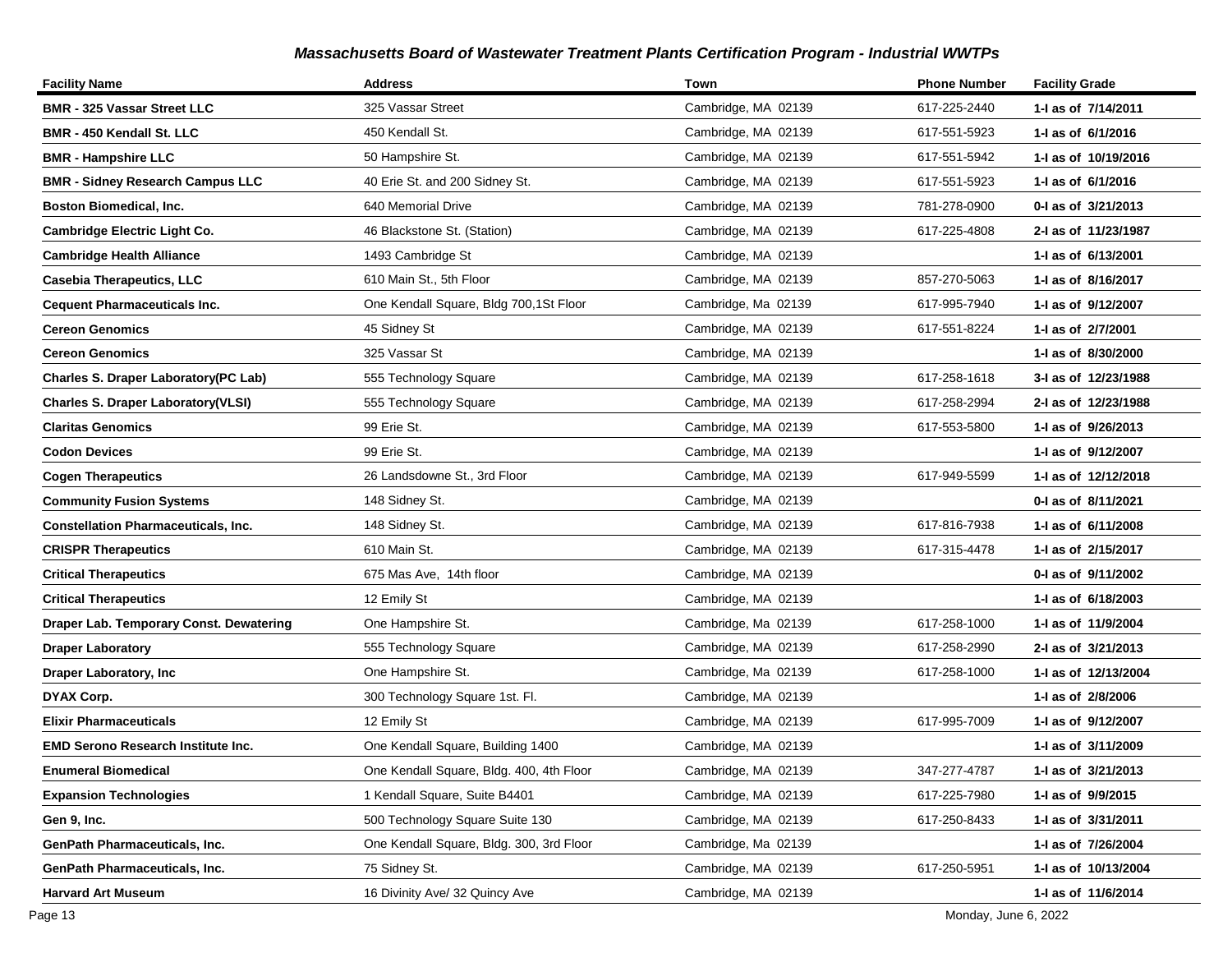| <b>Facility Name</b>                            | <b>Address</b>                           | Town                | <b>Phone Number</b> | <b>Facility Grade</b> |
|-------------------------------------------------|------------------------------------------|---------------------|---------------------|-----------------------|
| <b>Harvard University</b>                       | 46 Oxford Street                         | Cambridge, MA 02139 | 617-496-1405        | 1-I as of 12/31/1987  |
| <b>Harvard University - HMS Kendall Square</b>  | One Kendall Square, Bldg 600, 3rd floor  | Cambridge, MA 02139 | 617-495-1983        | 0-I as of 8/22/2001   |
| Harvard University Biological Lab.              | 16 Divinity Ave                          | Cambridge, MA 02139 | 617-495-3055        | 1-I as of 11/6/2014   |
| <b>Helicos Bio Sciences</b>                     | One Kendall Square, Building 700, 3rd FI | Cambridge, MA 02139 | 617-715-1852        | 1-I as of 9/6/2006    |
| <b>HiFiBiO Therapeutics, Inc.</b>               | 237 Putnam Ave.                          | Cambridge, MA 02139 | 857-500-0397        | 0-I as of 4/17/2019   |
| Idenix Pharmaceuticals Inc.                     | 50 Hampshire St.                         | Cambridge, MA 02139 |                     | 1-I as of 9/10/2008   |
| Idera Pharmaceuticals, Inc.                     | 167 Sidney Street                        | Cambridge, MA 02139 |                     | 1-I as of 9/12/2007   |
| <b>iGEM</b>                                     | One Kendall Square, B6104                | Cambridge, MA 02139 | 617-500-3106        | 0-I as of 4/5/2012    |
| ImmunoGen, Inc                                  | 128 Sidney St                            | Cambridge, MA 02139 |                     | 1-I as of 9/11/2002   |
| <b>Infinity Pharmaceuticals, Inc.</b>           | 780 Memorial Drive                       | Cambridge, MA 02139 | 617-453-1174        | 1-I as of 2/8/2006    |
| <b>Intellia Therapeutics</b>                    | 281 Albany St.                           | Cambridge, MA 02139 |                     | 1-I as of 4/14/2021   |
| <b>InVivo Therapeutics</b>                      | One Kendall Sq. Suite B14402             | Cambridge, MA 02139 | 617-863-5500        | 1-I as of 12/12/2012  |
| Ipsen Biosciences - Building 700                | One Kendall Square - Building 700        | Cambridge, MA 02139 | 617-947-7365        | 1-I as of 3/13/2019   |
| <b>Jounce Therapeutics</b>                      | 780 Memorial Dr.                         | Cambridge, MA 02139 | 857-999-2904        | 1- as of 6/13/2017    |
| Kanyos Bio, Inc.                                | One Kendall Square, Bldg 1400W, Ste14201 | Cambridge, MA 02139 | 203-913-7122        | 1- as of 4/8/2016     |
| LiquiGlide                                      | 75 Sidney Street, 5th Floor              | Cambridge, MA 02139 | 339-221-0508        | 1-I as of 6/11/2015   |
| <b>Massachusetts General Hospital</b>           | 38 Sidney St                             | Cambridge, MA 02139 |                     | 0-I as of 9/11/2002   |
| Massachusetts Instit. Tech., BIdE17,18,1        | 77 Massachusetts Ave                     | Cambridge, MA 02139 |                     | 1-1 as of 6/18/2003   |
| <b>Merrimack Pharmaceuticals</b>                | One Kendall Square Blvd 700, 2nd Floor   | Cambridge, MA 02139 | 617-441-1005        | 1-I as of 5/9/2007    |
| <b>Millennium Pharmaceutical</b>                | One Kendall Square, Bld. 300             | Cambridge, MA 02139 | 617-679-7101        | 1-I as of 12/13/2000  |
| Millennium Pharmaceuticals, Inc                 | 35 Landsdowne St                         | Cambridge, MA 02139 |                     | 1-I as of 5/24/2012   |
| Nine Point Medical, Inc                         | One Kendall Square, B7501                | Cambridge, MA 02139 | 617-250-7165        | 0-I as of 5/26/2011   |
| <b>Novartis Institute for BioMedical Reseah</b> | 700 Main St.                             | Cambridge, MA 02139 | 617-417-5378        | 1-I as of 9/4/2014    |
| <b>Novartis Institute for Biomedical Resear</b> | 100 Technology Sq                        | Cambridge, MA 02139 |                     | 1-1 as of 3/11/2015   |
| Novartis Institutes BioMedical Researh          | 64 Sidney Street                         | Cambridge, MA 02139 | 617-417-1230        | 1-I as of 3/11/2015   |
| <b>Novartis Institutes for BioMedical Resea</b> | 500 Technology Square                    | Cambridge, MA 02139 | 617-871-5378        | 1-I as of 3/11/2015   |
| <b>Novartis Institutes-BioMedical Research</b>  | 45 Sidney Street                         | Cambridge, MA 02139 | 617-417-1230        | 1-I as of 3/11/2015   |
| <b>Nucleus Scientific, Inc</b>                  | 148 Sidney Street                        | Cambridge, MA 02139 | 508-572-7209        | 0-I as of 6/26/2014   |
| <b>Paratek Pharmaceuticals</b>                  | 99 Erie St.                              | Cambridge, MA 02139 | 617-275-0040        | 1-1 as of 9/15/2012   |
| <b>Paratek Pharmaceuticals</b>                  | 64 Sidney St.                            | Cambridge, MA 02139 | 617-275-0040        | 1-I as of 3/31/2011   |
| Partners Health Care Molecular Bio. Res.        | 65 Landsdowne St                         | Cambridge, MA 02139 |                     | 1-I as of 3/27/2002   |
| <b>Pathology Services</b>                       | 640 Memorial Dr. fourth floor            | Cambridge, Ma 02139 |                     | 0-I as of 1/29/2003   |
| Percivia Biotechnology                          | One Hampshire St., 5th Floor             | Cambridge, MA 02139 |                     | 1-I as of 6/11/2008   |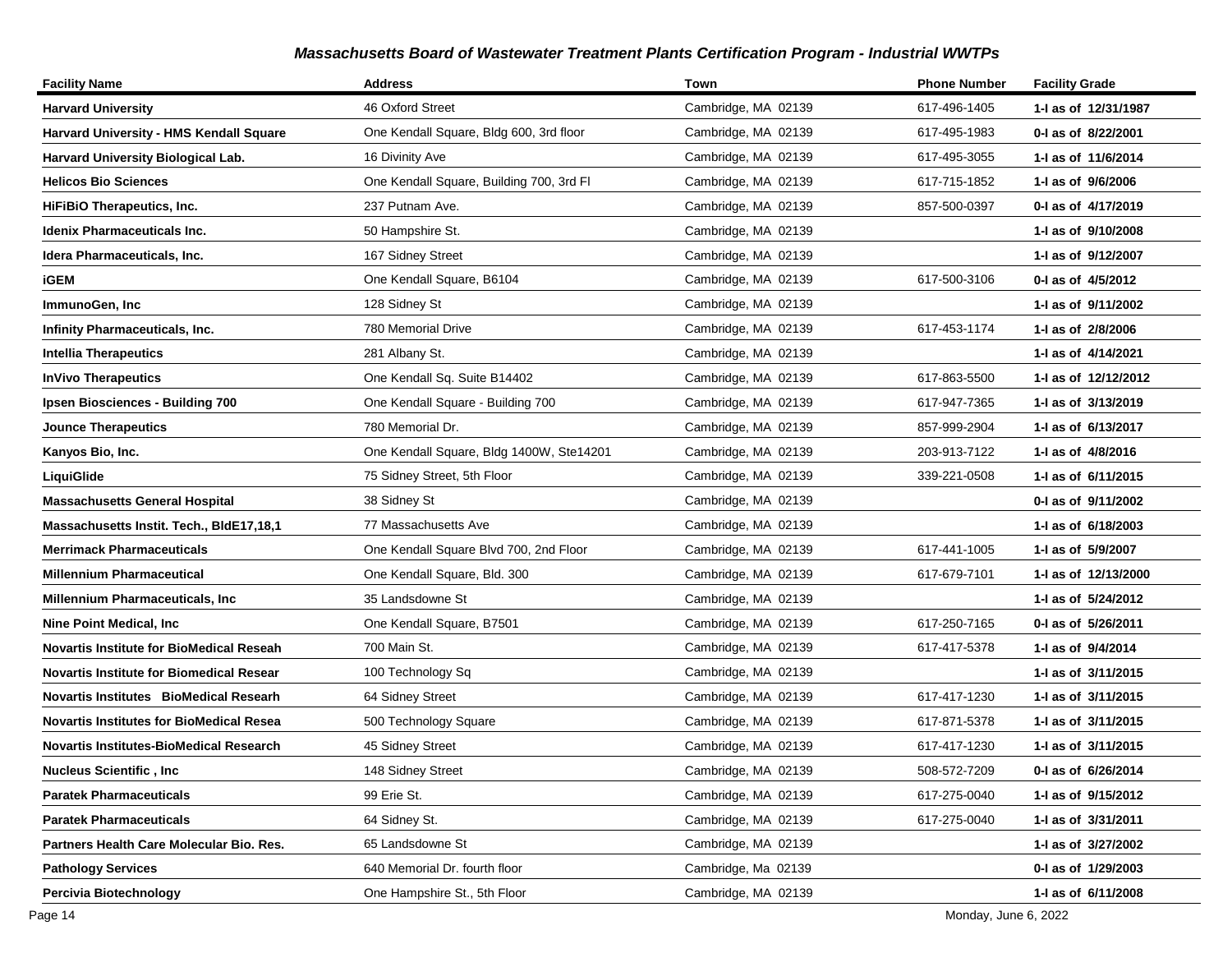| <b>Facility Name</b>                            | <b>Address</b>                           | Town                     | <b>Phone Number</b> | <b>Facility Grade</b> |
|-------------------------------------------------|------------------------------------------|--------------------------|---------------------|-----------------------|
| <b>PerSeptive Biosystems</b>                    | 230 Albany Street                        | Cambridge, MA 02139      | 617-577-0261        | 2-I as of 8/25/1996   |
| Pfizer, Inc.                                    | 610 Main St.                             | Cambridge, MA 02139      | 617-551-3000        | 1-1 as of 4/15/2020   |
| Pfizer, Inc.                                    | 1 Portland St.                           | Cambridge, MA 02139      | 617-551-3000        | 1-1 as of 4/15/2020   |
| Pharma Mar                                      | 64 Sidney St.                            | Cambridge, MA 02139      |                     | 1-I as of 12/19/2007  |
| Polyjoule                                       | 148 Sidney St.                           | Cambridge, MA 02139      | 617-834-5388        | 0-I as of 3/8/2019    |
| <b>Proteostasis Therapeutics Inc.</b>           | 200 Technology Square 4 th Floor         | Cambridge, MA 02139      | 617-225-0096        | 1-1 as of 1/13/2010   |
| <b>Radial Therapeutics</b>                      | 237 Putnam Ave                           | Cambridge, MA 02139      | 617-358-4759        | 1-I as of 3/31/2011   |
| <b>RheosMedicines (was Blueprint Medicines)</b> | 38 Sidney St., Suite 200                 | Cambridge, MA 02139      | 781-222-1022        | 1-1 as of 2/22/2016   |
| Sanofi Aventis                                  | 270 Albany St.                           | Cambridge, MA 02139      | 617-768-4043        | 1-1 as of 10/25/2006  |
| <b>Sanofi Corporation</b>                       | 640 Memorial Drive                       | Cambridge, MA 02139      | 508-271-3627        | 1- as of 12/12/2012   |
| <b>Schlumberger Technology Corporation</b>      | One Hampshire St                         | Cambridge, MA 02139      | 617-768-2005        | 2-I as of 9/9/2009    |
| <b>Sherman St. Dewatering</b>                   | 102-104 Sherman St.                      | Cambridge, MA 02139      |                     | 2-I as of 4/13/2022   |
| Takeda Pharmaceutical                           | 300 Massachusetts Avenue                 | Cambridge, MA 02139      | 617 679-7000        | 1-I as of 9/9/2015    |
| Telefex, Inc. (formerSemprusBiosciences)        | One Kendell Sq. 1400 West 1st Floor      | Cambridge, MA 02139      | 617-577-7755        | 1-I as of 12/12/2012  |
| <b>The Engine</b>                               | 501 Massachusetts Avenue                 | Cambridge, MA 02139      | 415-656-7854        | 0-I as of 7/8/2019    |
| TolerRx                                         | 300 Tech Square                          | Cambridge, MA 02139      |                     | 1-1 as of 9/11/2002   |
| <b>Vertex Pharmaceuticals</b>                   | 130 Waverly St                           | Cambridge, MA 02139      | 617-444-6628        | 1-I as of 12/12/2001  |
| Vertex Pharmaceuticals                          | 200 Sidney St                            | Cambridge, MA 02139      | 617-444-6628        | 1- as of 12/12/2001   |
| Vertex Pharmaceuticals Incorporated             | 88 Sidney Street                         | Cambridge, MA 02139      | 617-444-6867        | 1-1 as of 9/12/2012   |
| <b>Voyager Therapeutics</b>                     | 64 Sidney St., 5th Floor                 | Cambridge, MA 02139      | 857-259-5340        | 1-I as of 1/27/2017   |
| <b>Voyager Therapeutics</b>                     | 75 Sidney St, 5th Floor                  | Cambridge, MA 02139      | 857-259-5340        | 1- as of 11/6/2014    |
| <b>Xanthus Life Sciences</b>                    | 300 Technology Squ. 5th fl               | Cambridge, Ma 02139      |                     | 1-1 as of 6/18/2003   |
| <b>Zimmer Biomet (formerly ETEX)</b>            | 38 Sidney St.                            | Cambridge, MA 02139      | 617-577-7270        | 1-1 as of 12/20/2006  |
|                                                 | 620 Memorial Dr.                         | Cambridge, MA 02139-     | 978-371-4027        | 0-I as of 2/28/1998   |
| <b>Millennium Pharmaceuticals</b>               | 45, 75 Sidney St                         | Cambridge, MA 02139-     | 617-679-7101        | 1-I as of 3/29/2000   |
| Shire Human Genetic TherapTranskaryotic         | 195 Albany st                            | Cambridge, MA 02139-     | 617-349-0287        | 1-I as of 3/2/2000    |
| <b>Massachusetts Institute of Technology</b>    | 77 Mass. Ave. Bld. 24-015                | Cambridge, MA 02139-4307 |                     | 1-I as of 12/15/1999  |
| Amgen, Inc.,                                    | 200 Cambridge Park Drive 5th & 6th floor | Cambridge, MA 02140      | 617-444-5026        | 1-I as of 2/11/2015   |
| BioTechnica International, Inc.                 | 85 Bolton Street                         | Cambridge, MA 02140      | 617- -              | 1- as of 12/1/1987    |
| <b>Cambridge Discovery Park</b>                 | 20 Acorn Park Dr.                        | Cambridge, MA 02140      |                     | 1-I as of 12/15/2021  |
| <b>Celgene Avilomics Research</b>               | 200 Cambridgepark Dr.                    | Cambridge, MA 02140      | 781-541-3769        | 1-I as of 1/22/2016   |
| <b>Dicerna Pharmaceulticals</b>                 | 87 Cambridgepark Drive, 2nd Floor        | Cambridge, MA 02140      | 617-612-621         | 1-I as of 11/6/2014   |
| <b>Enumeral Biomedical</b>                      | 200 Cambridge Park Drive, Suite 2000     | Cambridge, MA 02140      | 617-945-9146        | 1-I as of 6/11/2015   |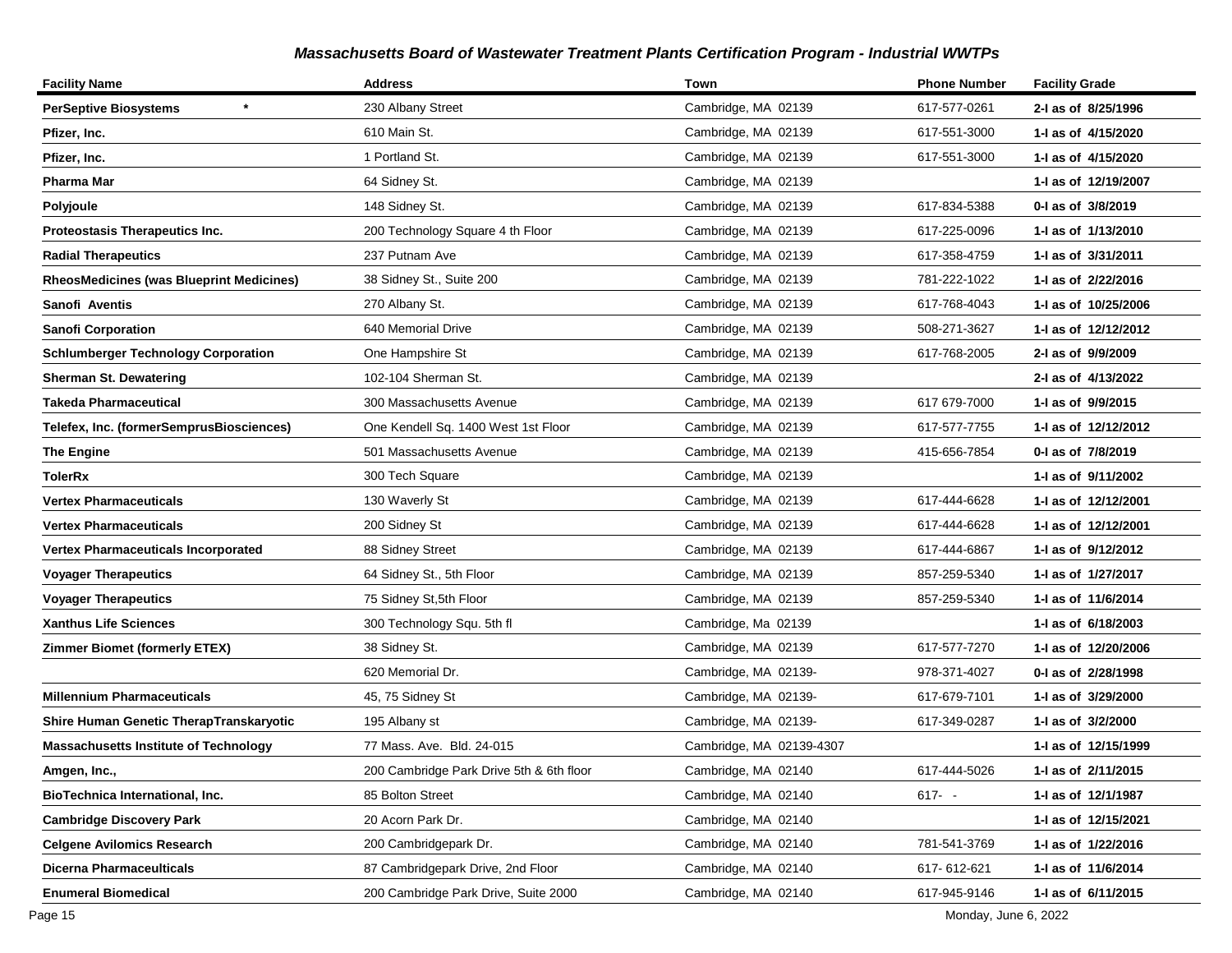| <b>Facility Name</b>                  | <b>Address</b>                           | Town                 | <b>Phone Number</b> | <b>Facility Grade</b> |
|---------------------------------------|------------------------------------------|----------------------|---------------------|-----------------------|
| <b>Fog Pharmaceuticals</b>            | 100 Acorn Park Dr., 6th Floor            | Cambridge, MA 02140  | 617-945-9510        | 1-I as of 1/27/2017   |
| Fold Rx                               | 100 Acorn Park Drive, 5th Floor          | Cambridge, MA 02140  | 617-504-9344        | 1-I as of 9/8/2010    |
| <b>GCP Applied Technologies</b>       | 62 Whittemore Ave                        | Cambridge, MA 02140  | 617-876-1400        | 2-I as of 12/11/2013  |
| <b>GCP Applied Technologies</b>       | 62 Whittemore Ave                        | Cambridge, MA 02140  | 617-876-1400        | 2-I as of 3/21/2001   |
| <b>Shire Human Genetic Therapies</b>  | 28 Osborn St                             | Cambridge, MA 02140  |                     | 1-1 as of 1/29/2003   |
| Siemens HealthCare Diagnostics        | 100 Acorn Park Drive, 6th Floor          | Cambridge, MA 02140  | 617-312-5105        | 1-1 as of 1/27/2009   |
| <b>Unum Therapeutics</b>              | 200 Cambridge Park Drive, Suite 3100     | Cambridge, MA 02140  | 781-222-1022        | 1-1 as of 2/25/2016   |
| W.R. Grace & Company                  | 62 Whittemore Avenue                     | Cambridge, MA 02140  | 617-876-1400        | 2-I as of 3/21/2001   |
| Wyeth Research                        | 35,87 CambridgePark Drive, 85 Bolton St  | Cambridge, MA 02140  | 508-653-8007        | 1-I as of 9/2/1999    |
| <b>Wyeth Research</b>                 | 200 CambridgePark Drive                  | Cambridge, MA 02140- | 508-653-8007        | 1- as of 12/15/1999   |
| <b>Biopure Corporation</b>            | 39 Hurley Street                         | Cambridge, MA 02141  | 617-350-7800        | 1-I as of 6/16/1994   |
| <b>Broad Institute</b>                | 301 Binney Street                        | Cambridge, MA 02141  | 617-714-8466        | 1-I as of 6/1/2010    |
| <b>Cerevel Therapeutics</b>           | 222 Jacob St.                            | Cambridge, MA 02141  |                     | 1-I as of 6/9/2021    |
| <b>Editas Medicine</b>                | 11 Hurley St.                            | Cambridge, MA 02141  | 617-401-9000        | 1-I as of 2/15/2017   |
| <b>Ironwood Pharmaceuticals</b>       | 320 Bent St.                             | Cambridge, MA 02141  | 617-621-7722        | 1-I as of 10/26/2005  |
| <b>Moderna Therapeutics</b>           | 320 Bent Street, Floor 3                 | Cambridge, MA 02141  | 617-714-6500        | 1-I as of 5/14/2014   |
| <b>MRL Cambridge ESC, LLC</b>         | 320 Bent St.                             | Cambridge, MA 02141  | 617-995-9900        | 1-I as of 10/18/2018  |
| <b>Philips Research</b>               | 2 Canal Park, Third Floor                | Cambridge, MA 02141  |                     | 1-I as of 9/9/2015    |
| Sanofi US                             | 350 Water St.                            | Cambridge, MA 02141  |                     | 1-I as of 2/9/2022    |
| <b>ViaCell</b>                        | 245 First St. 15th Floor                 | Cambridge, MA 02141  |                     | 1-I as of 2/6/2008    |
| 500 Technology Square (MIT)           | 9 Th Floor                               | Cambridge, Ma 02142  | 617-452-3039        | 1-1 as of 6/22/2005   |
| 620 Memorial leasehold llc            | 620 Memorial Drive                       | Cambridge, MA 02142  |                     | 1- as of 11/6/2014    |
| Alexion Pharmaceuticals, Inc.         | 75 Cambridge Parkway, Suite 800          | Cambridge, MA 02142  | 617-674-5757        | 1-I as of 12/10/2014  |
| <b>Alnylam Pharmaceuticals</b>        | 300 Third St.                            | Cambridge, MA 02142  |                     | 1-1 as of 6/27/2013   |
| ALS Therapy Develop. Found.           | 215 First Street, Building C             | Cambridge, MA 02142  |                     | 1-I as of 6/19/2003   |
| Amgen (360 Binney)                    | 360 Binney St.                           | Cambridge, MA 02142  |                     | 2-I as of 2/17/2020   |
| Archemix Corp                         | 300 Third St.                            | Cambridge, MA 02142  |                     | 1-I as of 5/9/2007    |
| ARIAD Pharmaceuticals (dba as Takeda) | 125 Binney St.                           | Cambridge, MA 02142  | 617-503-7456        | 1-I as of 5/5/2016    |
| Biogen, Inc.                          | 301 Binney St.                           | Cambridge, MA 02142  |                     | 1-I as of 1/22/2016   |
| Biogen, Inc.                          | 115 Broadway St. (formerly 12 Cambridge) | Cambridge, MA 02142  | 617-679-2330        | 1-I as of 4/4/2016    |
| Biogen, Inc.                          | 125 Broadway (formerly 15 Cambridge)     | Cambridge, MA 02142  | 617-679-2461        | 1-I as of 12/13/2000  |
| <b>Bluebird Bio</b>                   | 60 Binney St.                            | Cambridge, MA 02142  | 774-696-6541        | 1-I as of 2/15/2017   |
| <b>Bristol-Myers Squibb</b>           | 100 Binney St.                           | Cambridge, MA 02142  | 203-677-3584        | 1-I as of 2/13/2018   |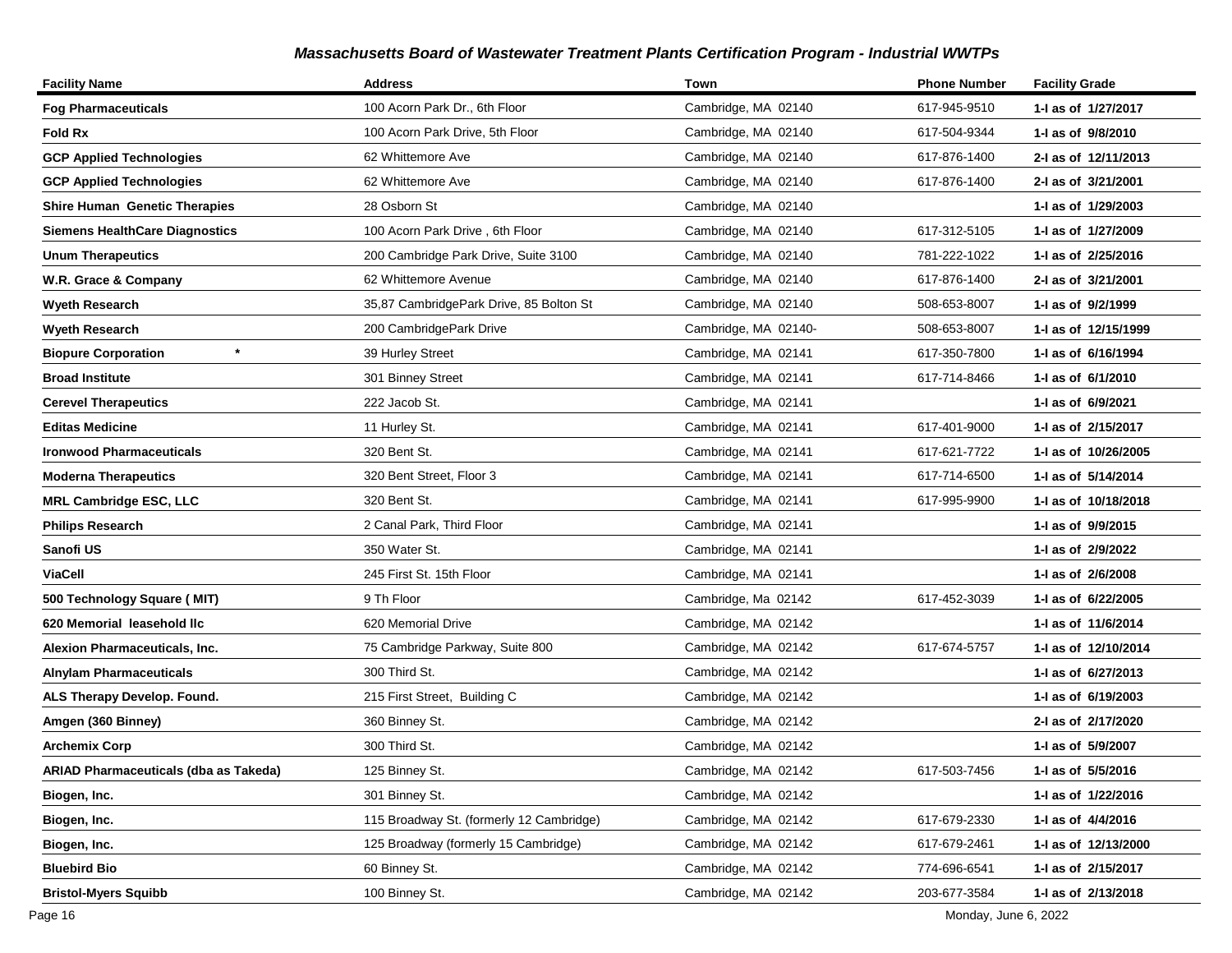| <b>Facility Name</b>                            | <b>Address</b>                         | Town                 | <b>Phone Number</b> | <b>Facility Grade</b> |
|-------------------------------------------------|----------------------------------------|----------------------|---------------------|-----------------------|
| <b>Broad Institute</b>                          | 75 Ames Street                         | Cambridge, MA 02142  | 617-714-8466        | 1-1 as of 6/11/2015   |
| Cambridge Electric Light - Kendall Sqr.         | 265 First Street                       | Cambridge, MA 02142  | 617-225-4808        | 2-I as of 11/23/1987  |
| <b>Cedilla Therapeutics</b>                     | 245 First St., 3rd Floor               | Cambridge, MA 02142  | 617-500-8099        | 1-I as of 5/8/2017    |
| CombinatoRx                                     | 245 First St.                          | Cambridge, MA 02142  | 617-301-7073        | 1-1 as of 12/20/2006  |
| <b>Cyclerion Therapeutics (former Ironwood)</b> | 301 Binney St.                         | Cambridge, MA 02142  | 617-621-7722        | 1-I as of 7/30/2008   |
| EPIX Medical, Inc.                              | 75 Rogers Street (71 Rogers Street)    | Cambridge, MA 02142  | 617-499-1400        | 1-I as of 6/19/1997   |
| <b>Fulcrum Therapeutics, Inc.</b>               | 1 Kendall Square, Building 700         | Cambridge, MA 02142  |                     | 1-I as of 4/4/2016    |
| <b>Genzyme Corp</b>                             | 1 Kendall Square                       | Cambridge, MA 02142  | 5082702176          | 1-I as of 10/25/2000  |
| <b>Horizon Combinato RX</b>                     | 245 First Ave                          | Cambridge, MA 02142  |                     | 1- as of 11/6/2014    |
| Ipsen                                           | 650 East Kendall Street                | Cambridge, MA 02142  |                     | 1-I as of 9/4/2014    |
| Kendall Green Energy, LLC                       | 265 First St.                          | Cambridge, MA 02142  | 978-392-5328        | 1-I as of 12/14/2016  |
| Living Proof, Inc.                              | 301 Binney Street                      | Cambridge, MA 02142  | 617-500-1510        | 0-I as of 4/5/2012    |
| <b>MA Riverview 1245 First Street</b>           | 245 First St.                          | Cambridge, MA 02142  | 617-679-7811        | 1-I as of 9/9/2009    |
| <b>Mass Innovatiotion Laboratories</b>          | 675 West Kendall St.                   | Cambridge, MA 02142  | 781-222-6152        | 1-1 as of 4/22/2015   |
| <b>Metamark Genetics</b>                        | 245 First Street                       | Cambridge, MA 02142  |                     | 1- as of 5/24/2012    |
| Momenta Pharmaceuticals, Inc                    | 320 Bent Street                        | Cambridge, Ma 02142  | 617-491-9700        | 1-J as of 12/14/2011  |
| <b>Organon Research Center USA</b>              | 245 First Street 6th Floor             | Cambridge, Ma 02142  | 617-374-5301        | 1-I as of 9/7/2005    |
| OvaScience                                      | 215 First St.                          | Cambridge, MA 02142  | 617-500-2802        | 0-1 as of 9/26/2013   |
| Sanafi Aventis US, Inc.                         | 300 Third St. Floor 1                  | Cambridge, MA 02142  | 617-665-4233        | 1-I as of 3/31/2011   |
| <b>Sartorius Stedim</b>                         | 245 First St.                          | Cambridge, MA 02142  | 857-209-3406        | 1-1 as of 12/20/2016  |
| <b>Scholar Rock</b>                             | 301 Binney St.                         | Cambridge, MA 02142  |                     | 1-I as of 2/17/2021   |
| <b>Seventh Sense Biosystems</b>                 | 101 Binney St                          | Cambridge, MA 02142  |                     | 1-I as of 9/9/2009    |
| Seventh Sense Biosystems, Inc                   | 101 Binney Street                      | Cambridge, MA 02142  |                     | 1-I as of 9/9/2009    |
| Shire                                           | 125 Binney St.                         | Cambridge, MA 02142  | 617-682-2455        | 1-1 as of 6/14/2018   |
| The Forsyth Institute                           | 245 First Street                       | Cambridge, MA 02142  |                     | 1-1 as of 2/15/2012   |
| The Forsyth Institute                           | 245 First Street                       | Cambridge, MA 02142  | 617-892-8216        | 1-I as of 4/5/2012    |
| The Whitehead Institute                         | Cambridge Center                       | Cambridge, Ma 02142  |                     | 1-I as of 7/27/2004   |
| <b>Therion Biologics Corporation</b>            | 72 Rogers St.                          | Cambridge, Ma 02142  |                     | 1-I as of 2/9/2005    |
| LeukoSite                                       | 215 First St                           | Cambridge, MA 02142- | 617-621-9350        | 1-I as of 6/30/1999   |
| Intellia Therpeutics                            | 130 Brookline Street, 2nd Floor        | Cambridge, MA 02193  | 781-460-1995        | 1- as of 12/10/2014   |
| <b>Cambion (Midland-Ross Corp.)</b>             | 445 Concord Avenue                     | Cambridge, MA 02238  | $617 - -$           | 4-I as of 6/12/1986   |
| Mount Auburn Hospital                           | 330 Mount Auburn Street                | Cambridge, MA 02238  | 617-499-5558        | 1-I as of 12/14/1995  |
| Biogen, Inc.                                    | 250 Binney St. (formerly 14 Cambridge) | Cambridge, MA 02401  | 617-679-2224        | 1-I as of 1/15/1988   |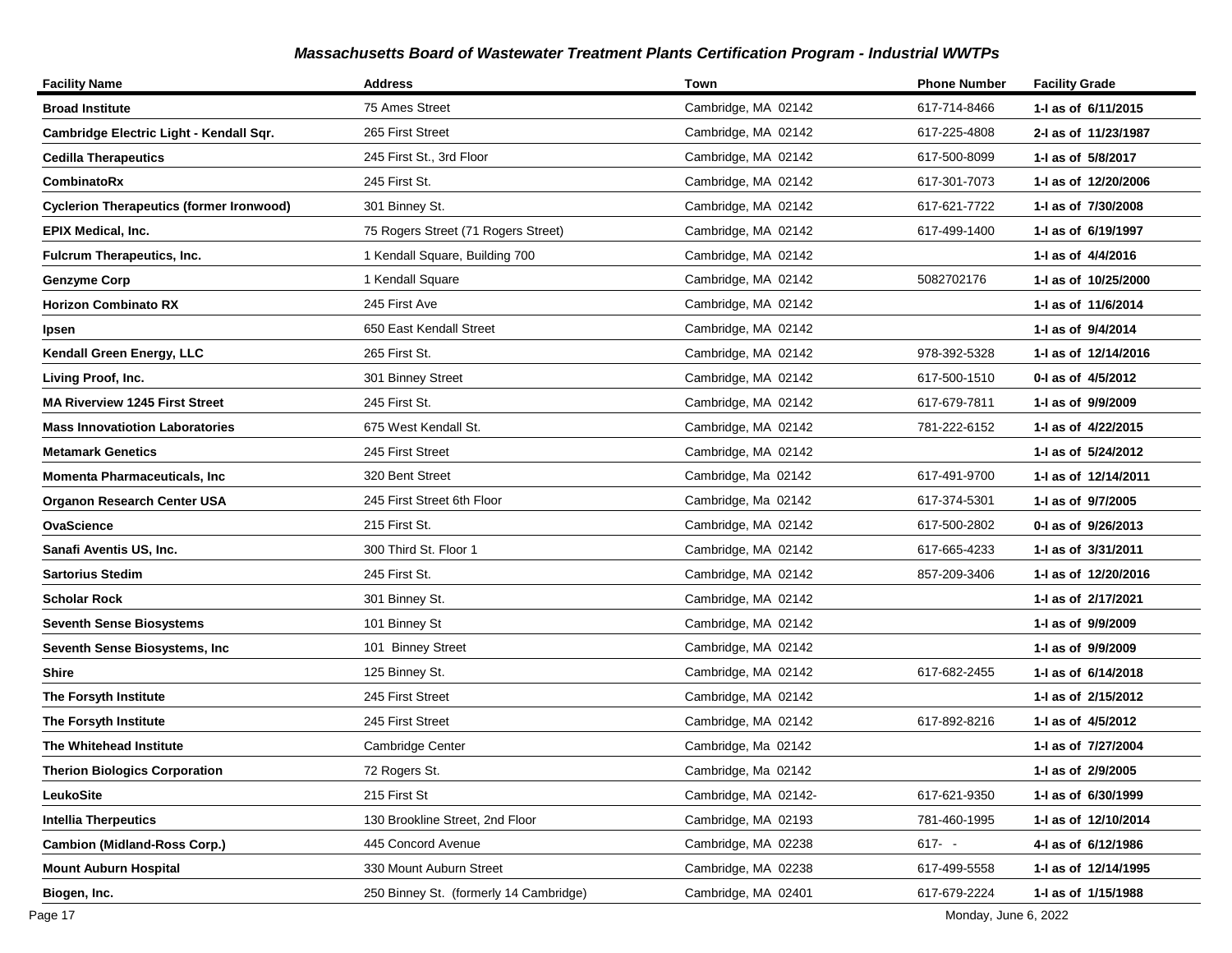| <b>Facility Name</b>                           | <b>Address</b>              | Town                  | <b>Phone Number</b> | <b>Facility Grade</b> |
|------------------------------------------------|-----------------------------|-----------------------|---------------------|-----------------------|
| Affinivax                                      | 301 Binney St., 3rd Floor   | Cambridge, MA 02422   |                     | 1-I as of 8/12/2020   |
| <b>Wyeth Research</b>                          | 87 Cambridge Park Drive     | Camdridge, Ma 02140   | 617-665-7085        | 1-I as of 3/23/2005   |
| <b>Abbott-Action Inc.</b>                      | 10 Campanelli Circle        | Canton, MA 02021      | 781-733-6443        | 2-I as of 4/5/2012    |
| <b>Armstrong Pharmaceuticals</b>               | 10 Dan Rd                   | Canton, MA 02021      |                     | 0-I as of 3/27/2002   |
| Copley Pharmaceutical, Inc.-Cream & Oint       | 25 John Road                | Canton, MA 02021      | 781-575-7443        | 2-I as of 6/20/1996   |
| <b>Copley Pharmaceutical, Inc.-Lab Sinks</b>   | 25 John Road                | Canton, MA 02021      | 781-575-7443        | 2-I as of 3/24/1994   |
| <b>Cumberland Farms, Inc.</b>                  | 777 Dedham Street           | Canton, MA 02021      | 781-828-4900        | 1-I as of 6/19/1997   |
| Emerson & Cuming, Inc.                         | 869 Washington Street       | Canton, MA 02021      | 781-828-3300        | 1-I as of 9/28/1995   |
| GWR-Augat/Reliable Elctrnc Fnshng Co. *        | 300 Pine Street             | Canton, MA 02021      | 781- -              | 3-I as of 7/31/1991   |
| New England Card & Index Co.                   | 530 Turnpike Street         | Canton, MA 02021      | 781-821-2273        | 2-I as of 9/29/1994   |
| Organogenesis                                  | 150 Dan Rd                  | Canton, MA 02021      |                     | 1-I as of 5/1/2002    |
| Organogenesis, Inc.                            | 85 Dan Road                 | Canton, MA 02021      | 7814011208          | 1-I as of 2/15/2012   |
| P & L Electroplating Co., Inc.                 | 118 Will Drive              | Canton, MA 02021      | 781-828-5155        | 3-I as of 9/18/1990   |
| <b>Safety Kleen Systems</b>                    | 960 Turnpike Street         | Canton, MA 02021      | 781-481-3116        | 3-I as of 10/30/2002  |
| <b>Battery Engineering</b>                     | 100 Energy Dr.              | Canton, MA 02021-     | 781-575-0800        | 1-I as of 4/15/1998   |
| <b>BLH Electronics</b>                         | 75 Shawmut Rd.              | Canton, MA 02021-     | 781-821-2000        | 2-I as of 4/28/1999   |
| <b>GWR-North Carver Landfill</b>               | Route 58                    | Carver, MA 02330      | 508-946-2799        | 2-I as of 1/26/1995   |
| <b>Hood Park</b>                               | 500 Rutherford Ave. - South | Charlestown, MA 02129 |                     | 1-I as of 2/9/2022    |
| Indigo Ag (formerly Symbiota)                  | 500 Rutherford Ave.         | Charlestown, MA 02129 | 617-588-0653        | 1- as of 4/15/2016    |
| MBTA - Charlestown Bus Garage - Steam Cl       | 21 Arlington Ave            | Charlestown, MA 02129 | 617-222-4617        | 2-I as of 10/25/2000  |
| <b>MBTA-Charlestown Bus Garage Bus Wash</b>    | 21 Arlington Ave            | Charlestown, MA 02129 | 617-222-4617        | 2-I as of 10/25/2000  |
| Nordblom Management Co., Inc.                  | 100 Hood Park Dr.           | Charlestown, MA 02129 |                     | 1- as of 12/15/2021   |
| <b>Spaulding Rehabititation Hospital Corp.</b> | 96 Thirteenth St.           | Charlestown, MA 02129 | 617-952-5234        | 1- as of 3/11/2015    |
| <b>Mystic Development LLC</b>                  | 39 Rover St.                | Charlestown, Ma 02149 | 617-381-2350        | 4-I as of 10/13/2004  |
| <b>Millennium Power</b>                        | 10 Sherwood Ln.             | Charlton, Ma 01507    |                     | 1-I as of 9/7/2005    |
| <b>Brooks Automation Corporation</b>           | 15 Elizabeth Drive          | Chelmsford, MA        |                     | 1-1 as of 12/20/2006  |
| <b>Cintas Corporation</b>                      | 200 Apollo Dr.              | Chelmsford, MA 01824  | 513-631-5750        | 3-I as of 10/31/1997  |
| ESA, Inc.                                      | 22 Alpha Road               | Chelmsford, MA 01824  | 978-250-7000        | 1-I as of 3/30/1995   |
| Pace Industries (JEL Division)                 | 25 Katrina Road             | Chelmsford, MA 01824  | 978-256-2212        | 3-I as of 8/28/1997   |
| <b>Schleifring North America</b>               | 222 Mill Rd.                | Chelmsford, MA 01824  |                     | 4-I as of 2/15/2017   |
| <b>Silicon Transistor Corp.</b>                | 21 Katrina Road             | Chelmsford, MA 01824  | 978-256-3321        | 2-I as of 10/30/1985  |
| <b>Thermo Fisher</b>                           | 22 Alpha Road               | Chelmsford, Ma 01824  |                     | 1-I as of 7/18/2012   |
| <b>Thermo Fisher Scientific</b>                | 220 Mill Rd.                | Chelmsford, MA 01824  |                     | 1-I as of 2/17/2021   |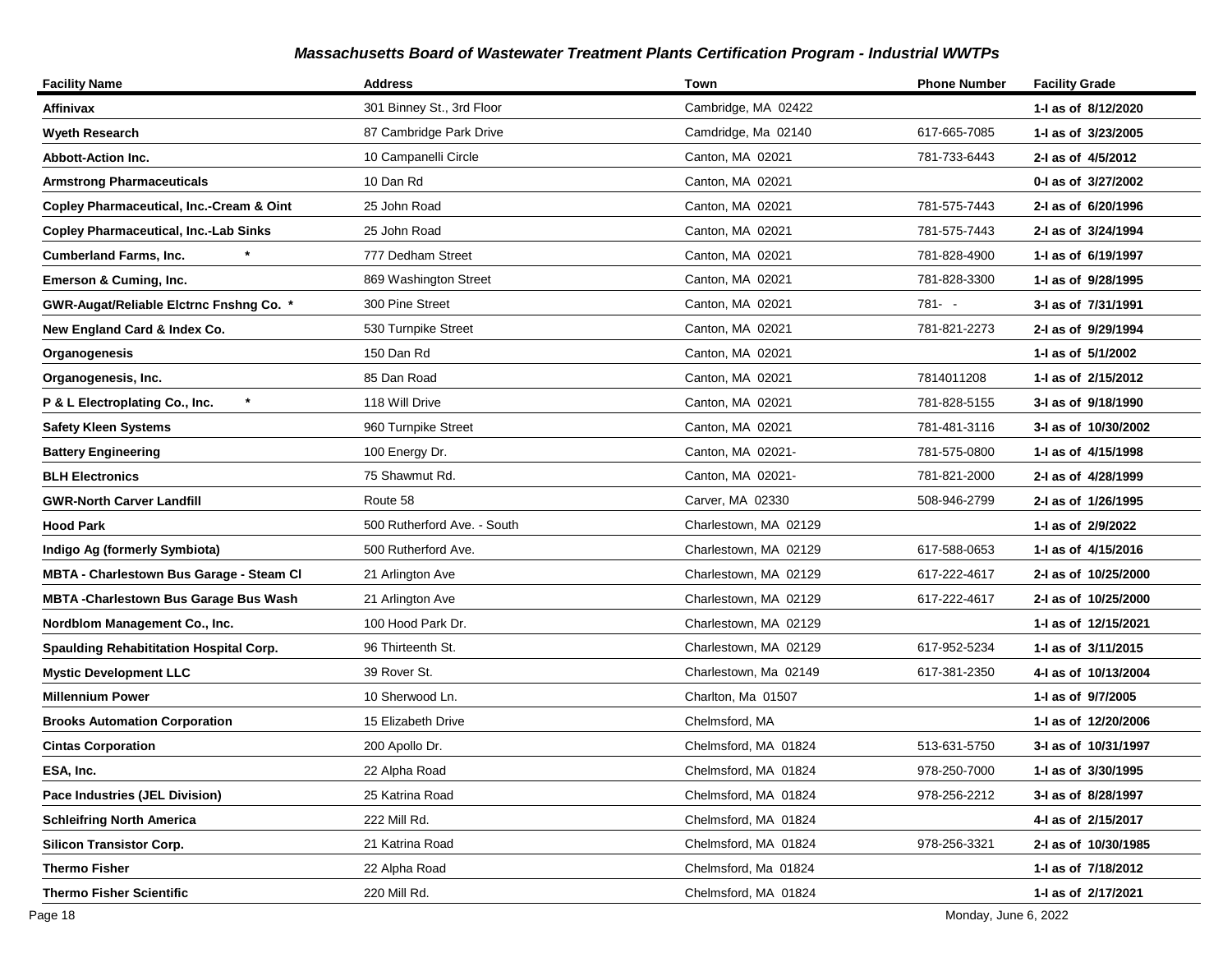| <b>Facility Name</b>                            | <b>Address</b>                          | Town                    | <b>Phone Number</b> | <b>Facility Grade</b> |
|-------------------------------------------------|-----------------------------------------|-------------------------|---------------------|-----------------------|
| <b>Acorda Therapeutics (former CivitasTher)</b> | 190 Everett Avenue                      | Chelsea, MA 02150       | 617-212-9068        | 1-I as of 3/31/2011   |
| Alkermes/Advanced Inhalation Research           | 190 Everett Ave, Brickyard Sq. Facility | Chelsea, MA 02150       |                     | 2-I as of 9/11/2002   |
| American Finish and Chemical                    | 1012 Broadway                           | Chelsea, MA 02150       |                     | 3-I as of 10/25/2000  |
| $\star$<br><b>Beacon Auto Radiator</b>          | 25 Arlington Street                     | Chelsea, MA 02150       | 414-636-1200        | 3-I as of 3/13/1990   |
| <b>Central Label &amp; Engraving Company</b>    | 158 Carter Street                       | Chelsea, MA 02150       | 617-889-2060        | 1-I as of 8/25/1994   |
| E. Ciardi Company                               | 96 Library Street                       | Chelsea, MA 02150       | 617-884-0857        | 2-I as of 11/28/1990  |
| $\star$<br><b>GWR-Cabot Stain Facility</b>      | 229 Marginal Street                     | Chelsea, MA 02150       | 508-697-3191        | 2-I as of 12/13/1989  |
| <b>Inspectorate America Corp.</b>               | 2 Williams St.                          | Chelsea, MA 02150       | 617-889-6515        | 0-I as of 4/5/2012    |
| Kayem Foods, Inc.                               | 75 Arlington St.                        | Chelsea, Ma 02150       | 617-887-3143        | 1-I as of 2/9/2005    |
| <b>Peter Pan Boston</b>                         | 333 Third St.                           | Chelsea, Ma 02150       | 617-887-2200        | 2-I as of 6/22/2005   |
| Synthon Industries, Inc.                        | 300 Third Street                        | Chelsea, MA 02150       | 617-889-4150        | 1-I as of 4/27/1995   |
| Thomas Strahan, Inc.                            | 260 Maple Street                        | Chelsea, MA 02150       | 617-884-7020        | 2-I as of 9/8/1999    |
| Town & Country Jewelry Mfg. Corp.               | 25 Union Street                         | Chelsea, MA 02150       | 508-222-3600        | 1-I as of 5/11/1989   |
| Chelsea Sandwich Truckwash LLC                  | 11 Broadway                             | Chelsea, MA 02150-      | 617-660-1119        | 1-I as of 3/30/2000   |
| Bay State Wire Co.                              | No Telephone Listing 11-4-93/j3         | Chicopee, MA            | $413 - -$           | 2-I as of 1/30/1988   |
| Dow Jones & Co., Inc.                           | 1 Second Avenue                         | Chicopee, MA            | 413-594-8106        | 2-I as of 11/30/1987  |
| GWR-Danaher Tool Group/Easco Hand Tools*        | Delta Park                              | Chicopee, MA            | 413-562-1600        | 1-I as of 6/19/1997   |
| <b>Leonische of America</b>                     | 2189 Westover Road                      | Chicopee, MA            | 413-593-6618        | 3-I as of 4/30/1991   |
| <b>Eastern Etching &amp; Manufacturing Co.</b>  | Foot of Grape                           | Chicopee, MA 01013      | 413-594-6601        | 3-I as of 4/30/1987   |
| <b>Environmental Testing Lab.</b>               | 170 Montgomery Street                   | Chicopee, MA 01013      | 413-592-2500        | 1-I as of 5/30/1987   |
| <b>Hercules Corp</b>                            | 1111 Grattan Street                     | Chicopee, MA 01013      | 413-536-6426        | 2-I as of 4/16/1992   |
| <b>International Metal Products Corporation</b> | 1165 Montgomery St.                     | Chicopee, MA 01013      | 413-532-2411        | 3-I as of 6/11/2008   |
| <b>McKinstry Metal Works, Inc.</b>              | 285 McKinstry Avenue                    | Chicopee, MA 01013      | 413-592-7716        | 2-I as of 11/30/1987  |
| Mold-Tech Northeast                             | 939 Chicopee St                         | Chicopee, MA 01013      | 413-536-7970        | 0-1 as of 6/13/2001   |
| John R. Lyman Co.                               | 60 Depot Street (P.O. Box 157)          | Chicopee, MA 01014      | 413-598-8344        | 1-I as of 4/30/1987   |
| <b>Mass Tank Disposal (Maray Corp)</b>          | 99 Baskin Dr                            | Chicopee, MA 01020      | 413-592-6321        | 2-I as of 10/10/2001  |
| Facemate Corp.                                  | 5 West Main Street                      | Chicopee, MA 01020-1876 | 413-594-6661        | 1-I as of 8/22/2001   |
| <b>Commonwealth Packaging</b>                   | 1146 Sheridan St PO Box 329             | Chicopee, MA 01021      | 413-593-1482        | 2-I as of 11/7/2013   |
| Ala-Vel Industries, Inc.                        | 2189 Westover Road                      | Chicopee, MA 01022      | 413-593-6411        | 2-I as of 5/30/1987   |
| <b>Cardinal Health</b>                          | 2 Ludlow Park Drive                     | Chicopee, Ma 01022      | 413-572-3211        | 1- as of 7/27/2004    |
| Poly Plating Co., Inc.                          | 4610 Westovewr Road                     | Chicopee, MA 01022      | 413-593-5477        | 2-I as of 1/30/1988   |
| U.S. Tsubaki                                    | 106 Lonczak Drive                       | Chicopee, MA 01022      | 413-593-1100        | 3-I as of 2/27/1997   |
| Crytaltek, Inc.                                 | 60 Plain Street (P.O. Box 549)          | Clinton, MA 01510       | 978-368-1292        | 1-I as of 2/27/1997   |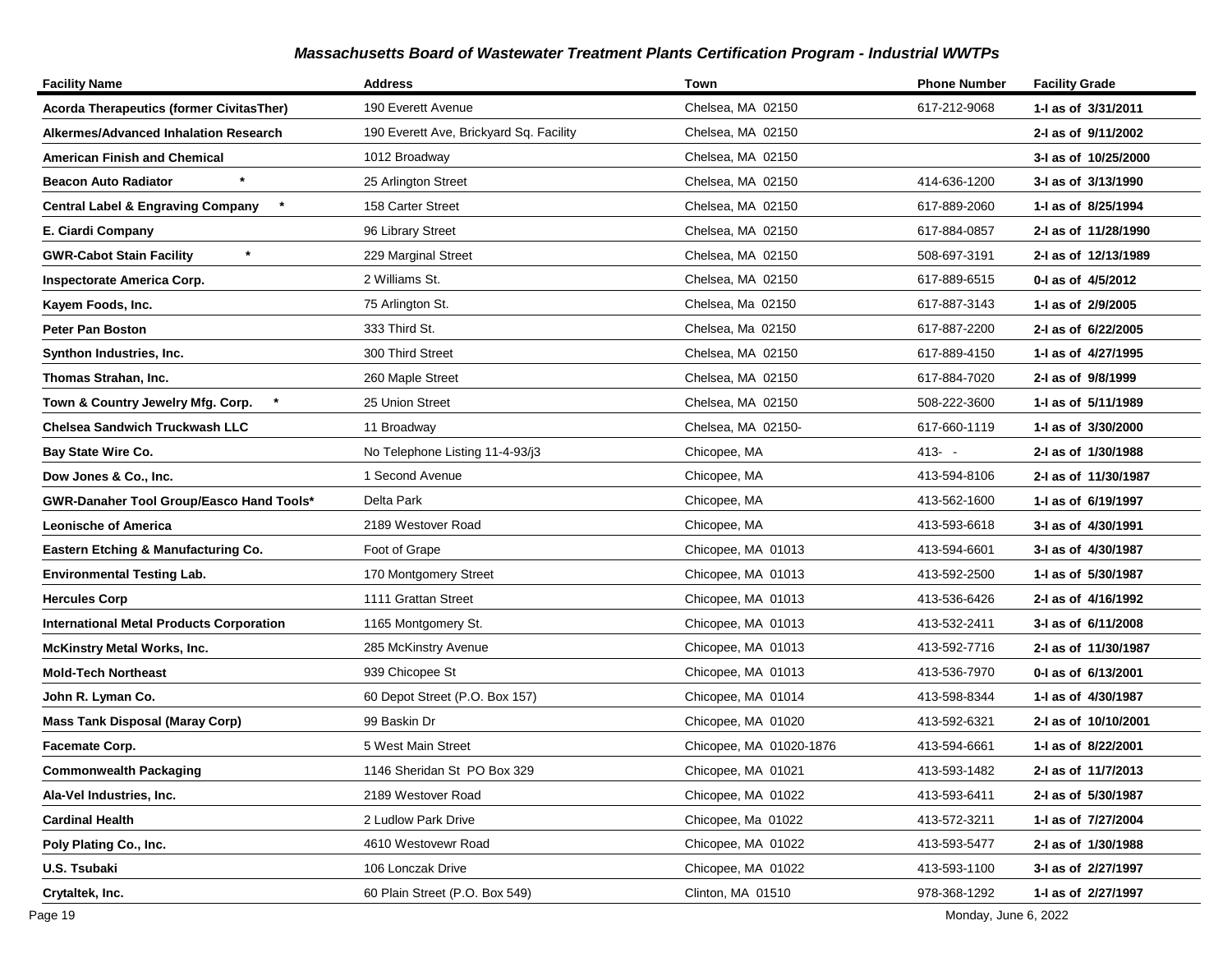| <b>Facility Name</b>                               | <b>Address</b>                       | Town                      | <b>Phone Number</b> | <b>Facility Grade</b> |
|----------------------------------------------------|--------------------------------------|---------------------------|---------------------|-----------------------|
| <b>Darmann Abrasive Products</b>                   | 100 Sterling St                      | Clinton, MA 01510         | 978-736-3839        | 2-I as of 10/10/2001  |
| <b>LFE Corporation</b>                             | 55 Green Street                      | Clinton, MA 01510         | 978-365-3400        | 4-I as of 6/30/1985   |
| <b>Proto Technology Corporation</b>                | 55 Green Street (See LFE Corp)       | Clinton, MA 01510         | 978-368-8588        | 3-I as of 2/7/2001    |
| <b>Sterling Precision Inc.</b>                     | 90 Parker St.                        | Clinton, MA 01510         | 978-365-4999        | 1-I as of 3/11/2009   |
| Suprenant Cable, Inc.                              | 172 Sterling Street                  | Clinton, MA 01510         | 978-365-6331        | 2-I as of 9/29/1994   |
| <b>Eagle Traffic Control</b>                       | 55 Green St                          | Clinton, MA 01510-        | -365-3465           | 1-I as of 6/9/1999    |
| Weetabix                                           | 20 Cameron St                        | Clinton, MA 01510-        | 781-368-0991        | 2-I as of 10/28/1998  |
| Welch Foods, Inc.                                  | 300 Baker Ave, Suite 101             | Concord, MA 01742         | 978-371-1000        | 1-1 as of 6/27/2013   |
| <b>Amicon Corporation</b>                          | 24 Cherry Hill Drive                 | Danvers, MA 01923         | 978-777-3790        | 2-I as of 12/15/1987  |
| DiLuigi Foods                                      | 41 Popes Lane                        | Danvers, MA 01923         | 978-750-9900        | 1-1 as of 8/16/2017   |
| Morton Thiokol, Inc.                               | 154 Andover Street                   | Danvers, MA 01923         | 978-750-9513        | 2-I as of 3/20/1987   |
| OSRAM/Sylvania, Inc.                               | 75 Sylvan Street                     | Danvers, MA 01923         | 978-777-1900        | 2-I as of 1/13/1994   |
| Sylvania, Osram                                    | 100 Endicott Street                  | Danvers, MA 01923         | 978-777-1900        | 2-I as of 11/23/1987  |
| Varian                                             | 1 Ferncroft Road                     | Danvers, MA 01923         | $978 - -$           | 2-I as of 4/28/1987   |
| Zapp Precision Strip, Inc.                         | 266 Samuel Barnet Blvd.              | Dartmouth, MA 02745-      | 978-371-4027        | 1- as of 3/2/2000     |
| Tegra Medical                                      | 8 Ledgewood Boulevard                | Dartmouth, MA 02747       |                     | 1-1 as of 12/17/2008  |
| <b>Red Tail Golf Club</b>                          | 15 Bulge Rd                          | Devens, Ma                |                     | 2-I as of 3/12/2003   |
| <b>Southern Container Corp</b>                     | 51 Independence Dr                   | Devens, MA 01432          | 978-772-5050        | 3-I as of 3/21/2001   |
| <b>Dighton Power</b>                               | 1450 Somerset Ave.                   | Dighton, MA               |                     | 1-I as of 6/24/1999   |
| Rosemar Silver Co.                                 | 620 Spring Street                    | Dighton, MA 02764         | 508-823-7176        | 4-1 as of 8/22/2001   |
| B. P. I. Environmental, Inc.                       | 155 Somerset Avenue                  | Dighton, MA 02780         | 508-880-2025        | 2-I as of 11/18/1993  |
| <b>Aggregate Industries</b>                        | 55 Enterprise Drive                  | Dorchester, Ma            |                     | 1-I as of 7/27/2004   |
| <b>Dutch Maid Bakery</b>                           | 50 Park St.                          | Dorchester, Ma 02122      |                     | 2-I as of 7/27/2004   |
| <b>Blue Ideal Laundry Co.</b>                      | 9 Ansei Rd                           | Dorchester, Ma 02124      | 617-825-4100        | 1-I as of 9/6/2006    |
| <b>United Circuits, Inc.</b>                       | 100 Pleasant Street                  | Dracut, MA 01826          | 978-957-1505        | 4-I as of 4/25/2001   |
| <b>Webco Chemical Corporation</b>                  | 420 West Main Street                 | Dudley, MA 01571          | 508-943-2337        | 1-I as of 6/19/1997   |
| Stone & Webster, Inc.                              | 56 Woodrock Road                     | E. Weymouth, Ma 02189     | 617-494-7377        | 1-I as of 5/4/2005    |
| <b>MBTA - Orient Heights</b>                       | Car Yard - Train Wash                | East Boston, MA           |                     | 2-I as of 3/31/2011   |
| <b>Fire Training Facility</b>                      | Logan Internatiional Airport         | East Boston, MA 02128     | 617-568-3552        | 2-1 as of 9/14/2011   |
| $\star$<br>Mobil Oil - East Boston Terminal        | 467 Chelsea Street (See Memo)        | East Boston, MA 02128     | 508-389-1886        | 2-I as of 10/31/1997  |
| <b>Swissport Fueling, Inc.</b>                     | 196 Prescott St. Logan Int, Bldg. 46 | East Boston, MA 02128     | 617-561-9700        | 1-I as of 2/7/2007    |
| <b>Boston &amp; Maine Corp. Treatment Facility</b> | Railroad Ave                         | East Deerfield, MA 01342  | 413-774-6176        | 3-I as of 8/22/2001   |
| <b>Excel Dryer Corporation</b>                     | 357 Chestnut Street                  | East Longmeadow, MA 01028 | 413-525-4531        | 4-I as of 7/8/1987    |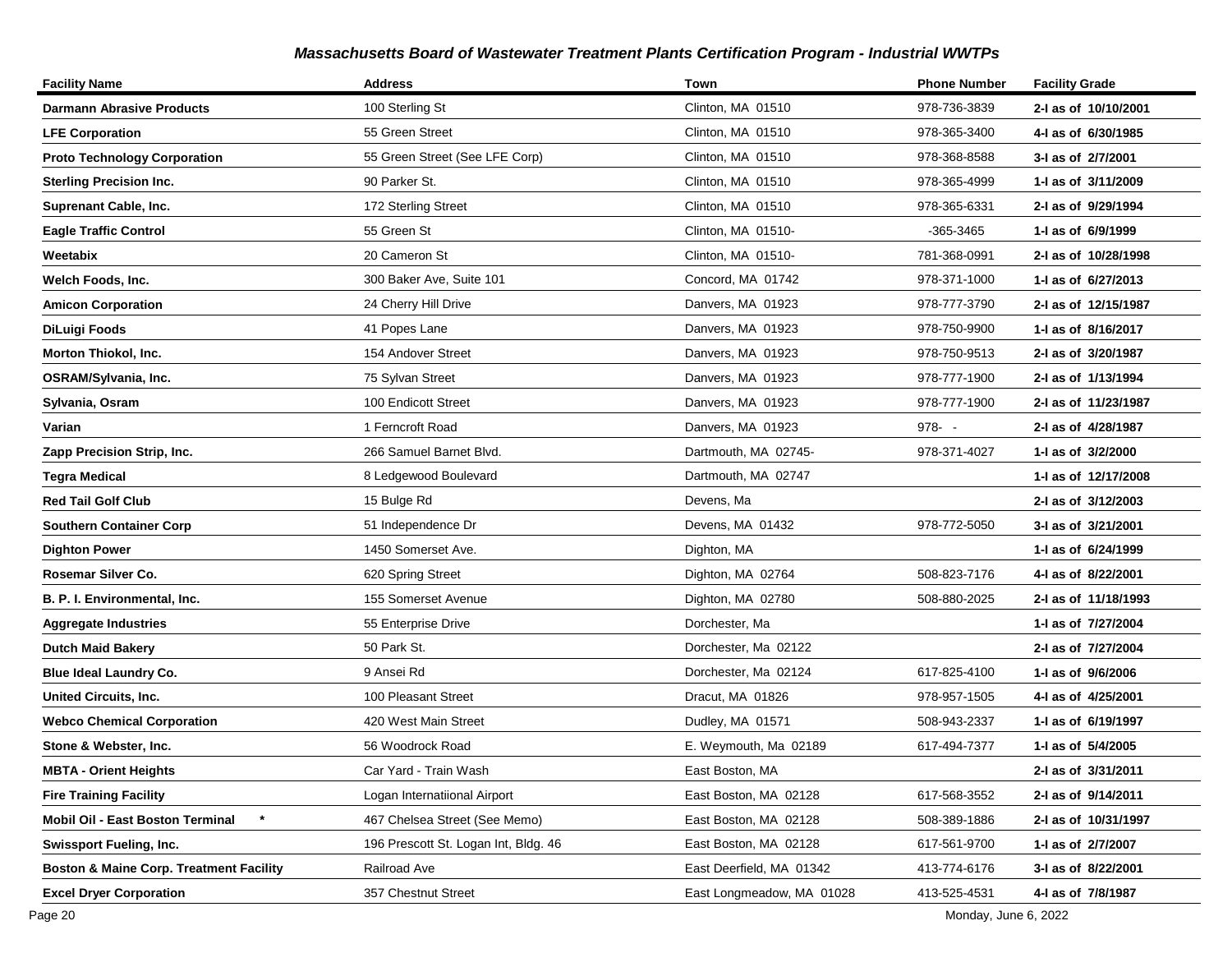| <b>Facility Name</b>                            | <b>Address</b>                | Town                          | <b>Phone Number</b> | <b>Facility Grade</b> |
|-------------------------------------------------|-------------------------------|-------------------------------|---------------------|-----------------------|
| <b>Suddekor - Treating Facility</b>             | 82 Deer Park Drive            | East Longmeadow, Ma 01028     | 413-821-9045        | 3-I as of 10/26/2005  |
| American Saw and Mfg. Co.                       | 301 Chestnut St. (PO Box 504) | East Longmeadow, MA 01028-    | 413-525-3961        | 2-I as of 2/28/1998   |
| <b>Carlin Combustion Technology, Inc.</b>       | 70 Maple Street               | East Longmeadow, MA 10128     | 413-525-7700        | 1-I as of 6/19/1997   |
| <b>Chemetal a Division of the October Co.</b>   | 39 O'Neil Street              | Easthampton, MA 01027         | 4135279380          | 3-I as of 3/11/2015   |
| Shaw Glass Co., Inc / Solar Seal Co.            | 55 Bristol Drive              | Easton, Ma 02375              | 508-238-0112        | 2-I as of 3/23/2005   |
| International Paper Company, Inc.               | Papermill Road                | Erving(Millers Falls, MA 1349 | 413-659-2333        | 1-I as of 9/26/1996   |
| <b>Erving Paper Mills</b>                       | Route 2                       | Erving, MA 01344              | 413-544-2711        | 2-I as of 6/4/1987    |
| <b>Exxon Corp. of USA Terminal</b>              | 52 Beacham Street             | Everett, MA 02140             | 617-381-2801        | 3-I as of 5/26/2011   |
| Bear Moose Brewing Co. Inc.                     | 1934 Revere Beach Pkwy        | Everett, MA 02149             | 508-259-0199        | 1-I as of 10/16/2019  |
| Cambridge Health Alliance, Whidden Memor        | 103 Garland Street            | Everett, MA 02149             |                     | 1- as of 6/27/2013    |
| Distrigas Of Massachusetts LLC                  | 18 Rover St.                  | Everett, MA 02149             | 617-381-8509        | 1-1 as of 10/25/2006  |
| <b>Duncan Galvanizing</b>                       | 69 Norman Street              | Everett, MA 02149             | 617-389-8440        | 0-I as of 6/13/2001   |
| Hi-Tech Plating/New England Tinning             | 69 Norman Street              | Everett, MA 02149             | 617-389-3400        | 4-I as of 8/22/2001   |
| <b>MBTA - Everett Repair Shop</b>               | 80 Broadway                   | Everett, MA 02149             | 617-222-4617        | 3-I as of 7/21/2010   |
| $\star$<br><b>Monsanto Chemical Company</b>     | Mystic View Road              | Everett, MA 02149             | 617-394-2129        | 4-1 as of 8/13/1991   |
| Prolerized New England Company, LLC             | 69 Rover St.                  | Everett, MA 02149             | 800-775-8303        | 1-I as of 12/18/2019  |
| <b>Metro Linen</b>                              | 9 Charlton St                 | Everett, MA 02149-            |                     | 1-I as of 2/28/1998   |
| Fairhaven Ship Yard                             | 50 Fort St.                   | Fairhaven, MA                 |                     | 1- as of 1/13/2010    |
| $\star$<br><b>Atlas Tack Company</b>            | 83 Pleasant Street            | Fairhaven, MA 02116           | $508 - -$           | 2-I as of 5/8/1980    |
| <b>Aluminum Processing Corporation</b>          | 631 Airport Road              | Fall River, MA 02720          | 508-679-8131        | 2-I as of 12/22/1987  |
| <b>Fall River Municipal Incinerator Facilit</b> | 10 Lewiston Street            | Fall River, MA 02720          | 508-460-1205        | 2-I as of 9/29/1994   |
| <b>GWR-Shell Product Distribution Facility*</b> | 1 New Street                  | Fall River, MA 02720          | 508-481-5750        | 2-I as of 4/27/1995   |
| Joan Fabrics                                    | 1822 North Main Street        | Fall River, MA 02720          | 508-678-2941        | 2-I as of 12/18/1987  |
| <b>Massachusetts Biologic - South Coast</b>     | 1240 Innovation Way           | Fall River, MA 02720          | 617-474-3004        | 1-I as of 3/26/2018   |
| Molten Metal Technology, Inc.                   | 421 Currant Road              | Fall River, MA 02720          | 508-675-3900        | 1-I as of 6/16/1994   |
| <b>Victor Innovative Textiles LLC</b>           | 81 Commerce Dr.               | Fall River, MA 02720          | 508-646-2413        | 3-I as of 12/15/2010  |
| <b>Wakefield Engineering</b>                    | 132 Sykes Rd                  | Fall River, MA 02720          | 508-235-4000        | 3-I as of 6/13/2001   |
| Globe Manufacturing Co.                         | 456 Bedford Street            | Fall River, MA 02720-         | 508-674-3585        | 4-I as of 6/10/1998   |
| <b>Bayside II Laminating</b>                    | 848 Airport Rd                | Fall River, MA 02721          | 508-675-0101        | 1- as of 10/31/1997   |
| <b>Capri Textile Company</b>                    | 168 Stevens Street            | Fall River, MA 02721          | 508-679-0044        | 1-I as of 12/18/1987  |
| Danbel-Sarama Lighting                          | 30-90 Front Street            | Fall River, MA 02721          | 508-678-1971        | 2-I as of 12/18/1987  |
| Fall River Dyeing & Finishing                   | 168 Stevens Street            | Fall River, MA 02721          | 508-676-8235        | 1-I as of 12/18/1987  |
| $\star$<br><b>Quaker Fabric Corporation</b>     | 941 Grinnel Street            | Fall River, MA 02721          | 508-678-1951        | 2-I as of 6/19/1997   |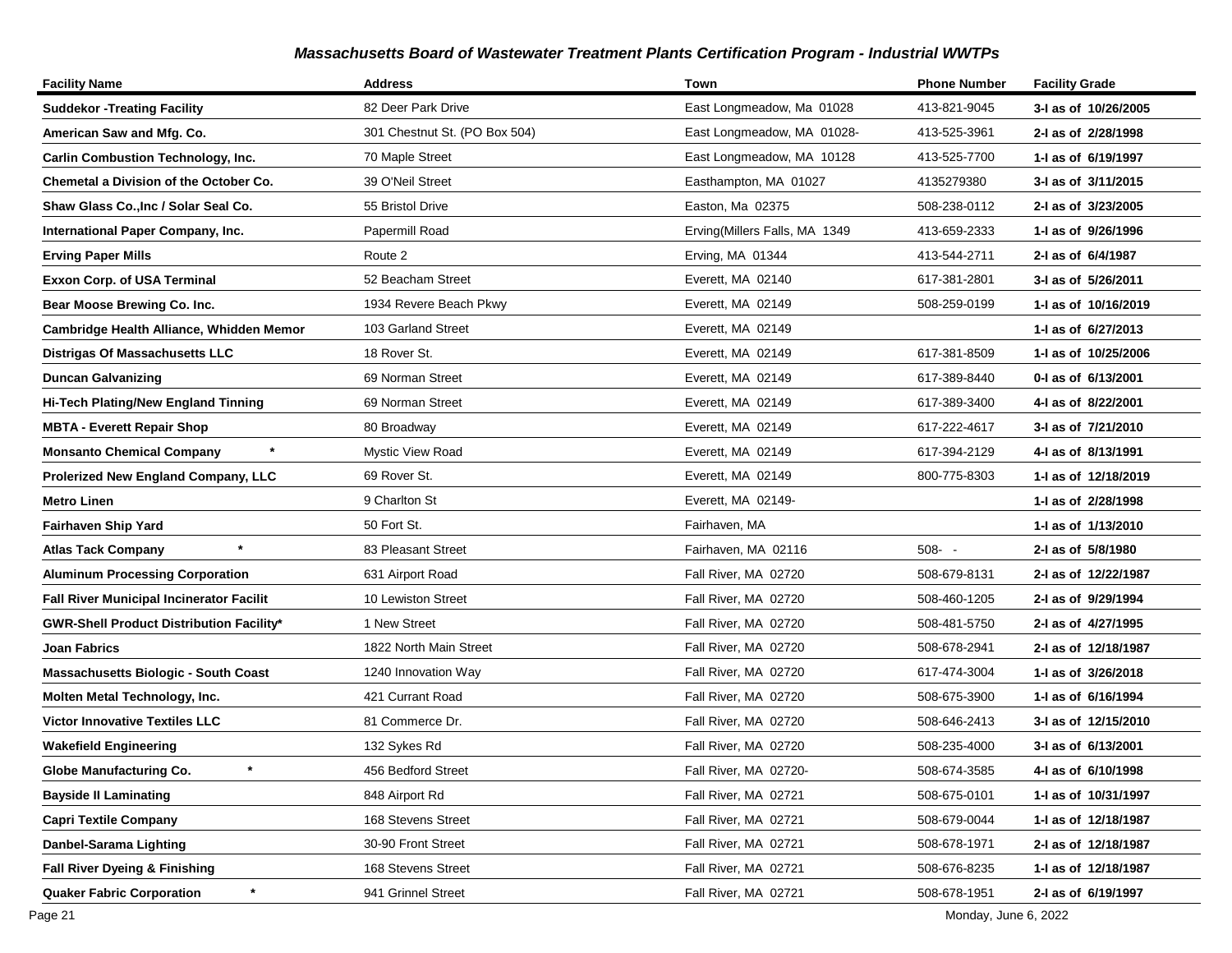| <b>Facility Name</b>                            | <b>Address</b>                    | Town                       | <b>Phone Number</b> | <b>Facility Grade</b> |
|-------------------------------------------------|-----------------------------------|----------------------------|---------------------|-----------------------|
| <b>Swan Finishing</b>                           | 372 Stevens Street                | Fall River, MA 02721       | 508-674-4611        | 2-I as of 12/18/1987  |
| <b>Tillotson Complex</b>                        | 106 Ferry Street                  | Fall River, MA 02721       | 508-675-0181        | 2-I as of 12/18/1987  |
| Dover Parkersburg                               | 427 Plymouth Avenue               | Fall River, MA 02722       | $508 - -$           | 3-I as of 1/5/1988    |
| <b>United Merchants</b>                         | (P.O. Box 111)                    | Fall River, MA 02722       | 508-676-1941        | 2-I as of 12/18/1987  |
| Borden and Remington, Tillotson Comples         | 106 Ferry St                      | Fall River, MA 02722-      | 508-675-0181        | 2-I as of 6/29/1999   |
| Dipco - Tillotson Dipped Products               | 106 Ferry St                      | Fall River, MA 02722-      | 508-677-0800        | 1-I as of 6/9/1999    |
| <b>Robbins Manufacturing</b>                    | 1200 Airport Rd. PO Box 704 / 750 | Fall River, MA 02722-      | 617-675-2555        | 3-I as of 10/27/1999  |
| Tillotson Rubber Co., Glove Div.                | 106 Ferry St                      | Fall River, MA 02722-      | 508-675-0181        | 2-I as of 6/9/1999    |
| <b>Roma Chemical</b>                            | 749 Quequechan Street             | Fall River, MA 02723       | 508-676-3481        | 1-I as of 12/18/1987  |
| <b>Bayside I Laminating</b>                     | 112 Globe Mills Ave               | Fall River, MA 02724       | 508-675-0101        | 1- as of 10/31/1997   |
| $\star$<br><b>Duro Finishing Corporation</b>    | 110 Chace Street                  | Fall River, MA 02724       | 508-675-0101        | 2-I as of 10/31/1997  |
| $\star$<br><b>Duro Textile Printers</b>         | 206 Globe Mills Avenue            | Fall River, MA 02724       | 508-675-0101        | 2-I as of 10/31/1997  |
| <b>GTE Sylvania</b>                             | 21 Penn Street                    | Fall River, MA 02724       | 508-678-3911        | 1- as of 12/18/1987   |
| New England Electropolishing Co., Inc.          | 220 Shove Street (P.O. Box 845)   | Fall River, MA 02724       | 508-672-6616        | 2-I as of 6/12/2002   |
| <b>Pioneer Finishing Co.</b>                    | 1 Middle Street                   | Fall River, MA 02724       | 508-675-0101        | 1- as of 12/18/1997   |
| <b>Refleck Corporation</b>                      | 109 Howe Street                   | Fall River, MA 02724       | 508-678-3906        | 1-I as of 12/18/1987  |
| <b>Stedro Textile Company</b>                   | 100 Globe Mills Avenue            | Fall River, MA 02724       | 508-675-0101        | 1- as of 10/31/1997   |
| TracRac                                         | 994 Jefferson St                  | Falll River, MA 02721-4893 | 800-501-1587        | 1- as of 12/12/2001   |
| <b>Woods Hole Oceanographic Institute</b>       | McLean Laboratory, Quisset Campus | Falmouth, MA 02543         | 508-548-1400        | 1-I as of 3/30/1995   |
| <b>Crocker Technical Paper, Inc.</b>            | 431 Westminster St.               | Fitchburg,                 | 978-345-4700        | 2-I as of 1/28/2014   |
| <b>Select Engineering, Inc.</b>                 | 260 Lunenbeurg Street             | Fitchburg, MA              | 978-345-4400        | 3-I as of 6/13/2001   |
| <b>ChemDesign Corporation AP-5</b>              | 99 Development Road               | Fitchburg, MA 01420        | $978 - -$           | 2-I as of 1/16/1987   |
| <b>General Electric Co.</b>                     | 166 Boulder Drive                 | Fitchburg, MA 01420        | 978-343-1000        | 3-I as of 10/28/1993  |
| <b>Headwall Photonics, Inc.</b>                 | 601 River St.                     | Fitchburg, Ma 01420        | 978-348-4051        | 1-I as of 6/22/2005   |
| <b>Micron Products</b>                          | 25 Sawyers Passway                | Fitchburg, Ma 01420        | 978-345-5000        | 4-I as of 2/9/2005    |
| Micron Products, Inc.                           | 25 Sawyer Passway                 | Fitchburg, MA 01420        | 978-345-5000        | 2-I as of 12/30/1987  |
| <b>OMNOVA</b>                                   | 119 Authority Drive               | Fitchburg, MA 01420        | 978-342-5831        | 3-I as of 2/29/1996   |
| <b>Premier Packaging</b>                        | 245 River St.                     | Fitchburg, Ma 01420        | 800-322-0348        | 2-I as of 10/26/2005  |
| <b>Simonds Industries</b>                       | 135 Intervale Rd                  | Fitchburg, MA 01420        | 978-                | 0-1 as of 6/13/2001   |
| <b>Schneider Electric (dba Invensys System)</b> | 38 Neponset Avenue                | Foxborough, MA 02035       | 508-549-3620        | 4-I as of 10/26/1995  |
| <b>Applied Biosystems</b>                       | 500 Old Connecticut path          | Framingham, MA 01701       |                     | 1-I as of 6/18/2003   |
| ATC Diagnostics, Inc., (Gene-Trak Systems       | 31 New York Avenue                | Framingham, MA 01701       | 508-935-3600        | 1-I as of 12/15/1994  |
| <b>Cargill Inc</b>                              | 184 Fountain St                   | Framingham, MA 01701       |                     | 1-I as of 6/18/2003   |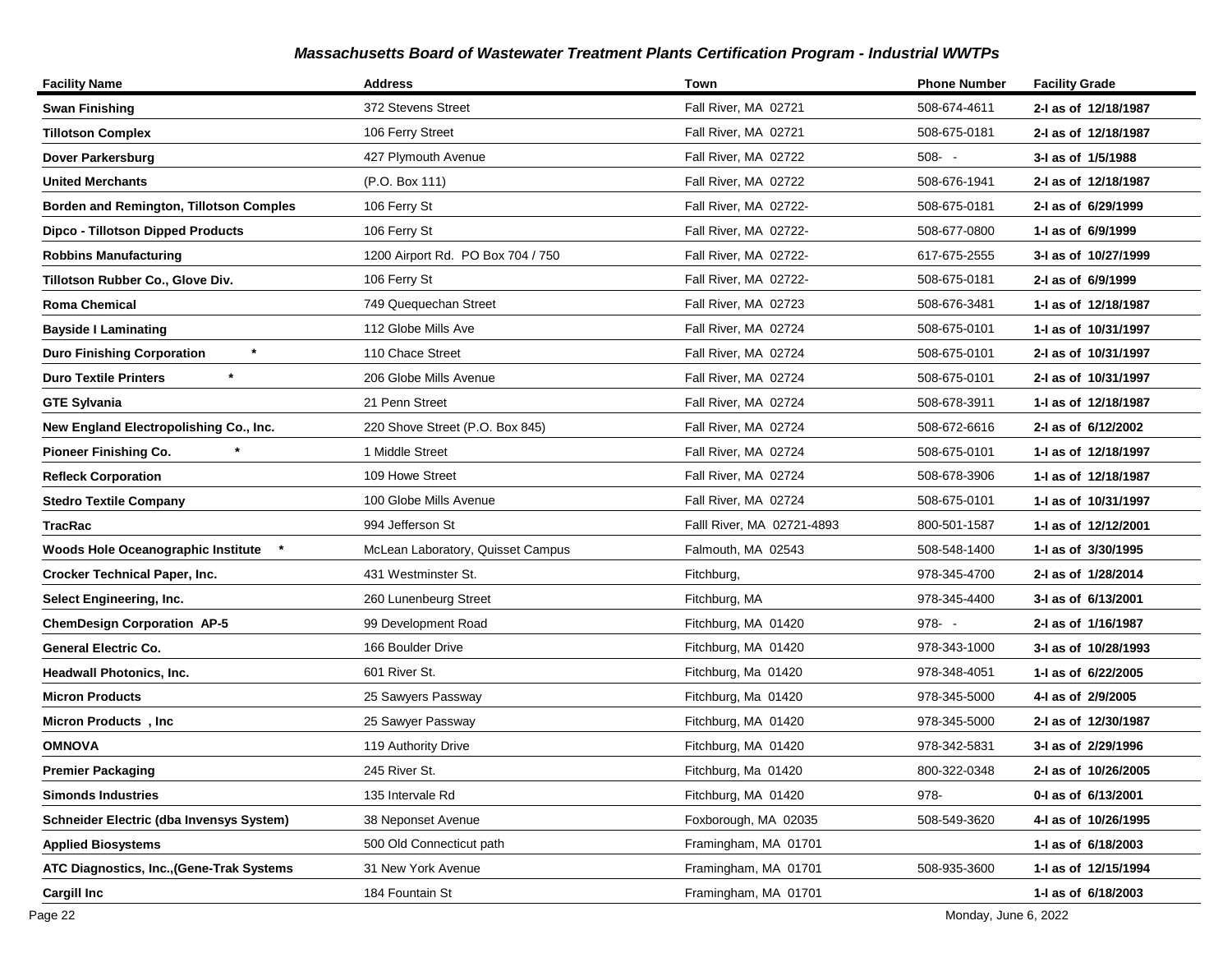| <b>Facility Name</b>                           | <b>Address</b>                   | Town                  | <b>Phone Number</b> | <b>Facility Grade</b> |
|------------------------------------------------|----------------------------------|-----------------------|---------------------|-----------------------|
| <b>CRISPR Therapeutics</b>                     | 33 New York Ave., Suite 110      | Framingham, MA 01701  |                     | 1-I as of 8/11/2021   |
| <b>Genzyme Corp</b>                            | 45 New York Ave                  | Framingham, MA 01701  | 508-271-3104        | 1-1 as of 10/10/2001  |
| Genzyme Corp.                                  | 5 Mountain Rd                    | Framingham, MA 01701  | 508-270-2146        | 1-I as of 8/30/2000   |
| <b>Genzyme Corporation</b>                     | 51 New York Avenue               | Framingham, MA 01701  | 508-270-2176        | 1-J as of 8/28/1997   |
| <b>Genzyme Corporation</b>                     | 68 New York Ave                  | Framingham, MA 01701  | 508-271-3481        | 1-I as of 3/31/2011   |
| <b>Genzyme Corporation</b>                     | 8 New York                       | Framingham, MA 01701  | 508-271-3481        | 1-I as of 3/20/2014   |
| <b>Genzyme Corporation</b>                     | 76 New York Avenue               | Framingham, MA 01701  | 508-270-2176        | 1- as of 8/28/1997    |
| <b>Genzyme Corporation</b>                     | 31 New York Ave. (PO Box 9322)   | Framingham, MA 01701  | 508-270-2176        | 1- as of 10/31/1997   |
| <b>Genzyme Corporation</b>                     | 1 Mountain Rd. (PO Box 9322)     | Framingham, MA 01701  | 508-270-2176        | 1-I as of 10/31/1997  |
| Good Humor - Breyers Ice Cream                 | 490 Old Connecticut Path         | Framingham, MA 01701  | 508-620-4337        | 1-I as of 1/13/1994   |
| <b>Industrial Color Lab</b>                    | 9 Proctor Street                 | Framingham, MA 01701  | $508 - -$           | 2-I as of 12/17/1987  |
| Replimune, Inc.                                | 33 New York Ave.                 | Framingham, MA 01701  |                     | 1-I as of 4/14/2021   |
| Sanofi Genzyme                                 | 49 New York Avenue               | Framingham, MA 01701  |                     | 1-I as of 2/23/2010   |
| Southern Graphic Systems, Inc.                 | 49 Loring Avenue                 | Framingham, MA 01701  | 508-872-3898        | 2-I as of 2/29/1996   |
| <b>Sudbury River Dye Works</b>                 | 2 Central Street                 | Framingham, MA 01701  | $508 - -$           | 1- as of 12/30/1987   |
| $\star$<br><b>Toyota Motor Sales/Conrail</b>   | 20 Col. James Halpin Dr.         | Framingham, MA 01701  | $508 - -$           | 4-I as of 2/27/1992   |
| <b>International Paper Co.</b>                 | 125 Pennsylvania Ave             | Framingham, MA 01701- | 508-875-6135        | 3-I as of 6/27/2000   |
| <b>Nestle Water North America</b>              | 105 Pennsylvania Ave             | Framingham, MA 01701- | 508-935-3500        | 1-I as of 3/2/2000    |
| <b>PE Biosystems</b>                           | 1455 Concord St                  | Framingham, MA 01701- | 508-383-7979        | 2-I as of 10/27/1999  |
| <b>Boston Heart Diagnostics - 175 Crossing</b> | 175 Crossing Blvd.               | Framingham, MA 01702  | 508-400-5015        | 1-I as of 12/12/2018  |
| <b>Boston Heart Diagnostics - 200 Crossing</b> | 200 Crossing Blvd                | Framingham, MA 01702  |                     | 1- as of 12/12/2018   |
| MetroWest Medical Center - Fram. Uni Hosp      | 115 Lincoln Street               | Framingham, MA 01702  |                     | 1-I as of 5/14/2014   |
| P.P. Manufacturing Corporation                 | 175 Crossing Boulevard Suite 200 | Framingham, Ma 01702  | 508-766-2700        | 1-I as of 6/1/2010    |
| <b>Avery Dennison Co.</b>                      | 7 Bishop St                      | Framingham, MA 01702- | 978-371-4122        | 2-I as of 9/2/1999    |
| <b>Avery Dennison Co.</b>                      | 7 Bishop St                      | Framingham, MA 01702- | 978-371-4122        | 1-I as of 9/2/1999    |
| <b>Adesa Auctions</b>                          | 63 Western Ave                   | Framingham, MA 01720  | 508-626-7000        | 2-I as of 8/30/2000   |
| <b>Genzyme Corporation</b>                     | 11 Pleasant Street Connector     | Framinghan, MA 01701  | 508-270-2176        | 1-I as of 5/26/2011   |
| <b>Eagle Stainless Tube</b>                    | 10 Discovery Way                 | Franklin, MA 02038    | 508-528-8650        | 2-I as of 9/10/2008   |
| <b>General Cable</b>                           | 20 Forge Park                    | Franklin, MA 02038    | 508-541-8122        | 2-I as of 6/27/2013   |
| <b>Grainger Manufacturing, Inc.</b>            | 20 Discovery Way                 | Franklin, MA 02038    | 508-520-4005        | 1-I as of 4/29/1993   |
| <b>Newport Corporation</b>                     | 8 East Forge Parkway             | Franklin, MA 02038    | 508-528-4411        | 1-I as of 9/8/2017    |
| Vacumet (dba AR Metallizing)                   | 24 Forge Park                    | Franklin, MA 02038    | 508-541-7700        | 1-I as of 10/22/2008  |
| <b>Alpha Grainger</b>                          | 20 Discovery Way                 | Franklin, MA 02038-   | 508-675-9600        | 2-I as of 3/2/2000    |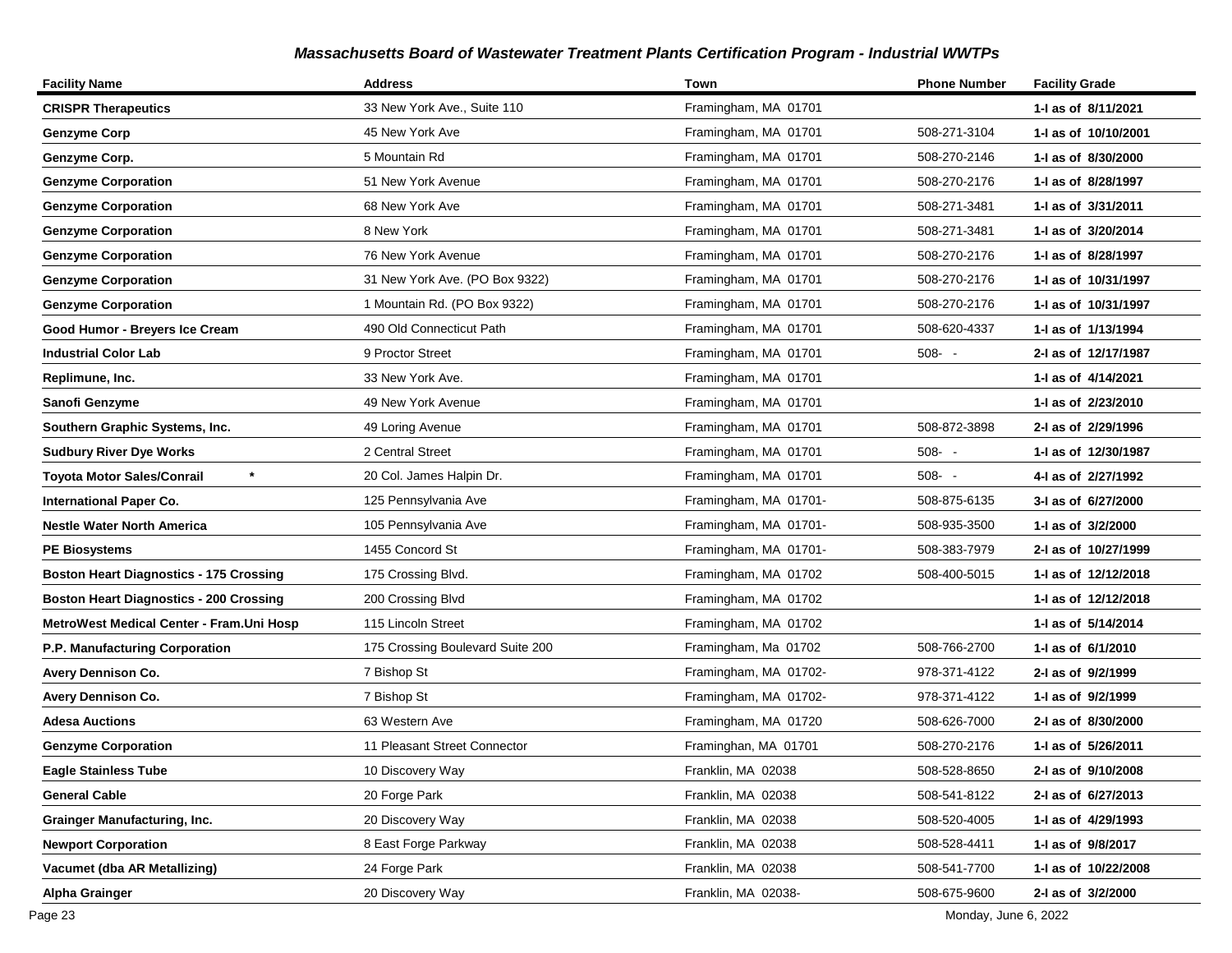| <b>Facility Name</b>                     | <b>Address</b>                           | Town                           | <b>Phone Number</b> | <b>Facility Grade</b> |
|------------------------------------------|------------------------------------------|--------------------------------|---------------------|-----------------------|
| <b>J&amp;J Corrugated Box Corp.</b>      | 210 Grove St                             | Franklin, MA 02038-            | 508-528-6200        | 2-I as of 4/28/1999   |
| <b>Garlock Printing</b>                  | 164 Fredlette St                         | Gardner, MA 01440              |                     | 2-I as of 10/22/2008  |
| <b>New England Wooden Ware</b>           | 75 Logan Street                          | Gardner, MA 01440              | 978-632-3600        | 3-I as of 11/7/1996   |
| Cape Ann Marina Corp                     | 75 Essex Ave.                            | Gloucester, Ma 01930           | 978-283-0806        | 2-I as of 10/13/2004  |
| Matheson Gas Products Co.                | 61 Grove Street (P.O. Box 1147)          | Gloucester, MA 01930           | 978-283-7700        | 1-J as of 12/15/1994  |
| <b>U.S.C.G.-Light Station Cape Ann</b>   | Thatcher Island                          | Gloucester, MA 01930           | $978 - -$           | 2-I as of 8/9/2017    |
| <b>Varian Semiconductor Equipment</b>    | 35 Dory Road                             | Gloucester, MA 01930           | 978-282-2049        | 1- as of 12/15/2010   |
| New England Regional Biosafety Laborator | 200 Westborough Road                     | Grafton, MA 01536              |                     | 1-1 as of 3/11/2009   |
| Wyman Gordon Company                     | 244 Worcester Street (P.O. Box 8001)     | Grafton, MA 01536              | 508-756-5111        | 4-1 as of 12/1/1986   |
| <b>Tap and Die Company</b>               | NO TELEPHONE LISTING 3-29-95             | Greenfield, MA 01301           | $413 - -$           | 2-I as of 1/12/1977   |
| U- Mass CHP -Reclaimed Water Plant       | <b>Mullins Way</b>                       | Hadley, MA                     |                     | 3-I as of 5/26/2011   |
| Hanover Mall (Campanelli-Tedeschi Trust) | 1775WashingtonStreet(OneCampanelliDrive) | Hanover (Braintree), MA 02339  | $781 - -$           | 2-I as of 8/20/1981   |
| Sanmina Tech Center East                 | 46 Rogers Road                           | Haverhill (Wardhill), MA 01835 | 978-556-6283        | 4-1 as of 6/13/2001   |
| <b>Cabot Inkjet Colorants</b>            | 50 Rogers Road                           | Haverhill, Ma                  | 978-670-6965        | 1- as of 10/13/2004   |
| <b>Applied Circuits, Inc.</b>            | 18 Granite Street                        | Haverhill, MA 01830            | 978-372-9531        | 3-I as of 1/13/1994   |
| <b>Galaxy Circuits, Inc.</b>             | 104 Essex Street                         | Haverhill, MA 01830            | $978 - -$           | 2-I as of 5/11/1992   |
| Gare, Inc.                               | 165 Rosemont Street                      | Haverhill, MA 01830            | 978-373-9131        | 2-I as of 5/28/1993   |
| <b>Hale Hospital</b>                     | 140 Lincoln Avenue                       | Haverhill, MA 01830            | 978-374-2000        | 2-I as of 3/25/1993   |
| <b>Haverhill Paperboard Corp.</b>        | 100 South Kimball Street                 | Haverhill, MA 01830            | 978-373-4111        | 2-I as of 2/18/1987   |
| Hans Kissle Co.                          | 9 Creek Brook Dr                         | Haverhill, MA 01832            | 978-556-4500        | 1-I as of 3/1/2000    |
| IMI, Inc.                                | 140 Hilldale Avenue                      | Haverhill, MA 01832            | 978-373-9190        | 4-1 as of 8/22/2001   |
| <b>SAFC Hitech</b>                       | 1429 Hilldale Avenue                     | Haverhill, MA 01832            | 978-692-9090        | 0-I as of 11/6/2014   |
| 3-M Touch System                         | 55 Foundation Ave.                       | Haverhill, MA 01835            | 508-982-1202        | 2-I as of 9/12/2007   |
| <b>Circuit Board Express</b>             | 2 Avco Road                              | Haverhill, MA 01835            | 978-521-9288        | 3-I as of 6/13/2001   |
| Covanta Haverhill, Inc                   | 100 Recovery Way                         | Haverhill, MA 01835            | 978-241-3015        | 1-I as of 6/13/2001   |
| <b>Metropolitan Linen</b>                | 105 Ward Hill Ave.                       | Haverhill, MA 01835            |                     | 1- as of 2/14/2018    |
| Parker Hannifin                          | 260 Neck Rd.                             | Haverhill, MA 01835            | 978-478-2552        | 2-I as of 9/18/2017   |
| Teccon Circuit Corp. INACTIVE 10-28-93   | SEE FILE 154C93<br>2 Avco Road           | Haverhill, MA 01835            | 978-373-9204        | 4-I as of 2/1/1993    |
| <b>Haverhill Paperboard</b>              | 100 S. Kimball St                        | Haverhill, MA 01835-           | 978-373-4111        | 1- as of 6/21/2000    |
| <b>Specialized Plating, Inc.</b>         | 15 Ward Hill Ave                         | Haverhill, MA 01835-           | 978-373-8030        | 4-I as of 6/27/2000   |
| <b>Barcolene Company</b>                 | 620 South Street                         | Holbrook, MA 02343             | 781-767-2800        | 2-I as of 9/29/1994   |
| <b>Clariant -Masterbatches Division</b>  | 85 Industrial Drive                      | Holden, MA 01520               | 800-632-9286        | 3-I as of 5/9/2007    |
| <b>ECC Corporation</b>                   | 156 Princeton Street                     | Holden, MA 01520               | 508-829-5301        | 4-I as of 10/10/2001  |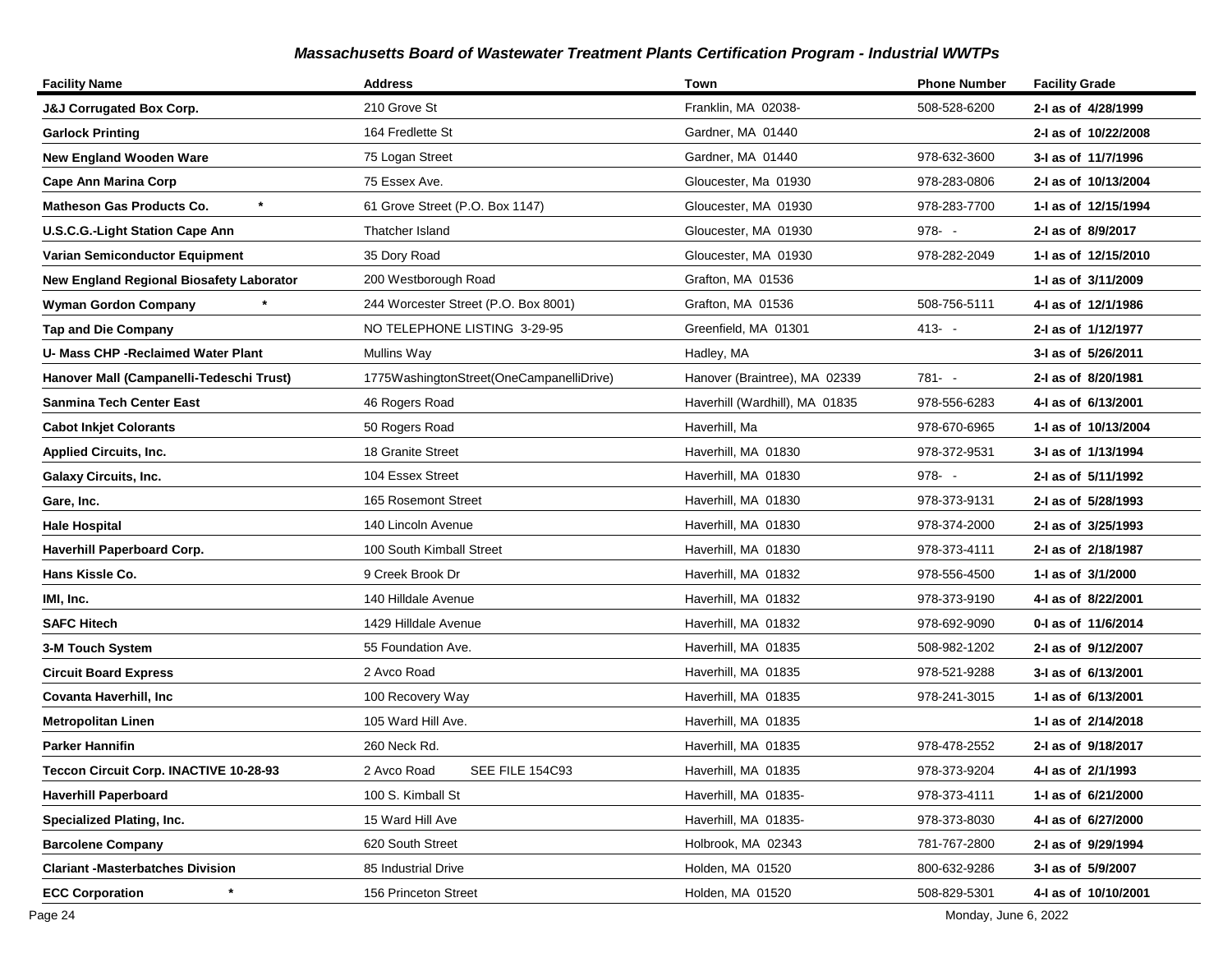| <b>Facility Name</b>                         | <b>Address</b>                       | Town                    | <b>Phone Number</b> | <b>Facility Grade</b> |
|----------------------------------------------|--------------------------------------|-------------------------|---------------------|-----------------------|
| Reed-Rico                                    | 18 Industrial Park                   | Holden, MA 01520        | 508-829-4491        | 2-I as of 8/15/1991   |
| Axton Cross Co., Inc.                        | 20 Cross Street (P.O. Box 6529)      | Holliston, MA 01746     | 508-429-6766        | 0-I as of 1/13/1994   |
| SolmeteX, Inc.                               | 21 Green Street                      | Holliston, MA 01746     | $508 - -$           | 1- as of 8/31/1995    |
| D & S Plating Company                        | 102 Cabot Street                     | Holyoke, MA 01040       | 413-533-7771        | 1-I as of 10/10/2001  |
| <b>Hazen Paper Company</b>                   | 717 Main St.                         | Holyoke, MA 01040       | 413-538-8204        | 2-I as of 2/16/2016   |
| <b>Holyoke Gas &amp; Electric Department</b> | 102 Cabot Street                     | Holyoke, MA 01040       | 413-534-0221        | 2-I as of 1/7/1987    |
| Imperial Metal & Chemical Co.                | 717 Main Street                      | Holyoke, MA 01040       | 413-533-7181        | 2-I as of 1/28/1993   |
| U.S. Tsubake/ACME Chain Divison              | 821 Main Street                      | Holyoke, MA 01040       | 413-536-1576        | 2-I as of 10/27/2010  |
| <b>Kodak Polychrome</b>                      | 383 Dwight Street (P.O. Box 348)     | Holyoke, MA 01041       | 413-538-9624        | 1-I as of 6/22/1995   |
| $\star$<br><b>Kodak Polychrome</b>           | 75 Whiting Farms Road (P.O. Box 348) | Holyoke, MA 01041       | 413-538-9624        | 1-I as of 3/30/1995   |
| LaserSharp, Inc                              | 86 South St                          | Hopkinton, MA 01748     |                     | 2-I as of 3/21/2001   |
| Lonza Biologics Inc.                         | 99 South St.                         | Hopkinton, MA 01748     |                     | 1-1 as of 1/13/2010   |
| Lonza Biologics, Inc - Builbing 97 E & W     | 97 South St.                         | Hopkinton, MA 01748     |                     | 1-1 as of 12/17/2008  |
| <b>Perkin Elmer</b>                          | 68 Elm Street                        | Hopkinton, MA 01748     | 508-589-7602        | 1- as of 9/4/2014     |
| <b>Perkin Elmer</b>                          | 5 Parkwood Drive                     | Hopkinton, MA 01748     | 508-589-7602        | 1-I as of 9/4/2014    |
| <b>Stryker Biotech</b>                       | 35 South St.                         | Hopkinton, Ma 01748     | 508-416-5232        | 1-I as of 7/27/2004   |
| H. LaRosee and Sons, Inc.                    | 15-19 Broad Street                   | Hudson, MA 01479        |                     | 1-1 as of 5/24/2012   |
| <b>Act Manufacturing</b>                     | 2 Cabot Rd                           | Hudson, MA 01749        | 508-562-1200        | 2-I as of 8/30/2000   |
| <b>Digital Equipment Corporation</b>         | 75 Reed Road                         | Hudson, MA 01749        | 978-568-7255        | 3-I as of 5/21/1986   |
| Hudson Lock, Inc.                            | 81 Aspley Street                     | Hudson, MA 01749        | 978-562-3481        | 3-I as of 9/30/1993   |
| Intel Massachusetts, Inc                     | 75 Reed Rd                           | Hudson, MA 01749        |                     | 4-I as of 12/18/2002  |
| J. Kittredge & Sons, Inc.                    | 18 Robert Bonazzoli Avenue           | Hudson, MA 01752        | $978 - -$           | 4-I as of 8/25/1996   |
| Precision Coating Company, Inc.              | 63 Sprague Street                    | Hyde Park, MA 02139     |                     | 1-I as of 6/26/2014   |
| <b>MBTA Arborway Mantenance Facility</b>     | 3550 Arborway Maintenance Facility   | Jamacia Plain, MA 02130 |                     | 2-I as of 2/8/2006    |
| Neveon, Inc.                                 | One Jacob's Way                      | Lawrence, Ma )1843      | 978-975-0045        | 2-I as of 5/4/2005    |
| Adtech Electroplating, Inc.                  | 9 Mill Street                        | Lawrence, MA 01840      | 978-683-2082        | 4-1 as of 10/26/1995  |
| <b>Hilton Chrome Corporation</b>             | 77 Holly Street                      | Lawrence, MA 01840      | 978-687-3437        | 3-I as of 8/31/1995   |
| <b>Loren Products</b>                        | 250 Canal Street                     | Lawrence, MA 01840      | 978-685-0911        | 2-I as of 12/10/1987  |
| Multi-Lab, Inc.                              | 37 Manchester Street                 | Lawrence, MA 01840      | 978-682-5800        | 3-I as of 5/28/1993   |
| SAPANNA, Inc., (Technical Systems& Design)   | 15 Union Street                      | Lawrence, MA 01840      | 978-683-2310        | 2-1 as of 8/25/1994   |
| <b>Malden Mills Industries, Inc.</b>         | 46 Stafford Street (P.O. Box 809)    | Lawrence, MA 01841      | 978-685-6341        | 1-I as of 5/25/1995   |
| <b>Microsemi Corporation</b>                 | 6 Lake Street                        | Lawrence, MA 01841      | 978-681-0392        | 4-I as of 10/10/2001  |
| <b>Ogden Martin Systems</b>                  | 85 Manchester Street                 | Lawrence, MA 01841      | 978-688-6950        | 2-I as of 5/28/1993   |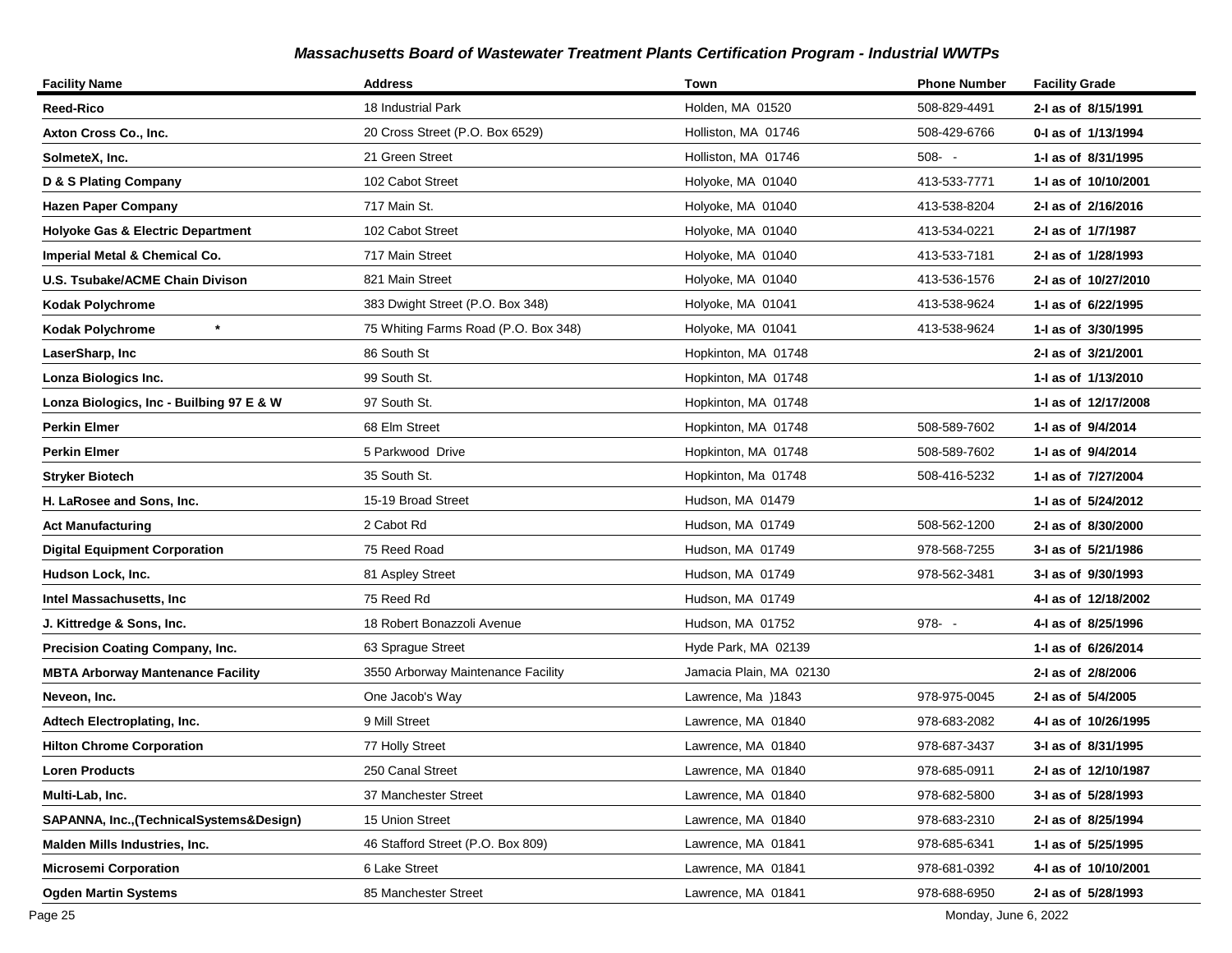| <b>Facility Name</b>                          | <b>Address</b>                           | Town                 | <b>Phone Number</b> | <b>Facility Grade</b> |
|-----------------------------------------------|------------------------------------------|----------------------|---------------------|-----------------------|
| <b>United Linen- Facility Grading</b>         | 65 Manchester Street                     | Lawrence, MA 01841   | 978-683-7390        | 2-I as of 2/23/2010   |
| Multi-Lab, Inc.                               | 37 Manchester St                         | Lawrence, MA 01841-  | 978-682-5800        | 2-I as of 6/27/2000   |
| <b>BF Goodrich (Key Polymer)</b>              | Jacob's Way(17 Shepard St.)(P.O.BOX 1529 | Lawrence, MA 01842   | 978-683-9411        | 4-I as of 3/25/1993   |
| GenCorp                                       | 70 General St                            | Lawrence, MA 01842   | 978-683-7123        | 2-I as of 12/12/2001  |
| <b>National Northeast Corporation</b>         | 65 Manchester Street                     | Lawrence, MA 01842   | 978-686-4197        | 1-1 as of 5/25/1995   |
| <b>Newark Atlantic Paperboard Corporation</b> | 250 Canal Street                         | Lawrence, MA 01842   | 978-687-7100        | 2-I as of 5/25/1995   |
| <b>Crown Cork and Seal, Inc.</b>              | 155 Shepard St, Lawrence Indust. Park    | Lawrence, MA 01843   | 978-685-1961        | 4-I as of 9/9/2009    |
| Merrimac Paper Co., Inc.                      | 9 South Canal Street                     | Lawrence, MA 01843   | 978-683-2754        | 1-I as of 4/7/1987    |
| <b>Merrimack Valley Medical Service Co.</b>   | Zero Farley Street                       | Lawrence, MA 01843   | 978-687-2775        | 0-1 as of 8/22/2001   |
| Worcester Tool & Stamping Company, Inc.       | 10 Hankey Street (P.O. Box 308)          | Leicester, MA 01542  | 508-892-8194        | -I as of 3/1/1989     |
| <b>Claremont Flock Corporation</b>            | 101 Scott Drive                          | Leominster, MA 01453 | 978-534-6191        | 2-I as of 3/30/1995   |
| Novacor Chemicals Inc., Plastics Div.         | 33 Fuller Street<br>(formerly Polyser)   | Leominster, MA 01453 | 978-537-9901        | 3-I as of 1/1/1993    |
| <b>Novacor Corporation</b>                    | 29 Fuller Street P.O. Box 90             | Leominster, MA 01453 | 978-537-9901        | 3-I as of 1/24/1991   |
| Quebecor World Eusey Press Inc.               | 27 Nashua St.                            | Leominster, Ma 01453 |                     | 1-I as of 5/4/2005    |
| <b>Critical Therapeutics</b>                  | 60 Westview St.                          | Lexington, Ma        |                     | 1-I as of 2/17/2004   |
| <b>LogicBio Therapeutics</b>                  | 65 Hayden Ave.                           | Lexington, MA        |                     | 1-I as of 4/15/2020   |
| <b>SRE Flag</b>                               | 10 Maguire Rd., Building 1               | Lexington, MA 01824  |                     | 1-I as of 4/13/2022   |
| Translate Bio, Inc.                           | 29 Hartwell Ave.                         | Lexington, MA 02142  | 857-242-3508        | 1-1 as of 1/19/2018   |
| <b>Lockheed Martin IR Imaging Systems</b>     | 2 Forbes Road, Ms 362                    | Lexington, MA 02173  | 781-862-6222        | 1-I as of 2/29/1996   |
| <b>Lockheed Martin IR Imaging Systems</b>     | 2 Forbes Road                            | Lexington, MA 02173  | 781-862-6222        | 1-I as of 3/28/1996   |
| MIT Lincoln Laboratory                        | 244 Wood Street                          | Lexington, MA 02173  | 781-981-2380        | 2-I as of 1/30/1992   |
| Predix Pharmaceuticals                        | 4 Maquire Road                           | Lexington, Ma 02173  | 617-686-7713        | 1-I as of 2/8/2006    |
| W.R. Grace & Company                          | 55 Hayden Street                         | Lexington, MA 02173  | 781-863-8720        | 2-I as of 3/26/1992   |
| <b>Cubist Pharmaceuticals</b>                 | 65 Hayden Ave.                           | Lexington, MA 02420  | 617 715-1852        | 0-1 as of 6/11/2008   |
| MIT Lincoln Laboratory C- Building            | 244 Wood Street                          | Lexington, MA 02420  | 781-981-0232        | 1-I as of 4/22/2015   |
| <b>MIT Microelectronics Laboratory (ML)M</b>  | 244 Wood Street                          | Lexington, MA 02420  |                     | 1-1 as of 4/22/2015   |
| Promedior Inc.                                | 101 Hartwell Ave.                        | Lexington, MA 02420  |                     | 1-I as of 12/12/2012  |
| <b>TIAX LLC</b>                               | 35 Hartwell Ave                          | Lexington, MA 02420  | 781-879-1222        | 1-I as of 6/1/2010    |
| <b>Accent Therapeutics</b>                    | 65 Hayden Ave., Suite 3100S              | Lexington, MA 02421  | 919-434-2488        | 1- as of 6/29/2018    |
| Agenus, Inc. (formerly Antigenics)            | 3 Forbes Rd.                             | Lexington, MA 02421  | 781-674-4406        | 1-I as of 2/7/2007    |
| Alpro, Inc.                                   | 101 Hartwell Ave                         | Lexington, MA 02421  | 617-225-0808        | 1-I as of 7/14/2011   |
| BioScale, Inc.                                | 4 Maguire Rd. 2nd Floor                  | Lexington, MA 02421  | 617-301-6134        | 1-I as of 3/31/2011   |
| <b>Brammer Bio MA, LLC</b>                    | 45 Hartwell Ave.                         | Lexington, MA 02421  |                     | 1-I as of 6/19/2019   |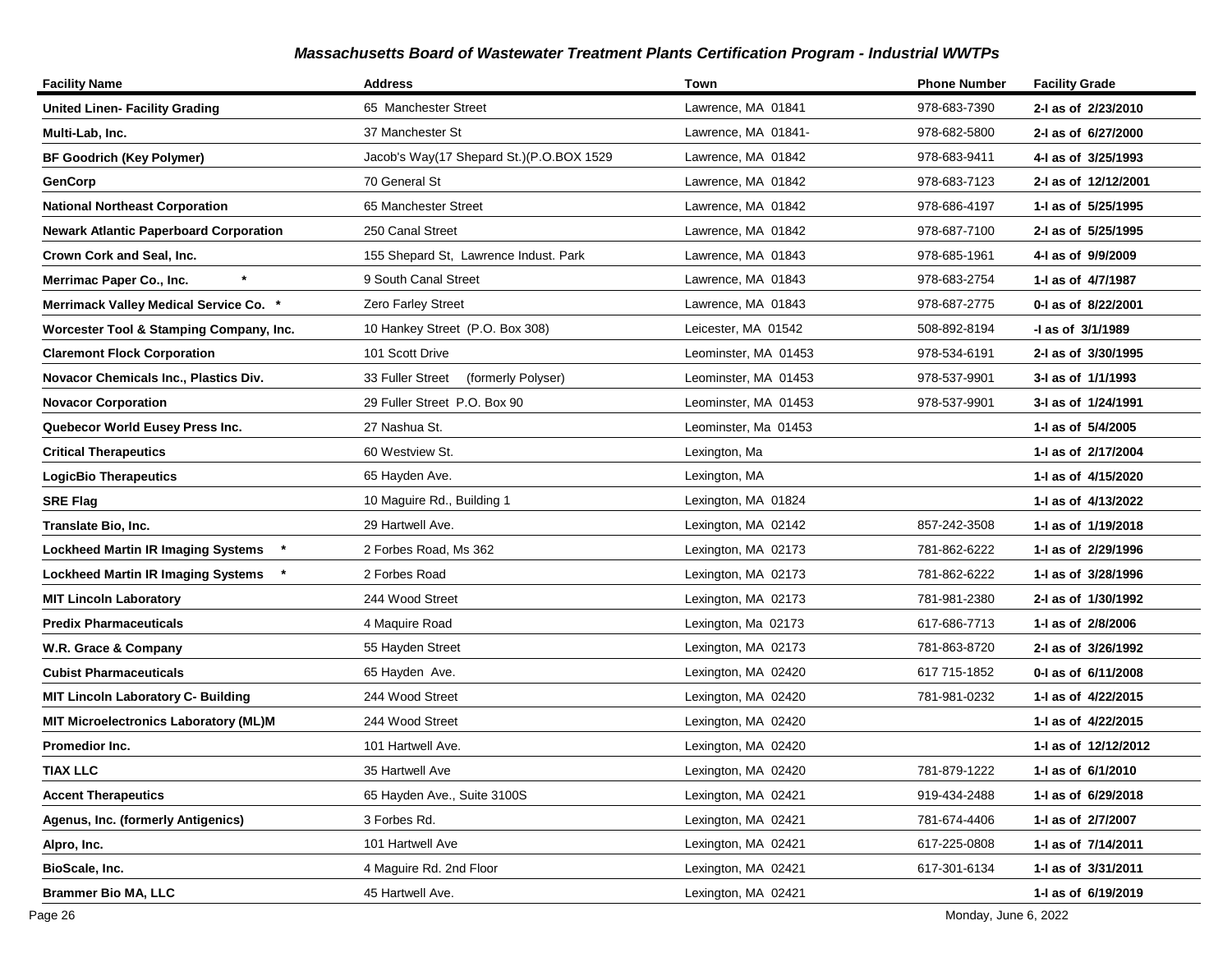| <b>Facility Name</b>                           | <b>Address</b>                           | Town                     | <b>Phone Number</b> | <b>Facility Grade</b> |
|------------------------------------------------|------------------------------------------|--------------------------|---------------------|-----------------------|
| <b>Codiak Biosciences</b>                      | 4 Hartwell Place                         | Lexington, MA 02421      |                     | 1-1 as of 8/12/2020   |
| <b>Concert Pharmaceuticals</b>                 | 65 Hayden Ave. Suite 3000N               | Lexington, MA 02421      |                     | 1-1 as of 6/25/2018   |
| <b>Concert Pharmaceuticals Inc.</b>            | 99 Hayden Avenue Suite 500               | Lexington, MA 02421      | 781-860-0045        | 1-1 as of 1/27/2009   |
| Curis, Inc.                                    | 4 Maguire Road                           | Lexington, MA 02421      | 617-503-6500        | 0-1 as of 12/15/2010  |
| <b>Dicerna Pharmaceuticals</b>                 | 33 Hayden Ave                            | Lexington, MA 02421      | 857-204-5436        | 1-1 as of 6/11/2015   |
| <b>Frequency Therapeutics</b>                  | 75 Hayden Ave.                           | Lexington, MA 02421      |                     | 1-I as of 12/16/2020  |
| <b>Genzyme Corp</b>                            | 4 Maguire Rd                             | Lexington, MA 02421      |                     | 1-I as of 2/6/2002    |
| Hypnion, Inc.                                  | 500 Patriot Way                          | Lexington, Ma 02421      | 781-778-0300        | 1-I as of 2/9/2005    |
| <b>Kaleido Biosciences</b>                     | 65 Hayden Ave (North)                    | Lexington, MA 02421      | 978-875-0525        | 1-I as of 10/10/2001  |
| Kiniksa Pharmaceuticals                        | 100 Hayden Ave.                          | Lexington, MA 02421      | 781-705-6028        | 1-1 as of 1/17/2019   |
| Microbia Precision Engineering, Inc.           | 60 Westview St.                          | Lexington, MA 02421      | 781-259-7600        | 1-1 as of 1/27/2009   |
| <b>Predix Pharmaceuticals</b>                  | 4 Maquire Road                           | Lexington, Ma 02421      | 617-686-7713        | 1-I as of 9/7/2005    |
| QD Vision, Inc.                                | 29 Hartwell Ave                          | Lexington, MA 02421      | 603-540-2053        | 1-1 as of 5/24/2012   |
| QD Vision, Inc.                                | 29 Hartwell Ave.                         | Lexington, MA 02421      | 603-540-2053        | 1-I as of 5/24/2012   |
| Rain Dance Technologies, Inc.                  | 44 Hartwell Ave.                         | Lexington, MA 02421      | 781-879-0064        | 1-1 as of 6/11/2008   |
| Sekisui Diagnostics, LLC                       | 4 Hartwell Place                         | Lexington, MA 02421      | 508-271-6719        | 1- as of 3/21/2013    |
| Shire Human Genetic Therapies, Inc.            | 200 Patriot Way                          | Lexington, MA 02421      | 617-613-4435        | 1-I as of 3/31/2011   |
| <b>Shire Lexington Campus</b>                  | 125 Spring Street                        | Lexington, MA 02421      | 617-613-4401        | 1-1 as of 2/11/2015   |
| <b>Shire Pharmaceuticals</b>                   | 300 Shire Way                            | Lexington, MA 02421      | 781-482-6457        | 1-1 as of 2/11/2015   |
| <b>Shire Pharmaceuticals</b>                   | 128 Spring St.                           | Lexington, MA 02421      |                     | 1-I as of 2/12/2015   |
| <b>Shire Pharmaceuticals</b>                   | 400 Shire way                            | Lexington, MA 02421      |                     | 1-1 as of 2/11/2015   |
| <b>Strata Pathology Services</b>               | One Cranberry Hill , Suite 104           | Lexington, MA 02421      | 617-401-4752        | 1-1 as of 2/15/2012   |
| <b>Synta Pharmaceuticals</b>                   | 45 Hartwell Ave                          | Lexington, Ma 02421      | 781-541-7289        | 1- as of 6/22/2005    |
| <b>Synta Pharmaceuticals</b>                   | 125 Hartwell Ave                         | Lexington, Ma 02421      | 781-274-8200        | 1-I as of 5/4/2005    |
| <b>T2 Biosystems</b>                           | 101 Hartwell Ave.                        | Lexington, MA 02421      | 781-457-1200        | 1-I as of 9/14/2016   |
| <b>TARIS Biomedical LLC</b>                    | 113 Hartwell Avenue                      | Lexington, MA 02421      | 781-676-7750        | 0-I as of 7/22/2015   |
| <b>Transform Pharmaceuticals</b>               | 29 Hartwell ave                          | Lexington, MA 02421      |                     | 1-1 as of 10/30/2002  |
| Uniqure, Inc.                                  | 113 Hartwell Ave.                        | Lexington, MA 02421      | 339-970-7000        | 1-I as of 8/17/2016   |
| <b>Valo Early Discovery</b>                    | 75 Hayden Ave.                           | Lexington, MA 02421      |                     | 1-I as of 8/11/2021   |
| <b>Voyager Therapeutics</b>                    | 75 Hayden Ave.                           | Lexington, MA 02421      |                     | 1-I as of 8/12/2020   |
| <b>MGI Pharma Biologics (Zycos)</b>            | 44 Hartwell Ave.                         | Lexington, MA 02421-     | 617-492-8651        | 1-I as of 6/27/2000   |
| <b>Quanterix Corporation</b>                   | 113 Hartwell Ave.                        | Lexington, MA 02421-3125 |                     | 1-I as of 12/12/2018  |
| <b>Childrens Hospital Center Life Sciences</b> | Center for Life SciBldg. Blackfan Circle | Longwood - Boston, MA    |                     | 1-I as of 2/6/2008    |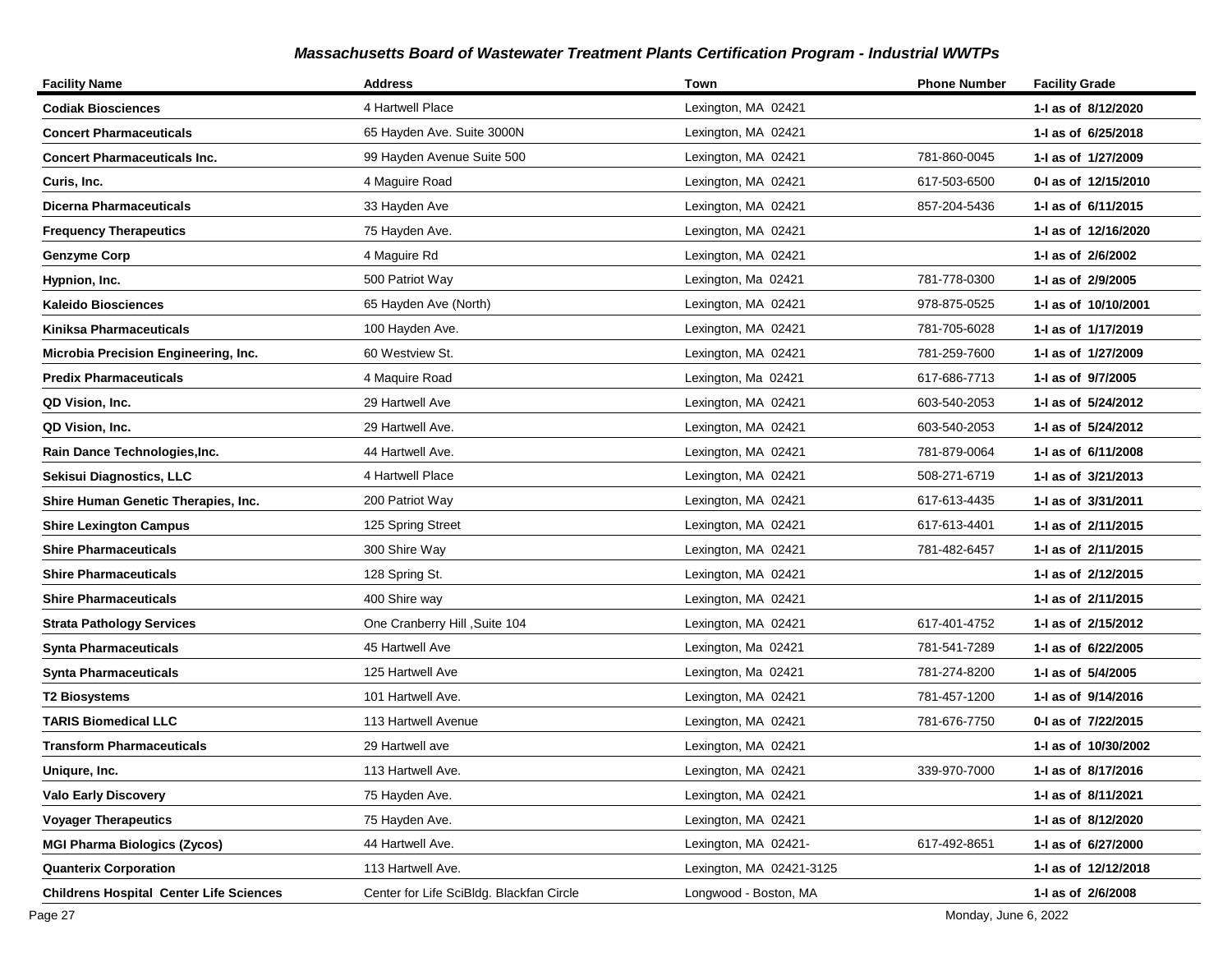| <b>Facility Name</b>                            | <b>Address</b>                   | Town              | <b>Phone Number</b> | <b>Facility Grade</b> |
|-------------------------------------------------|----------------------------------|-------------------|---------------------|-----------------------|
| <b>Metrigraphics</b>                            | 1001 Pawtucket Blvd.             | Lowell, MA        |                     | 1-1 as of 6/11/2015   |
| Evoqua Water Technologies, LLC                  | 10 Technology Dr.                | Lowell, MA 01851  | 978-614-7501        | 1-I as of 2/7/2019    |
| <b>Fluid Solutions, Inc.</b>                    | 160 Stedman St                   | Lowell, MA 01851  |                     | 2-I as of 10/31/1997  |
| <b>Lowell Cogeneration Co. Limited Partners</b> | 282 Western Avenue               | Lowell, MA 01851  | 978-453-9680        | 2-I as of 10/1/2011   |
| M/A -COM Technology Solutions Inc.              | 100 Chelmsford St.               | Lowell, MA 01851  | 978-656-2731        | 1- as of 12/12/2012   |
| <b>Microsemi Corporation</b>                    | 75 Technology Drive              | Lowell, MA 01851  | 9786202630          | 2-I as of 5/23/2019   |
| <b>Specialty Materials, Inc.</b>                | 1449 Middlesex St.               | Lowell, MA 01851  | 978-322-1927        | 3-I as of 12/14/2005  |
| <b>Textron Specialty Materials</b>              | 790 Chemsford Street             | Lowell, MA 01851  | 978-452-8961        | 4-I as of 4/29/1993   |
| <b>Coating Systems, Inc.</b>                    | 90 Phoenix Avenue                | Lowell, MA 01852  | 978-937-3712        | 3-I as of 10/10/2001  |
| Fleetwash                                       | 35 Maple St., Unit 18-20         | Lowell, MA 01852  |                     | 3-I as of 6/9/2021    |
| Fleetwash, Inc.                                 | 35 Maple Street, Units 18-21     | Lowell, MA 01852  | 978-322-0763        | 2-I as of 6/27/2013   |
| <b>Freudenberg Nonwovens</b>                    | 221 Jackson Street               | Lowell, MA 01852  | 978-454-0461        | 3-I as of 10/10/2001  |
| <b>GWR-Silresim Superfund Site</b>              | 86 Tanner Street                 | Lowell, MA 01852  | 617-457-8200        | 4-1 as of 8/31/1995   |
| <b>Interstate Container Lowell</b>              | 240 Industrial Ave East          | Lowell, MA 01852  |                     | 2-I as of 2/20/2019   |
| <b>Millenium Plating Company</b>                | 75 Phoenix Avenue                | Lowell, MA 01852  | 978-459-3230        | 3-I as of 6/20/1996   |
| <b>Peroxygen Systems</b>                        | 116 John St., Suite 315          | Lowell, MA 01852  | 248-835-9026        | 1-I as of 4/17/2019   |
| T & T Anodizing, Inc.                           | 35 Maple St.                     | Lowell, MA 01852  | 508-454-9631        | 4-1 as of 10/31/1997  |
| <b>UAE Lowell Power LLC</b>                     | 2 tanner Street                  | Lowell, MA 01852  | 978-454-6166        | 2-I as of 9/25/1990   |
| <b>William Tonner Co.</b>                       | 12 Perkins Street                | Lowell, MA 01852  | $978 - -$           | -I as of 7/1/1985     |
| <b>Cobham Sensor Systems</b>                    | 1001 Pawtucket Boulevard         | Lowell, MA 01853  | 978-442-4464        | 1-I as of 3/21/2013   |
| M/A-Com, Inc.                                   | 100 Chelmsford Street            | Lowell, MA 01853  | 978-656-2969        | 3-I as of 12/12/2012  |
| Raytheon Co.                                    | 350 Woburn Street (P.O. Box 740) | Lowell, MA 01853  | 978-441-5117        | 4-I as of 7/31/1992   |
| <b>Colonial Gas Co.</b>                         | 775 Dutton Street                | Lowell, MA 01854  | 978-458-3177        | 2-I as of 1/24/1990   |
| <b>Microwave Printed Circuitry</b>              | 81 Old Ferry Road                | Lowell, MA 01854  | 978-452-9061        | 2-I as of 1/26/1995   |
| Montgomery L'Energia Power Partners, LLC        | 2 Tanner Street                  | Lowell, MA 01854  | 978-446-5095        | 1-I as of 7/21/2010   |
| U of Lowell - Emerging Technogies               | 40 University Ave                | Lowell, MA 01854  | 978-934-2632        | 2-I as of 7/18/2012   |
| <b>Photo Etch Technology</b>                    | 71 Willie St                     | Lowell, MA 01854- | 978-937-7989        | 3-I as of 2/28/1998   |
| Chem Graphic, Inc.                              | 340 State Street                 | Ludlow, MA 01056  | 413-589-0151        | 2-I as of 11/5/1987   |
| <b>Chemi-Graphics</b>                           | 340 State St.                    | Ludlow, MA 01056  | 413-589-0151        | 3-I as of 1/28/2014   |
| $\ast$<br><b>Ionics Elite Chemicals</b>         | 203 West Avenue                  | Ludlow, MA 01056  | 413-589-1600        | 2-I as of 8/25/1996   |
| <b>Stony Brook Energy Center</b>                | Mood Street (P.O. Box 426)       | Ludlow, MA 01056  | $413 - -$           | 2-I as of 6/22/1987   |
| General Electric Buld.29G, Sect Cell            | 1000 Western Ave.                | Lynn, Ma          |                     | 2-I as of 7/26/2004   |
| <b>Carr Leather Company</b>                     | 500 Boston Road                  | Lynn, MA 01901    | 781-599-2511        | 4-I as of 5/22/1992   |

Page 28 Monday, June 6, 2022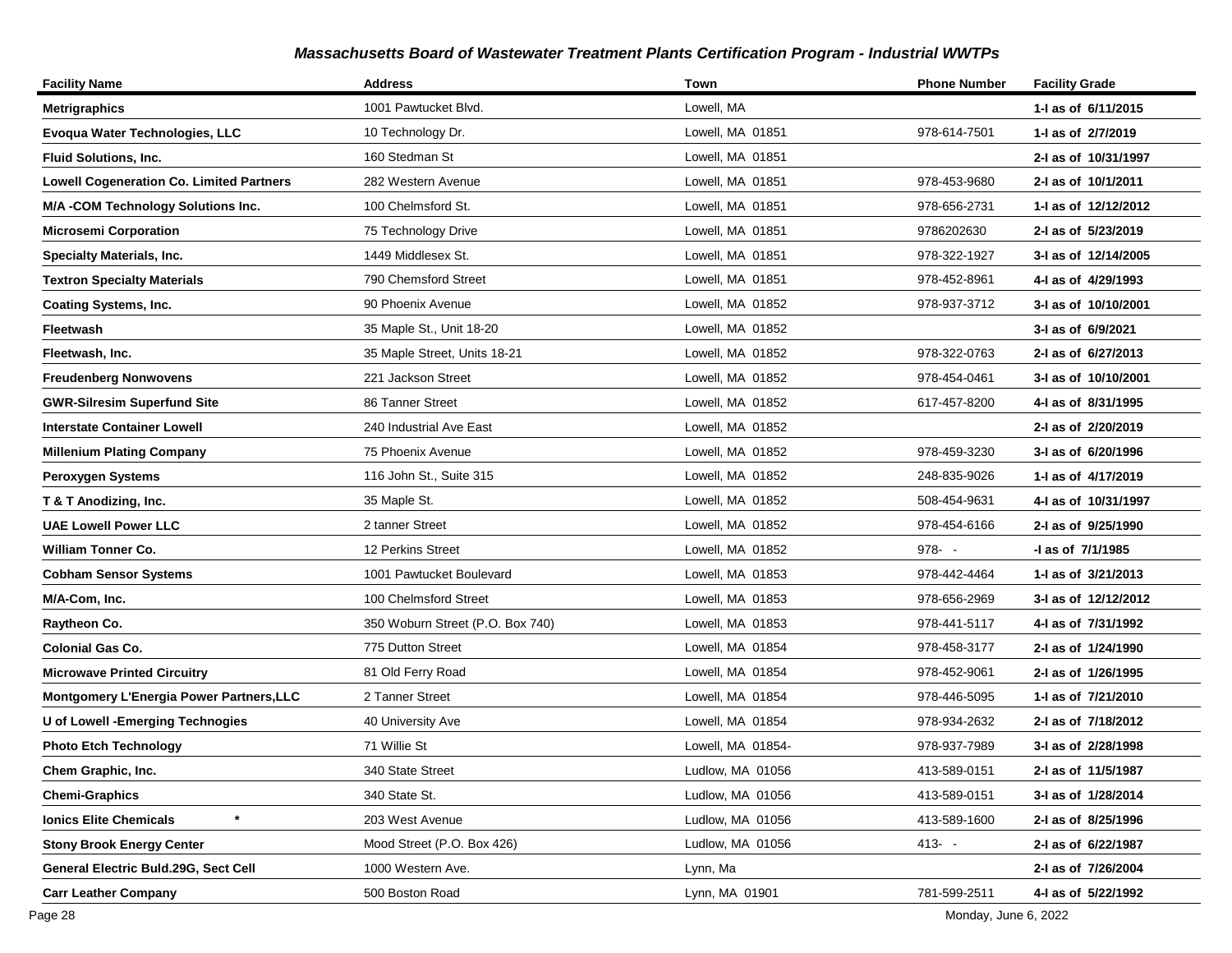| <b>Facility Name</b>                            | <b>Address</b>                    | Town                  | <b>Phone Number</b> | <b>Facility Grade</b> |
|-------------------------------------------------|-----------------------------------|-----------------------|---------------------|-----------------------|
| <b>Eastern Smelting &amp; Refining Corp</b>     | 37-39 Bubier Street               | Lynn, MA 01901        | 781-309-2018        | 2-I as of 3/1/2000    |
| <b>General Electric Aircraft Engines -E.R.S</b> | 1000 Western Avenue               | Lynn, Ma 01901        |                     | 3-I as of 10/13/2004  |
| General Electric Co. Bld 58                     | 1000 Western Ave                  | Lynn, MA 01901        | 781-594-3605        | 3-I as of 5/9/2007    |
| <b>General Electric Co. Riverworks</b>          | 1000 Western Avenue               | Lynn, MA 01901        | 781-594-6454        | 4-I as of 10/10/2001  |
| General Electric Co. TCA Tank/Drain 28si        | 1000 Western Avenue               | Lynn, MA 01901        | 781- -              | 2-I as of 5/4/1992    |
| General Electric Co., AF Plant 29 Site          | 1000 Western Avenue               | Lynn, MA 01901        | 781-594-6454        | 2-I as of 6/25/1992   |
| General Electric Co.Bld 33/35                   | 1000 Western Ave                  | Lynn, MA 01901        | 781-594-3605        | 3-I as of 5/9/2007    |
| Whyte's Laundry & Cleaners, Inc.                | 80 Willow Street                  | Lynn, MA 01901        | 781-593-3542        | 1-I as of 7/28/1994   |
| $\star$<br>TDF Metal Finishing Co., Inc.        | 271 Western Avenue                | Lynn, MA 01904        | 781-599-7721        | 4-I as of 8/31/1995   |
| <b>GWR-Lynn Texaco</b>                          | 653 Eastern Avenue                | Lynn, MA 01905        | 781-777-0700        | 2-I as of 9/28/1995   |
| <b>General Electric Company - Main</b>          | 1000 Western Avenue               | Lynn, MA 01910        | 781-594-3834        | 4-I as of 8/31/1995   |
| F. M. Callahan & Sons Electroplating, Inc       | 22 Sharon Street                  | Malden, MA 02148      | 781-324-5101        | 4-I as of 8/12/1986   |
| <b>Hopwood-Globe Metal Finishing</b>            | 303 Commercial Street             | Malden, MA 02148      | 781-322-2390        | 4-I as of 12/2/1987   |
| Rohm Tech, Inc.                                 | 195 Canal Street                  | Malden, MA 02148      | 781-321-6111        | 3-I as of 1/13/1994   |
| <b>BCD Metal Products</b>                       | 205 Maplewood St                  | Malden, MA 02148-     | 781-397-9922        | 1-J as of 10/27/1999  |
| Charles A. Richardson, Inc.                     | 330 Otis Street (P.O. Box 29)     | Mansfield, MA 02048   | 508-339-8600        | 0-I as of 8/22/2001   |
| CTI Cryogenics, Inc.                            | 11 Hampshire Street               | Mansfield, MA 02048   | 508-337-5644        | 1- as of 2/29/1996    |
| <b>Eastern Container Corp</b>                   | 60 Maple St                       | Mansfield, MA 02048   |                     | 4-I as of 8/30/2000   |
| <b>Hub Folding Box, INC</b>                     | 774 Norfolk St.                   | Mansfield, MA 02048   |                     | 1-I as of 2/8/2006    |
| Integra                                         | 11 Cabot Blvd.                    | Mansfield, MA 02048   | 781-971-5736        | 1-I as of 4/17/2019   |
| <b>Smith and Nephew Endoscopy</b>               | 130 Forbes Boulevard              | Mansfield, MA 02048   | 508-339-9700        | 2-I as of 12/14/1995  |
| <b>Act Manufacturing</b>                        | 401 Elm St                        | Marlboro, MA          |                     | 2-I as of 8/30/2000   |
| <b>Corning-NetOptix</b>                         | 170 Locke Dr                      | Marlboro, MA 01752    | 508-804-6284        | 3-I as of 3/27/2002   |
| Dav-Tech Plating                                | 40 Cedar Hill Road (P.O. Box 836) | Marlboro, MA 01752    | 508-485-8472        | 3-I as of 8/22/2001   |
| Koehler Manufacturing Co.                       | 123 Felton Street                 | Marlboro, MA 01752    | 508-485-1000        | 2-I as of 6/27/1988   |
| <b>Ktron Technologies</b>                       | 29 Bartlett st                    | Marlboro, MA 01752    |                     | 4-I as of 12/18/2002  |
| <b>Massachusetts Container corp</b>             | 300 Cedar Hill St                 | Marlboro, MA 01752    |                     | 2-I as of 12/18/2002  |
| Rohm and Haas Electronic Mat. Fab 4.            | 455 Forest st                     | Marlboro, MA 01752    |                     | 1-I as of 10/25/2006  |
| <b>Ruland Manufacturing Company, Inc.</b>       | 6 Hayes Memorial Dr               | Marlboro, MA 01752    |                     | 0-1 as of 10/29/2003  |
| <b>Satcon Electronics</b>                       | 165 Cedar Hill St                 | Marlboro, MA 01752    |                     | 1- as of 1/29/2003    |
| <b>Corning-Marlborough</b>                      | 170 Locke Dr.                     | Marlboro, MA 01752-   | 978-443-0202        | 2-I as of 3/29/2000   |
| <b>Microwave Components and Systems</b>         | 583 Berlin Rd                     | Marlboro, MA 01752-   | 508-480-0106        | 1-I as of 9/2/1999    |
|                                                 | 257 Ceder Hill St.                | Marlborough, Ma 01752 |                     | 3-I as of 9/8/2010    |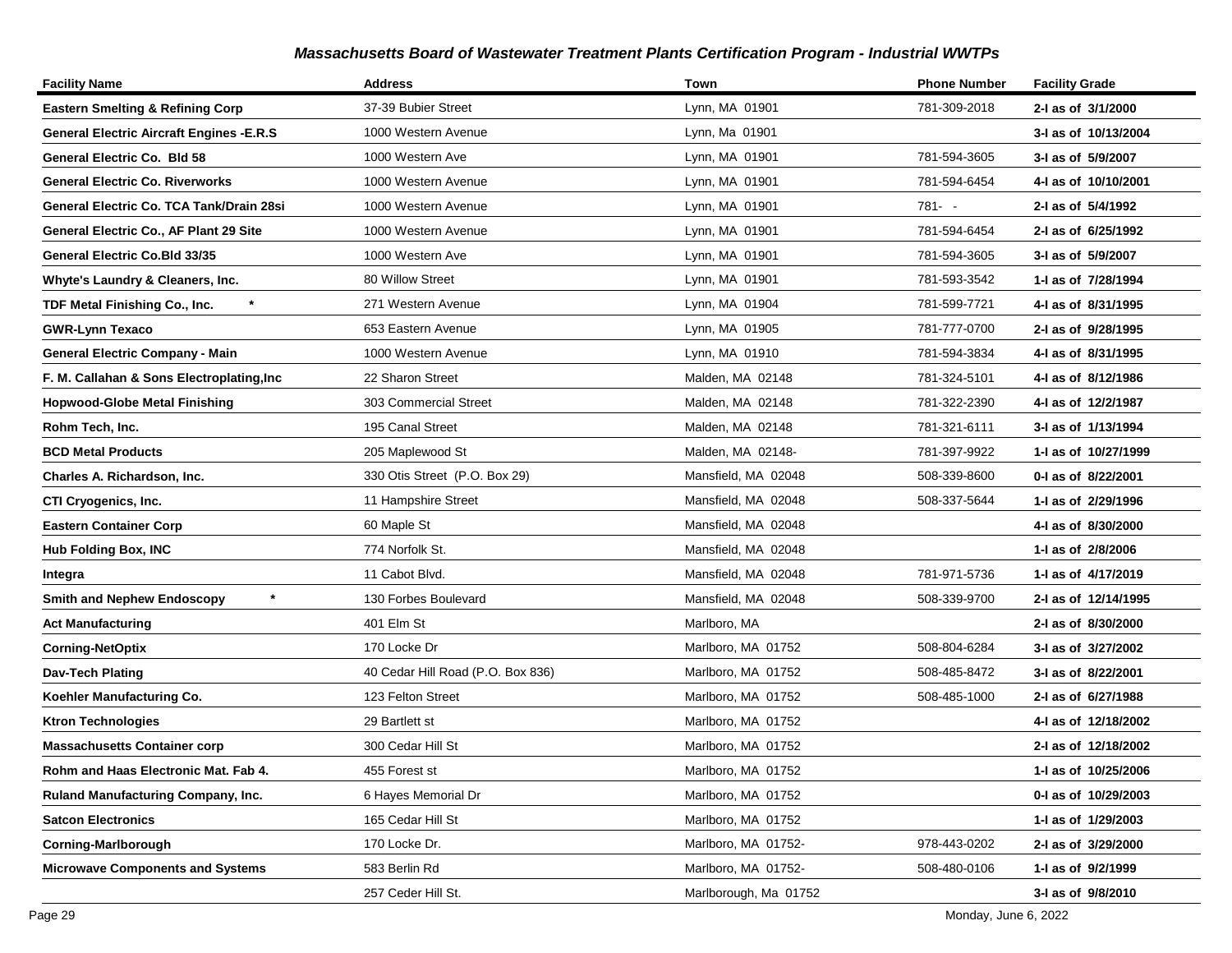| <b>Facility Name</b>                         | <b>Address</b>                | Town                  | <b>Phone Number</b> | <b>Facility Grade</b> |
|----------------------------------------------|-------------------------------|-----------------------|---------------------|-----------------------|
| <b>Butcher Company</b>                       | 120 Bartlett Street           | Marlborough, MA 01752 | 508-787-2010        | 3-I as of 6/19/1997   |
| <b>CYTYC</b>                                 | 250 Campus Drive              | Marlborough, Ma 01752 | 508-263-8354        | 1-I as of 5/4/2005    |
| Evergreen Solar, Inc.                        | 257 Cedar Hill St             | Marlborough, MA 01752 | 781-860-3132        | 1- as of 12/13/2000   |
| <b>GE Healthcare</b>                         | 100 Results Way               | Marlborough, MA 01752 | 508-490-0048        | 1-I as of 2/12/2020   |
| Qualex, Inc.                                 | 150 Locke Drive               | Marlborough, MA 01752 | 508-460-9595        | 3-I as of 8/28/1997   |
| Rohm and Hass Electronic Materials,L.L.C     | 455 Forest St.                | Marlborough, MA 01752 | 508-229-7250        | 3-I as of 9/8/2010    |
| Sepracor, Inc. Corp. Headquarters            | 85 Waterford Dr               | Marlborough, MA 01752 |                     | 1- as of 10/30/2002   |
| <b>WeCare Environmental, LLC</b>             | 856 Boston Post Road East     | Marlborough, MA 01752 |                     | 1-I as of 3/21/2013   |
| <b>Marshfield High School</b>                | Route 116                     | Marshfield, MA 02050  | 781-834-5521        | 1-I as of 2/29/1996   |
| Massachusetts Biologic Lab. - Umass Med.     | 458 Walk Hill Street          | Mattapan, MA 02026    | 617-474-3004        | 1- as of 2/11/2015    |
| <b>Massachusetts Biologic Lab.- U-Mass</b>   | 460 Walk Hill Street          | Mattapan, MA 02126    | 617-983-6400        | 1- as of 12/15/2010   |
| <b>Digital Equipment Corporation</b>         | 146 Main Street               | Maynard, MA 01754     | 978-493-7624        | 2-I as of 3/25/1993   |
| <b>Ciba Corning Corp</b>                     | 63 North Street               | Medfield, MA 02052    | 508-359-3299        | 2-I as of 5/5/1992    |
| ArQule, Inc.                                 | 200 Boston Avenue, Suite 3600 | Medford, MA 02125     | 781-395-4100        | 1-I as of 6/19/1997   |
| Akceli                                       | 200 Boston Ave. Suite 2100    | Medford, MA 02155     |                     | 1-I as of 6/19/2003   |
| Ancora Pharmacevticals, Inc                  | 200 Boston Ave , Suite 4975   | Medford, Ma 02155     | 781-395-7700        | 1-I as of 10/13/2004  |
| <b>General Electric Company</b>              | 3960 Mystic Valley Parkway    | Medford, MA 02155     | 781-396-9600        | 1-I as of 3/28/1996   |
| <b>MBTA - Fellsway Bus Garage- Bus Wash</b>  | 447 Salem St                  | Medford, MA 02155     | 617-222-4617        | 2-I as of 10/25/2000  |
| <b>MBTA - Wellington Carhouse/Trainwash</b>  | 37 Revere Beach Parkway       | Medford, MA 02155     | 617-429-4119        | 2-I as of 6/19/2019   |
| <b>MBTA Wellington CarHouse- Train Wash</b>  | 37 Revere Beach Parkway       | Medford, MA 02155     |                     | 2-I as of 10/30/2002  |
| <b>Mystic Plating Corp.</b>                  | 213 Corporation Way           | Medford, MA 02155     | 781-395-7330        | 4-I as of 1/28/1993   |
| Nanosys, Inc                                 | 200 Boston Ave. Suite 4000    | Medford, MA 02155     |                     | 1-I as of 2/6/2002    |
| <b>Science and Technology Center - Tufts</b> | 4 Colby St                    | Medford, MA 02155     |                     | 1- as of 1/13/2010    |
| <b>Tecan Boston</b>                          | 200 Boston Ave, Suite 3000    | Medford, MA 02155     |                     | 1-1 as of 10/30/2002  |
| <b>Trustees of Tufts College</b>             | 200 Boston Ave                | Medford, MA 02155     | 617-201-3614        | 1-I as of 9/12/2012   |
| <b>Tufts University</b>                      | 419 Boston Ave.               | Medford, Ma 02155     |                     | 1-I as of 2/12/2004   |
| <b>Tufts University, Somerv/Medf Campus</b>  | 419 Boston Ave.               | Medford, MA 02155     | 617-636-2797        | 1- as of 11/21/2016   |
| Elegix                                       | 200 Boston Ave                | Medford, MA 02155-    | 781-393-8500        | 1-I as of 3/29/2000   |
| <b>Kinetix Pharmaceuticals</b>               | 200 Boston Ave. Suite 4700    | Medford, MA 02155-    | 781-391-7577        | 1-I as of 4/28/1999   |
| MicroGroup, Inc.                             | 7 Industrial Park Rd.         | Medway, MA 02053      | 508-533-4925        | 1- as of 8/23/2018    |
| <b>Compensated Devices, Inc.</b>             | 166 Tremont Street            | Melrose, MA 02176     | 781-665-1071        | 2-I as of 5/3/1988    |
| <b>Melrose Wakefield Hospital</b>            | 585 Lebanon St                | Melrose, MA 02176     | 781-979-3292        | 1-I as of 2/7/2001    |
| Coastal Metal Finishing Co., Inc.            | 2 Little's Court              | Merrimac, MA 01860    | 978-346-9221        | 4-I as of 1/13/1994   |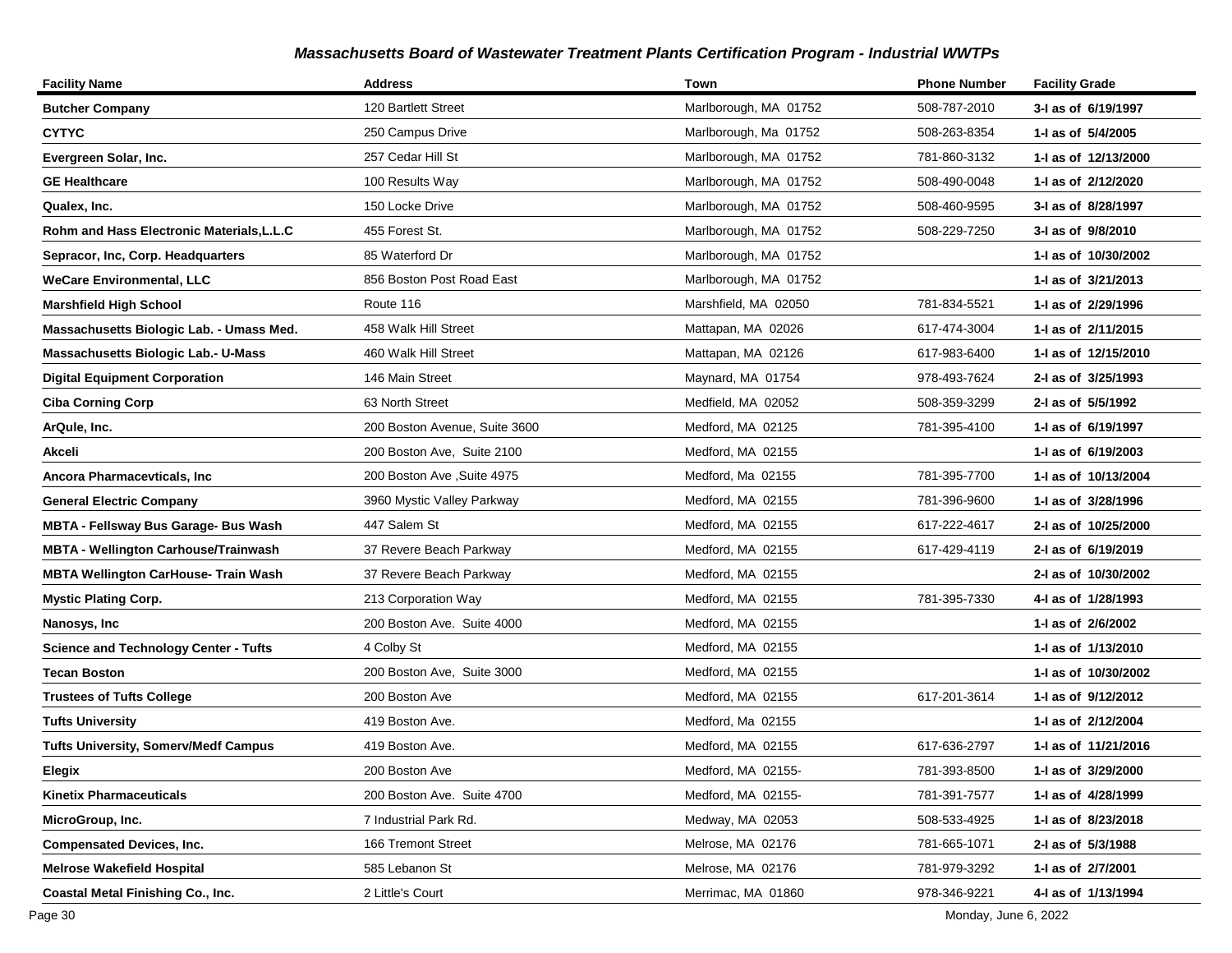| <b>Facility Name</b>                              | <b>Address</b>                         | Town                      | <b>Phone Number</b> | <b>Facility Grade</b> |
|---------------------------------------------------|----------------------------------------|---------------------------|---------------------|-----------------------|
| 3                                                 | 490 Broadway Street                    | Methuen, MA 01844         | 908-750-6548        | 2-I as of 9/29/1994   |
| <b>3M Touch Systems</b>                           | 501 Griffin Brook Drive                | Methuen, MA 01844         |                     | 1-I as of 9/6/2006    |
| Circle Metal Finishing, Inc.                      | 55 Chase Street                        | Methuen, MA 01844         | 978-682-4297        | 1-I as of 5/25/1995   |
| <b>Circle Metal Finishing, Inc.</b>               | 55 Chase St.                           | Methuen, MA 01844         | 978-682-4297        | 1-I as of 9/12/2012   |
| Colombo Yogurt, Inc.                              | 35 Danton Drive                        | Methuen, MA 01844         | 978-689-1326        | 1-I as of 6/20/1996   |
| <b>Masse Circuits Co.</b>                         | 55 Chase Street                        | Methuen, MA 01844         | 978-794-5443        | 3-I as of 10/10/2001  |
| <b>Parlex Corporation</b>                         | One Parlex Place (145 Milk St)         | Methuen, MA 01844         | 978-685-4341        | 3-I as of 9/9/2009    |
| <b>Ardagh Group</b>                               | 1 National Street                      | Milford, MA 01757         | 508-634-7217        | 2-I as of 7/30/2008   |
| Avecia biotechnology, Inc                         | 155 Fortune boulevard                  | Milford, MA 01757         |                     | 1- as of 12/18/2002   |
| <b>Baxter Healthcare Corporation</b>              | 27 Maple Street                        | Milford, MA 01757         | 508-282-5621        | 1-I as of 4/14/2014   |
| Hybridon, Inc.                                    | 155 Fortune Boulevard                  | Milford, MA 01757         | 508-751-7750        | 1-I as of 2/29/1996   |
| <b>Milford Power, LP</b>                          | 108 National St.                       | Milford, MA 01757         | 508-876-8114        | 1-I as of 9/7/2005    |
| <b>Omega PharmServices</b>                        | 113 Cedar St                           | Milford, MA 01757         |                     | 1- as of 12/12/2001   |
| Photofabrication Engineering Inc.                 | 500 Fortune Boulevard                  | Milford, MA 01757         | 508-478-2025        | 3-I as of 12/13/2000  |
| $\star$<br><b>Waters Technologies Corporation</b> | 34 Maple Street                        | Milford, MA 01757         | 508-478-2000        | 1- as of 6/19/1997    |
| <b>THAT Corp</b>                                  | 45 Summer St                           | Milford, MA 01757-1656    | 508-478-9200        | 2-I as of 10/10/2001  |
| <b>Stellar Industries Corp</b>                    | 50 Howe Ave                            | Millbury, MA              |                     | 2-I as of 3/21/2013   |
| <b>Bay State Circuits</b>                         | 4 Latti Farm Rd                        | Millbury, MA 01527        | 508-755-5965        | 4-I as of 10/10/2001  |
| Wheelabrator Millbury, Inc.                       | 331 Southwest Cutoff Rd. P. O. Box 331 | Millbury, MA 01527        | 508-791-8900        | 1-I as of 9/8/2010    |
| <b>Milton Hospital</b>                            | 92 Highland St                         | Milton, MA 02186          |                     | 1-I as of 10/29/2003  |
| <b>HP Hood (Temporary Fire Waste Treat)</b>       | 44 Wharf St                            | Milton, MA 02186-         | 781-341-1777        | 2-I as of 12/15/1999  |
| <b>Morton International</b>                       | 60 Willow St                           | N. Andover, MA 01845-     | 978-689-1507        | 2-I as of 8/17/1998   |
| <b>Lantheus Medical Imaging</b>                   | 331 Treble Cove Rd                     | N. Billerica, MA 01862    | 978-671-8244        | 1- as of 4/15/1998    |
| Duralectra, Inc.                                  | 61 North Avenue                        | Natick, MA 01760          | 508-653-7380        | 2-I as of 10/16/1991  |
| <b>Metro West Medical Center</b>                  | 67 Union St.                           | Natick, MA 01760          |                     | 2-I as of 9/6/2009    |
| Modar, Inc.                                       | 14 Tech Circle                         | Natick, MA 01760          | 508-655-7741        | 2-I as of 9/29/1994   |
| <b>Natick Paperboard Corporation</b>              | 90 North Main Street                   | Natick, MA 01760          | 508-653-9100        | 2-I as of 12/30/1987  |
| <b>Thermo IEC</b>                                 | 300 Second Ave                         | Needham heights, MA 02494 | 781-455-9704        | 2-I as of 2/7/2001    |
| Duracell, Inc.                                    | 37 A Street                            | Needham, MA 02192         | 781-449-7600        | 3-I as of 6/25/1992   |
| <b>Container Recycling Alliance</b>               | 15 Fourth Ave                          | Needham, MA 02194         |                     | 1- as of 3/27/2002    |
| <b>GTE Goverment Systems Corp.</b>                | 77 A Street                            | Needham, MA 02194         | 781-449-2000        | 4-I as of 12/11/1985  |
| <b>International Equipment Corp.</b>              | 300 Second Avenue                      | Needham, MA 02194         | 781-449-8060        | 2-I as of 8/3/1992    |
| Microwave Development Labs, Inc.                  | 135 Crescent Road                      | Needham, MA 02194         | 781-449-0700        | 3-I as of 6/30/1999   |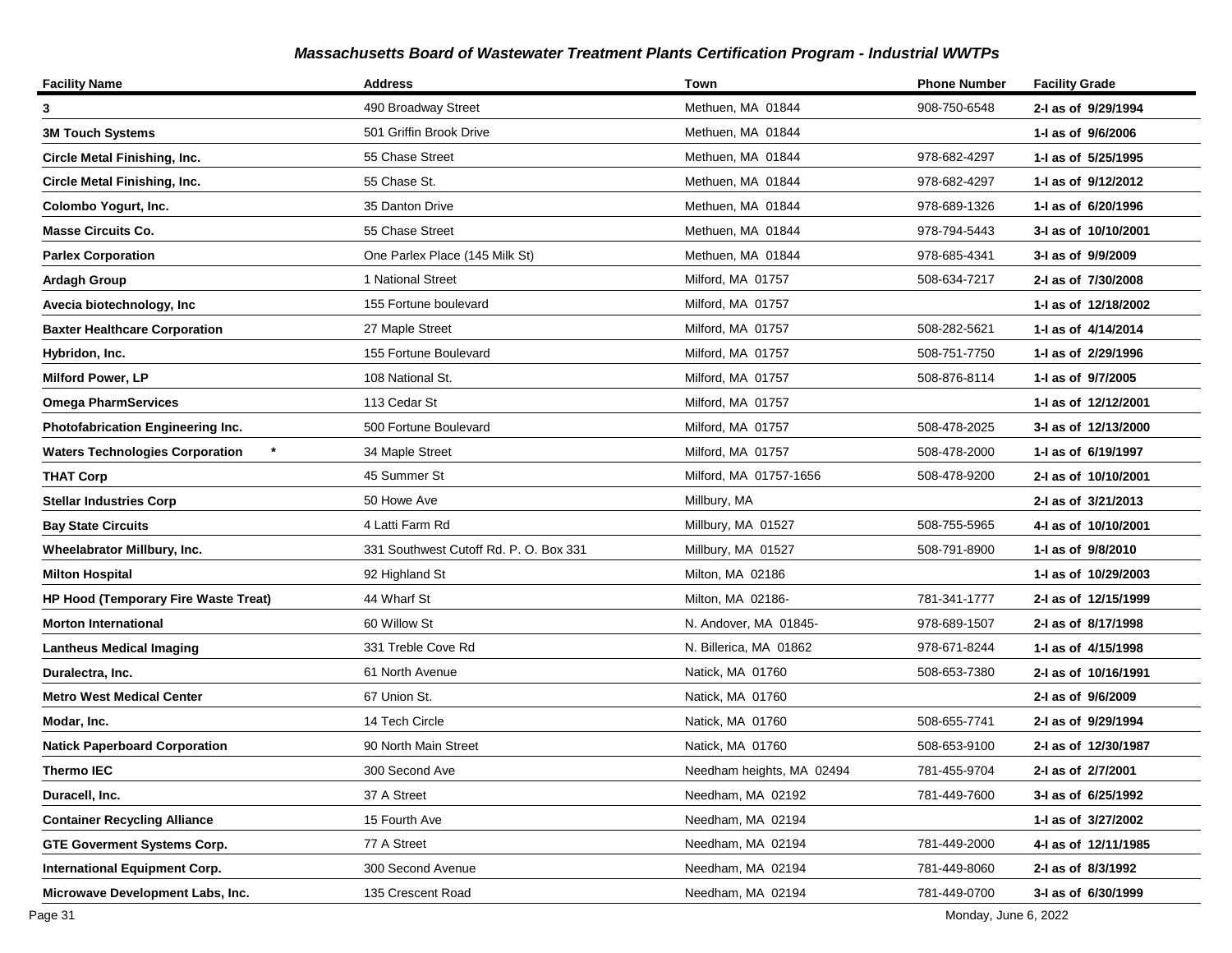| <b>Facility Name</b>                          | <b>Address</b>                           | Town                   | <b>Phone Number</b> | <b>Facility Grade</b> |
|-----------------------------------------------|------------------------------------------|------------------------|---------------------|-----------------------|
| <b>Waste Management of Needham</b>            | 15 Fourth Ave                            | Needham, MA 02194-     |                     | 1-1 as of 6/10/1998   |
| Franklin W. Olin College of Engineering       | 1000 Olin Way                            | Needham, MA 02492      | 781-292-2300        | 1-J as of 12/19/2007  |
| <b>Burrall Corp</b>                           | 116 Gould St                             | Needham, MA 02494      |                     | 2-I as of 1/29/2003   |
| Coca-Cola Bottling Company of New Englan      | 9 B St                                   | Needham, MA 02494      | 781-449-4300        | 2-I as of 1/29/2003   |
| Sud-Chemie Prototech, Inc.                    | 32 Fremont st                            | Needham, MA 02494      | 781-444-5188        | 2-I as of 3/21/2001   |
| <b>Borg-Warner Automotive, Inc</b>            | 200 theodore Rice Blvd.                  | New Bedford, MA        | 781-275-6050        | 3-I as of 3/2/2000    |
| Commonwealth Electric - Cannon St. Sta.       | 180 MacArthur Drive (inactive 11/92)     | New Bedford, MA 02740  | $508 - -$           | 2-I as of 11/1/1992   |
| North East Silicon Technology, Inc.           | 63 David Street                          | New Bedford, MA 02740  | 508-993-9955        | 1-1 as of 8/25/1996   |
| Sea Watch International, Ltd.                 | 15 Antonio Costa Avenue                  | New Bedford, MA 02740  | 508-984-1406        | 4-I as of 3/30/1995   |
| <b>Sullivan's Ledge Superfund Site</b>        | 458 Hathaway Rd                          | New Bedford, MA 02740- | 781-849-1311        | 4-1 as of 9/15/1999   |
| <b>Acushnet Co., Rubber Division, Plant B</b> | 744 Belleville Avenue                    | New Bedford, MA 02742  | 508-998-4058        | 3-I as of 5/23/1988   |
| ATI (formerly Teledyne Rodney Metals)         | 1357 East Rodney French Boulevard        | New Bedford, MA 02742  | 508-996-5691        | 4-I as of 4/27/1995   |
| <b>Brittany Dyeing &amp; Printing</b>         | 1357 East Rodney French Boulevard        | New Bedford, MA 02744  | 508-999-3281        | 1-I as of 6/16/1994   |
| Cornell/Dubilier Electronics, Inc.            | 1605 E.Rodney FrenchBlvd(P.O. Box B-967) | New Bedford, MA 02744  | 508-996-8561        | 2-I as of 12/15/1987  |
| <b>Chamberlain Manufacturing Corp</b>         | 117 King Street                          | New Bedford, MA 02745  | 508-996-5621        | 3-I as of 4/30/1992   |
| <b>Fibre Leather Manufacturing Company</b>    | 686 Belleville Avenue                    | New Bedford, MA 02745  | 508-997-4557        | 2-I as of 12/12/1996  |
| <b>Polaroid Corporation</b>                   | 100 Duchaine Blvd.                       | New Bedford, MA 02745  | $508 - -$           | 4-I as of 8/15/1991   |
| Precix, Inc. Building B                       | 744 Belleville Ave                       | New Bedford, MA 02745  |                     | 1-I as of 3/20/2014   |
| <b>Symmetry Medical</b>                       | 61 John Vertente Boulevard (see memo)    | New Bedford, MA 02745  | 508-998-1104        | 1-J as of 8/28/1997   |
| <b>Star Plating Company</b>                   | 41 Coffin Avenue (P.O. Box 61026)        | New Bedford, MA 02746  | 508-996-9712        | 3-I as of 2/28/1998   |
| <b>Aerovox Electrical Products Group</b>      | 740 Belleville Avenue                    | New Bedford, MA 02754  | 508-994-9661        | 0-1 as of 4/28/1994   |
| Micro Metal Technologies, Inc.                | 24 Graf Road                             | Newburyport, MA 01590  | 978-462-3600        | 2-1 as of 12/14/2011  |
| Electronic Products, Inc.                     | 24 Gaff Road                             | Newburyport, MA 01950  | 978-462-8101        | 4-1 as of 11/19/1992  |
| General Linen Services                        | 11 Mulliken Way                          | Newburyport, MA 01950  | 978-462-7703        | 2-I as of 5/24/1993   |
| <b>Materion Technologies Inc.</b>             | 22 Graf Road                             | Newburyport, MA 01950  | 978-462-9361        | 3-I as of 10/10/2001  |
| <b>Merrimac Corporation</b>                   | 260 Merrimac Street                      | Newburyport, MA 01950  | 978-465-9676        | 2-I as of 6/16/1994   |
| <b>Plastek Corporation</b>                    | 3 Perkins Way                            | Newburyport, MA 01950  | 978-462-9006        | 1-I as of 6/16/1994   |
| Poly Carbon Industries (dba PCI, Inc.)        | 9 Opportunity Way                        | Newburyport, MA 01950  | 978-465-2057        | 2-I as of 1/9/1990    |
| Mersen USA                                    | 374 Merrimac St                          | Newburyport, MA 01950- | 978-465-4220        | 4-I as of 10/25/2006  |
| H. C. Stark, Inc. Plant 3 Outfall 0401        | 45 Industrial PI                         | Newton, MA 02161       | 617-630-4886        | 2-I as of 10/27/2004  |
| H. C. Stark, Inc.-Fines Recovery              | 45 Industrial Way                        | Newton, MA 02161       | 617-630-5952        | 1-I as of 10/27/2004  |
| H. C. Stark, Inc.-Ion Exchange Plant 1        | Outfall -0103                            | Newton, MA 02161       | 617-630-4886        | 1-I as of 10/27/2004  |
| H. C. Stark, Inc.-RTC Plant 2                 | 152 Charlemont Street(45 Industrial Way) | Newton, MA 02161       | 617-630-5952        | 2-I as of 2/29/1996   |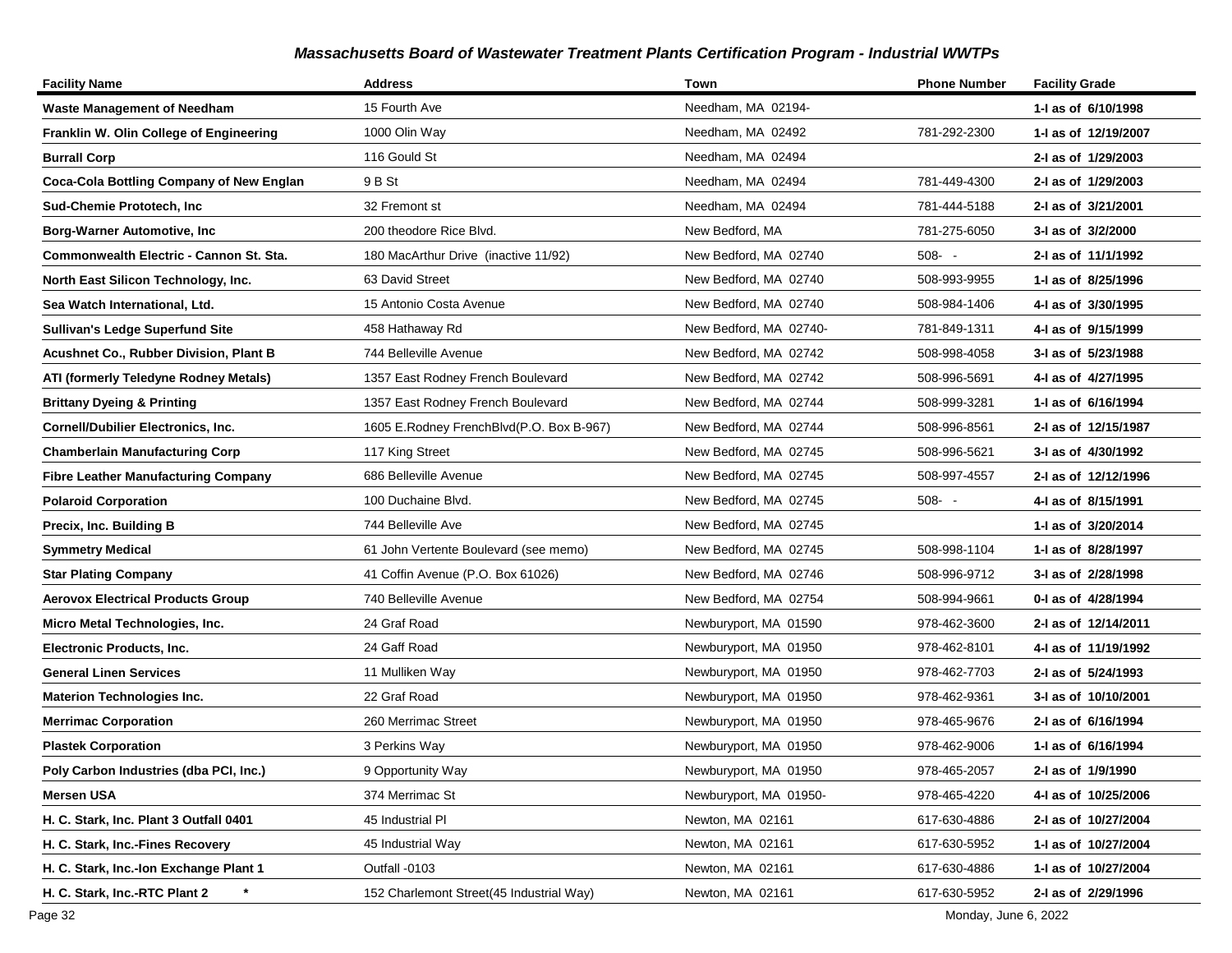| <b>Facility Name</b>                           | <b>Address</b>                        | Town                          | <b>Phone Number</b> | <b>Facility Grade</b> |
|------------------------------------------------|---------------------------------------|-------------------------------|---------------------|-----------------------|
| H. C. Stark, Inc.-SGQ Plant 1 0102 *           | 45 Industrial Place                   | Newton, MA 02161              | 617-630-4886        | 1-I as of 9/28/1995   |
| Shipley Company, Inc.                          | 2300 Washington Street                | Newton, MA 02162              | 617-481-7950        | 2-I as of 5/3/1988    |
| Newton-Wellesley Hospital- Mercury Rem.        | 2014 Washington St                    | Newton, MA 02162-             | 617-243-6000        | 2-I as of 9/2/1999    |
| <b>Ivex Corp</b>                               | 55 Tower Road                         | Newton, MA 02164              | 617-527-4980        | 3-I as of 12/17/1992  |
| <b>Regalite Plastics Corporation</b>           | 300 Needham Street                    | Newton, MA 02164              | 617-969-6000        | 1-I as of 7/28/1994   |
| <b>MBTA - Riverside Carhouse - Steam Clean</b> | 325 Grove St                          | Newton, MA 02165              | 617-222-4617        | 2-I as of 10/25/2000  |
| <b>Boston College-Devlin Bldg.</b>             | 140 Commonwealth Avenue               | Newton, MA 02167              | 617-552-0307        | 1-J as of 12/15/1994  |
| LabShares - Newton, LLC                        | 55 Chapel St.                         | Newton, MA 02451              |                     | 1-I as of 4/13/2022   |
| <b>Berkshire Aluminum Anodiizing</b>           | 59 Hodges Cross Road                  | North Adams, MA 01247         | 413-458-8423        | 3-I as of 2/23/2010   |
| Sprague Electric Co. - Research Center         | 96 Marshall Street                    | North Adams, MA 01247         | 413-664-4525        | 2-I as of 7/6/1987    |
| <b>Advance Reproductions Corporation</b>       | 100 Flagship Drive                    | North Andover, MA 01845       | 978-685-2911        | 2-I as of 1/13/1994   |
| <b>GWR-Laidlaw Chemical Services, Inc.</b>     | 221 Sutton Street                     | North Andover, MA 01845       | 978-683-1002        | 3-I as of 10/26/1995  |
| <b>Microwave Engineering Corp</b>              | 1429 Osgood Street                    | North Andover, MA 01845       | 978-685-2776        | 2-I as of 2/27/1992   |
| North Andover High School                      | 430 Osgood Street                     | North Andover, MA 01845       |                     | 1-1 as of 1/13/2010   |
| <b>Rohm and Haas Electronic Materials</b>      | 60 Willow St.                         | North Andover, MA 01845       | 978-557-1700        | 2-I as of 10/27/2010  |
| Wheelabrator (formerly Refusetech, Inc.)       | Old Clark & 285 Holt Roads            | North Andover, MA 01845       | 978-688-9011        | 2-I as of 7/17/1992   |
| <b>Metalor Technologies</b>                    | 255 John L. Dietsch Blvd.             | North Attleboro, MA 02761     | 508-699-8800        | 2-I as of 12/15/2010  |
| <b>Standard Chain</b>                          | 84 Chestnut St                        | North Attleboro, MA 02761-    | 508-695-6611        | 2-I as of 6/30/1999   |
| C. Ray Randall Co.                             | 426 Mount Hope Street                 | North Attleborough, MA 02760  | $508 - -$           | 2-I as of 7/1/1985    |
| Cooke Horton, Division of Sterndent            | (P.O. Box 351)                        | North Attleborough, MA 02760  | $508 - -$           | 1-I as of 7/1/1985    |
| Handy & Harmon Electronic Materials Corp       | 72 Elm Street                         | North Attleborough, MA 02760  | 508-226-1000        | 4-I as of 9/17/1986   |
| L. G. Balfour Company                          | 15 John Dietsch Boulevard             | North Attleborough, MA 02760  | 508-222-3600        | 3-I as of 9/29/1994   |
| L. S. Peterson                                 | (P.O. Box 388)                        | North Attleborough, MA 02760  | 508-695-9516        | 2-I as of 11/1/1985   |
| Leach & Garner Company,                        | 57 John L. Dietsch Square             | North Attleborough, MA 02760  | 508-695-7800        | 4-1 as of 12/12/1996  |
| North Attleboro Taps, Inc.                     | 162 Orne Street                       | North Attleborough, MA 02760  | $508 - -$           | 2-I as of 3/20/1987   |
| Universal/Univis, Inc.                         | P. O. Box 1072-Triboro Industial Park | North Attleborough, MA 02761  | 508-695-2575        | 2-I as of 1/30/1992   |
| V. H. Blackinton & Company, Inc.               | 221 John Dietsch Blvd (P.O. Box 1300) | North Attleborough, MA 02761  | 508-699-4436        | 4-I as of 8/25/1996   |
| <b>Polymetallurgical Corporation</b>           | 262 Broad Street                      | North Attleborough, MA 02761- | 508-695-9312        | 2-I as of 9/8/1999    |
| Creative Modeling & Die Mfg Co. Inc. *         | 417 John Dietsch Blvd                 | North Attleborough, MA 02763  | 508-699-4020        | 3-I as of 8/31/1995   |
| University of Massachusetts Dartmouth          | 285 Old Westport Road                 | North Dartmouth, MA 02747     | 508-999-8000        | 1- as of 7/30/2008    |
| University of Massachusetts Dartmouth          | 285 Old Westport Road                 | North Dartmouth, MA 02747     | 508-999-8000        | 1-I as of 7/30/2008   |
| AFL (formerly Intelcore Technologies)          | 15 Centennial Drive                   | North Grafton, MA 01536       | 508-890-7121        | 1-I as of 10/30/2002  |
| <b>Suttles Truck Leasing LLC</b>               | 88 Westboro Road                      | North Grafton, MA 01536       | 508-839-5000        | 2-I as of 12/14/2011  |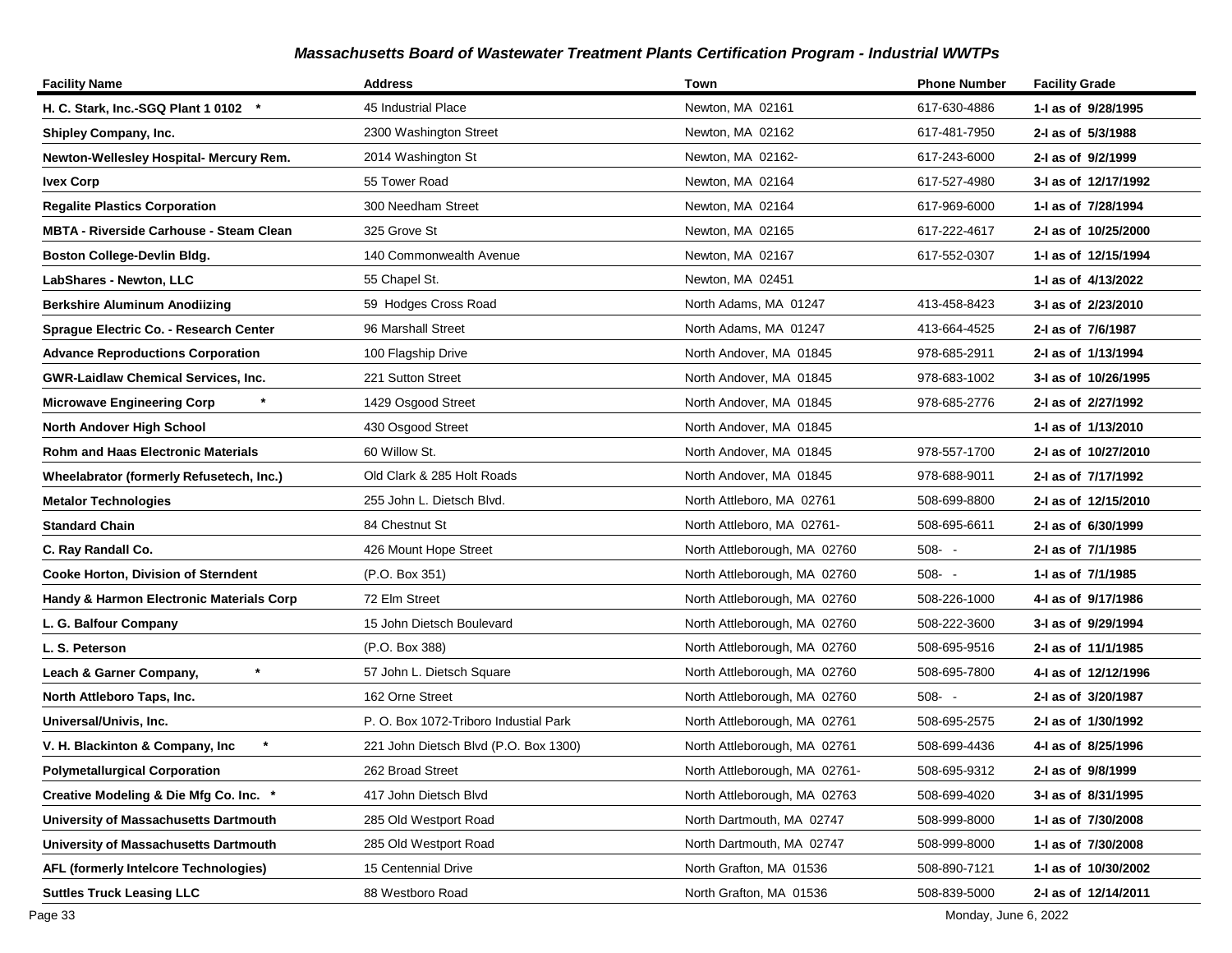| <b>Facility Name</b>                            | Address                                  | Town                            | <b>Phone Number</b> | <b>Facility Grade</b> |
|-------------------------------------------------|------------------------------------------|---------------------------------|---------------------|-----------------------|
| <b>Tufts Cumming School of Veterianary Med</b>  | 200 Westboro Road                        | North Grafton, MA 01536         | 508-839-7921        | 1-I as of 12/20/2006  |
| <b>Tufts Cumming School of Veterianary Med.</b> | 200 Westboro Road                        | North Grafton, MA 01536         | 508-839-7921        | 1-1 as of 12/20/2006  |
| Fore River Development, LLC                     | 9 Bridge St.                             | North Weymouth, Ma 02191        | 617-381-2350        | 4-I as of 10/13/2004  |
| <b>GWR-U. S. Postal Service RW Remediation</b>  | 37 Bridge Street                         | Northampton, MA                 | 508-682-1980        | 2-I as of 10/27/1994  |
| Coca-Cola, NBG Northampton Production           | 45 Industrial Drive                      | Northampton, MA 01060           | 413-584-7444        | 2-I as of 4/25/1996   |
| BioChem Pharma, Inc.                            | 30 Bearfoot Rd                           | Northboro, MA 01532             |                     | 1-I as of 4/25/2001   |
| <b>Saint-Gobain Ceramics and Plastics</b>       | Goddard rd                               | Northboro, MA 01532             |                     | 1-I as of 5/1/2002    |
| <b>Riverdale Mill Corporation</b>               | 130 Riverdale Street (P.O. Box 200)      | Northbridge, MA 01534           | 508-234-8715        | 1-I as of 3/24/1994   |
| Reliable Electroplating, Inc.                   | 304 West Main Street (P.O. Box 91)       | Norton, MA 02712                | 508-222-0620        | 2-I as of 12/3/1986   |
| <b>Alnylam Pharmaceuticals</b>                  | 20 Commerce Way                          | Norton, MA 02766                | 617-551-8200        | 1- as of 12/18/2019   |
| Tweave Inc. - (Old Def.Bleachery)               | 138 Barrows Street (P.O. Box AV)         | Norton, MA 02766                | 508-285-6701        | 2-I as of 6/21/1982   |
| <b>Bayer Corporation</b>                        | Two Edgewater Drive                      | Norwood, Ma 02062               |                     | 1-I as of 10/25/2004  |
| <b>Four Points Sheraton Hotel Laundry</b>       | 1151 Boston-Providence Turnpike          | Norwood, MA 02062               | 781-440-8020        | 1-I as of 2/7/2001    |
| <b>GWR-Norwood PCB Superfund</b>                | 921 Providence Highway (see memo)        | Norwood, MA 02062               | 781-762-7462        | 4-I as of 3/30/1995   |
| <b>Moderna Therapeutics</b>                     | 1 Upland Rd., Building 100               | Norwood, MA 02062               | 617-714-6500        | 1- as of 11/27/2017   |
| Northrop Corp., Electronic Systems Div.         | 100 Morse Street                         | Norwood, MA 02062               | 781-762-5300        | 3-I as of 1/15/1987   |
| <b>Per-Mark Printed Circuits, Inc.</b>          | Endicott Street, Bldg 5 (P.O. Box 306)   | Norwood, MA 02062               | 781-762-5732        | 4-I as of 11/13/1990  |
| <b>Polaroid Corporation</b>                     | 1 Upland Road                            | Norwood, MA 02062               | 781-386-6124        | 2-I as of 10/10/2001  |
| <b>TE Connectivity</b>                          | 63 Nahatan St                            | Norwood, MA 02062               | 781-278-5292        | 4-1 as of 2/6/2002    |
| Telco Systems, Inc.                             | 63 Nahatan Street                        | Norwood, MA 02062               | 781-255-2204        | 2-I as of 6/22/1995   |
| <b>United Parcel Service</b>                    | 1045 University Avenue                   | Norwood, MA 02062               | 781-551-2587        | 1-I as of 6/9/1999    |
| <b>Absolute Metal Finishing</b>                 | 20 Northview Avenue                      | Norwood, MA 02154               | 781-551-8235        | 4-1 as of 1/28/1993   |
| <b>Factory Mutual Global</b>                    | 1151 Boston Providence Turnpike          | Norwood, Ma 02154               |                     | 1-I as of 6/22/2005   |
| Organogenesis, Inc.                             | 333 Providence Highway                   | Nowood, MA 02062                | 781-401-1208        | 1-I as of 2/7/2007    |
| <b>Massachusetts Military Reservation GW</b>    | Plt. 1: 228 Wheeler Rd, Pl2: 27 Hillside | Otis ANG Base(Mashpe, MA 02542- | 508-564-5746        | 2-I as of 9/2/1999    |
| GWR-U.S.-Mass Military Reservation FS-12        | 322 East Inner Road                      | Otis ANG Base, MA 02542         | 508-371-4670        | 4-I as of 6/19/1997   |
| Mass. Military Res, Sandwich Rd (SRTF)          | 322 East Inner Road                      | Otis ANG Base, MA 02542         | 508-371-4670        | 4-I as of 10/25/2000  |
| Mass. Military Res. Rest. (Otis ANG)            | 318 East Inner Rd                        | Otis ANG Base, MA 02542-        | 508-564-5746        | 2-I as of 3/29/2000   |
| <b>Massachusetts Military Plume Response</b>    | 322 E. Inner Rd                          | Otis ANG Base, MA 02542-        | 508-564-5746        | 2-1 as of 8/30/2000   |
| Profiles Inc.                                   | 7 First St. P.O. Box 850                 | Palmer, Ma 01069                | 508-283-7790        | 3-I as of 10/13/2004  |
| <b>Tan-Rite Leather Corp</b>                    | NO TELEPHONE LISTING 3-28-95             | Peabody, MA                     | 978--               | 3-I as of 5/3/1988    |
| <b>Backer-Loring Corp.</b>                      | 65 Walnut Street                         | Peabody, MA 01960               | 978-531-3600        | 2-I as of 1/30/1992   |
| <b>Bond Leather</b>                             | 4 Rear Summit Street                     | Peabody, MA 01960               | 978-531-3227        | 3-I as of 12/19/1991  |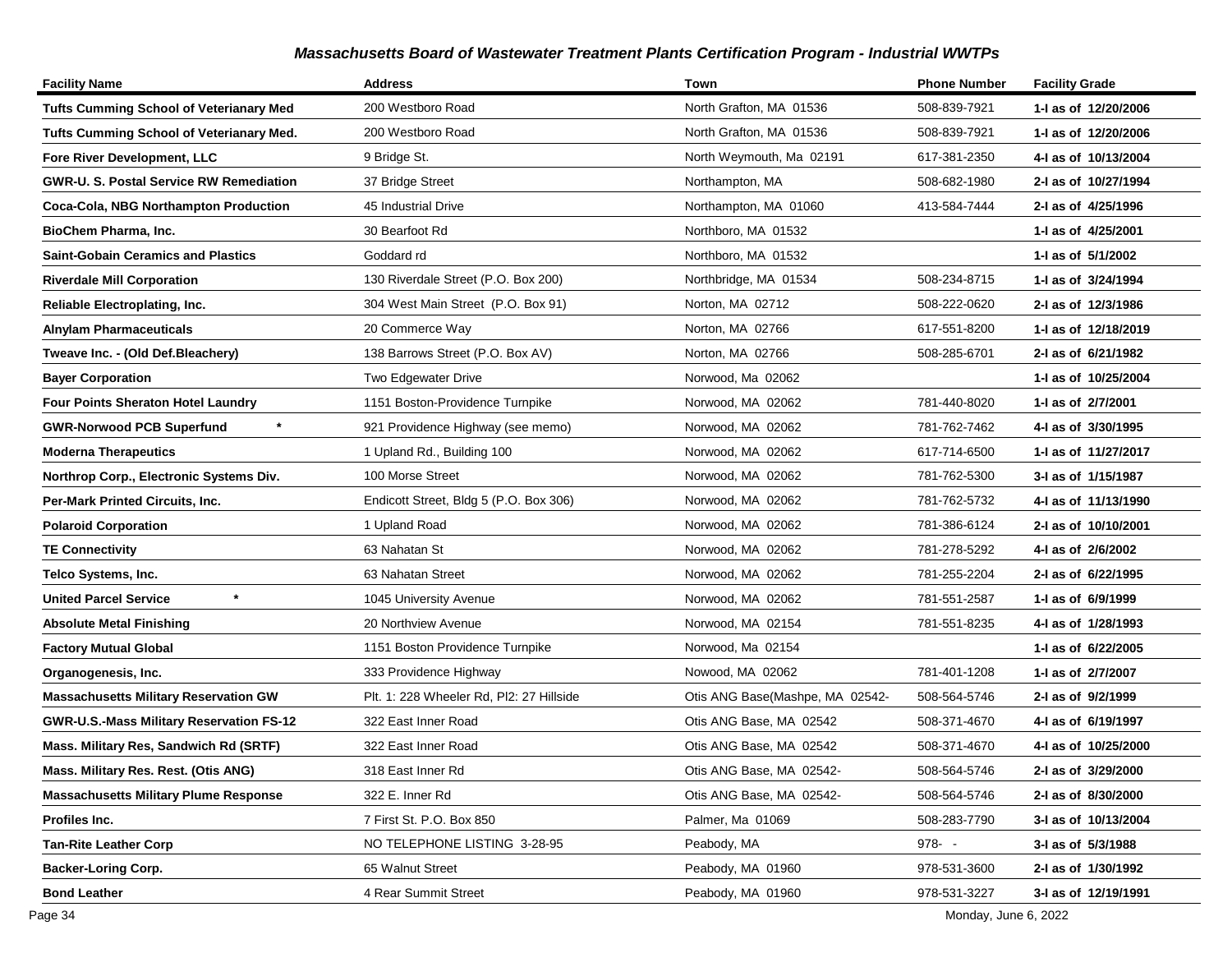| <b>Facility Name</b>                        | <b>Address</b>                       | Town                 | <b>Phone Number</b> | <b>Facility Grade</b> |
|---------------------------------------------|--------------------------------------|----------------------|---------------------|-----------------------|
| <b>Lahey Clinic - North</b>                 | One Essex Center Drive               | Peabody, MA 01960    | 978-273-8051        | 1-I as of 1/26/1995   |
| Travel Leather Company, Inc.                | 39 Wallis Street                     | Peabody, MA 01960    | 978-531-4456        | 3-I as of 12/12/2001  |
| Goodrich Corp. - Turbine Comp. Serv.        | <b>Fifth Street</b>                  | Peabody, MA 01961    | 978-977-6760        | 3-I as of 12/12/2001  |
| Stahl USA (ICI)                             | 13 Corwin Street                     | Peabody, MA 01961    | 978-531-0371        | 2-I as of 8/31/1995   |
| <b>AH Rice</b>                              | 55 Spring Road                       | Pittsfield, MA 01201 | 413-443-6477        | 1-I as of 12/22/1987  |
| Altresco Pittsfield Cogeneration Proj.      | 235 Merrill Road                     | Pittsfield, MA 01201 | 413-442-6905        | 0-I as of 4/14/1993   |
| General Dynamics Def. Sys. - OP1            | 100 Plastics Avenue                  | Pittsfield, MA 01201 | 413-494-3728        | 3-I as of 3/24/1992   |
| General Electric Co. 120X                   | 100 Woodlawn Avenue                  | Pittsfield, MA 01201 | 413-494-3728        | 3-I as of 3/9/1992    |
| <b>General Electric Co. 64G</b>             | 100 Woodlawn Avenue                  | Pittsfield, MA 01201 | 413-494-3728        | 4-I as of 3/9/1992    |
| General Electric Co. 64T-64Z,G              | 100 Woodlawn Avenue                  | Pittsfield, MA 01201 | 413-494-3728        | 4-I as of 3/9/1992    |
| Interprint, Inc. (Organic Ink System)       | 125 Pecks Rd.                        | Pittsfield, Ma 01201 | 413-443-4733        | 3-I as of 9/7/2005    |
| Interprint, Inc.(Chrome Treatment)          | 125 Pecks Road                       | Pittsfield, Ma 01201 | 413-443-4733        | 3-I as of 9/7/2005    |
| <b>Neenah Technical Materials Govt Mill</b> | 1080 Dalton Ave.                     | Pittsfield, MA 01201 | 4135534355          | 1-I as of 8/7/2019    |
| <b>Pittsfield Generating Plant</b>          | 235 Merrill Rd                       | Pittsfield, MA 01201 | 413-442-6905        | 2-I as of 2/7/2001    |
| <b>Rice Corp</b>                            | 55 Spring St                         | Pittsfield, MA 01201 |                     | 1-I as of 6/18/2003   |
| Royal Plating & Polishing, Inc.             | 740 Crane Avenue (P.O. Box 681)      | Pittsfield, MA 01202 | 413-443-4441        | 3-I as of 11/23/1987  |
| <b>Unistress Corp</b>                       | 550 Cheshire Road                    | Pittsfield, MA 01202 | 413-499-1441        | 1-1 as of 4/22/2015   |
| <b>COVANTA</b>                              | 500 Hubbard Avenue                   | Pittsfield, MA 02101 | 413-443-7373        | 3-I as of 6/19/1997   |
| <b>RPS Realty Trust, MCP</b>                | 31 West Bacon st                     | Plainville, MA       |                     | 2-I as of 9/11/2002   |
| <b>Thermo Fisher Scientific</b>             | 5 Commerce Blvd.                     | Plainville, MA 02127 |                     | 1-I as of 2/9/2022    |
| $\star$<br><b>GWR-Englehard Corporation</b> | 30 Taunton Street (see memo)         | Plainville, MA 02762 | 508-457-8200        | 4-I as of 6/19/1997   |
| <b>Hilsinger Corp.</b>                      | 33 West Bacon Street (P.O. Box 1538) | Plainville, MA 02762 | 508-699-4406        | 2-I as of 7/1/1985    |
| <b>Whiting &amp; Davis Company</b>          | 23 West Bacon Street                 | Plainville, MA 02762 | 508-699-4411        | 3-I as of 4/1/1987    |
| <b>Infosystems Company</b>                  | 70 Armstrong Road                    | Plymouth, MA 02360   | 508-747-5520        | 3-I as of 4/17/1997   |
| <b>Revere Graphics Products, Inc.</b>       | 28 Boundary Street                   | Plymouth, MA 02360   | $508 - -$           | 3-I as of 4/27/1995   |
| $\star$<br><b>Taunton Energy Center</b>     | c/o Silver City Energy L.P.          | Plymouth, MA 02360   | $508 - -$           | 4-I as of 11/18/1993  |
| <b>White Cliffs of Cape Cod</b>             | off Route 3A (P.O. Box 1098)         | Plymouth, MA 02360   | 508-888-0793        | 3-I as of 5/22/1986   |
| Electropolishing Systems, Inc.              | 24 Aldrin Rd                         | Plymouth, MA 02360-  | 508-830-1717        | 4-I as of 3/29/2000   |
| <b>Quincy High School</b>                   | 100 Coddington Street                | Quincy, MA 02169     | 617-376-1542        | 1- as of 7/14/2011    |
| <b>Quincy Hospital</b>                      | 114 Whitwell Street                  | Quincy, MA 02169     | 617-376-4092        | 1- as of 2/29/1996    |
| <b>Quincy Medical Center</b>                | 114 Whitwell St.                     | Quincy, MA 02169     |                     | 1-I as of 9/12/2012   |
| <b>Raytheon Co.-Industrial Components</b>   | 465 Centre Street                    | Quincy, MA 02169     | 617-479-8483        | 2-I as of 1/31/1987   |
| <b>Raytheon Remediation Facility</b>        | 465 Centre St                        | Quincy, MA 02169     | 508-490-1707        | 1-I as of 4/25/2001   |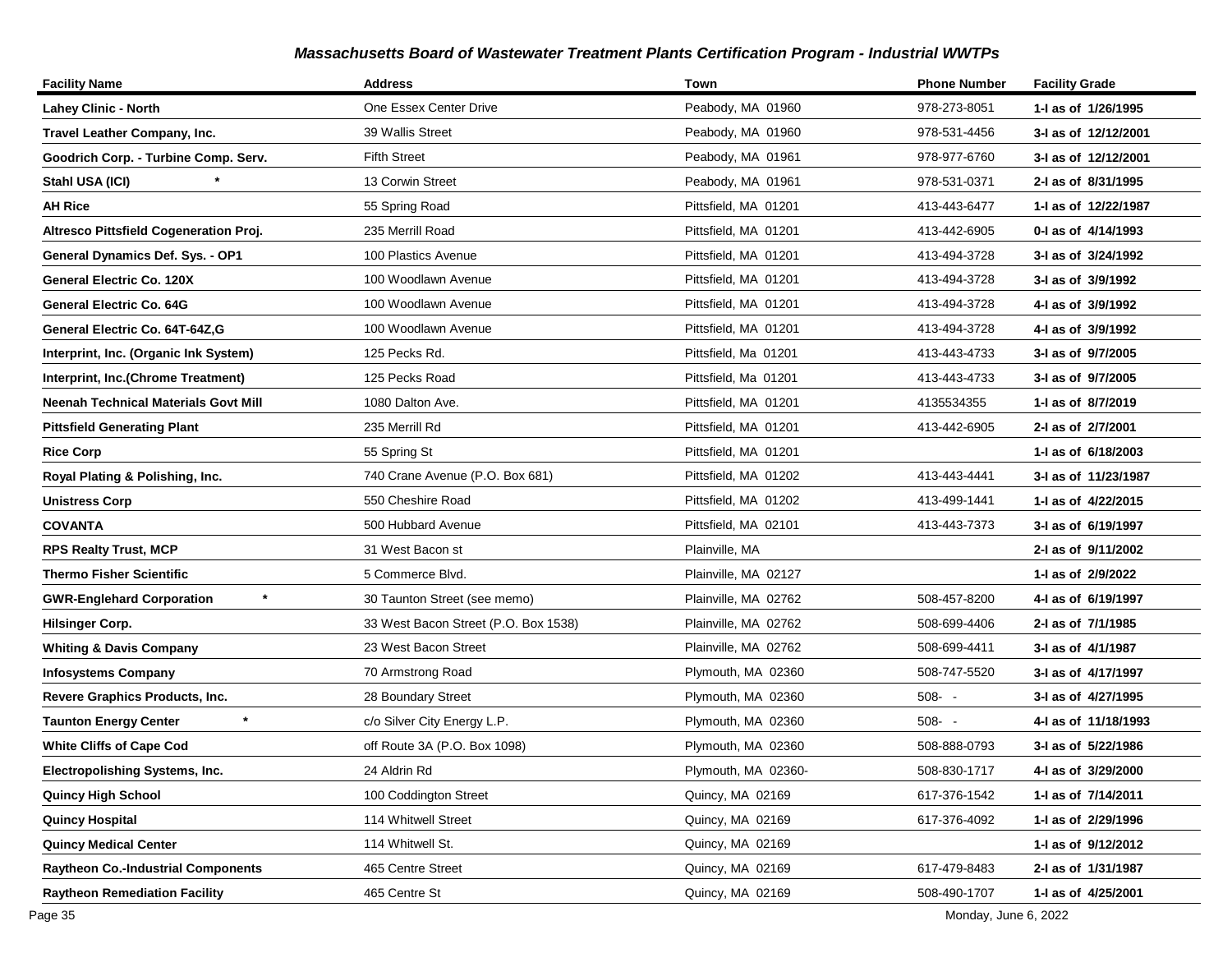| <b>Facility Name</b>                            | <b>Address</b>                         | Town                   | <b>Phone Number</b> | <b>Facility Grade</b> |
|-------------------------------------------------|----------------------------------------|------------------------|---------------------|-----------------------|
| South Shore Plating Company, Inc.               | 28 Forest Avenue                       | Quincy, MA 02169       | 617-773-8064        | 4-I as of 7/1/1987    |
| <b>MBTA (Quincy Bus Garage)</b>                 | 954 Hancock St                         | Quincy, MA 02169-      | 617-222-4617        | 2-I as of 8/19/1998   |
| <b>Swingle's Quarry Dewatering</b>              | Riciutti Dr.                           | Quincy, MA 02169-      | 617-964-0100        | 2-I as of 9/2/1999    |
| $\star$<br>Abbot Box Company, Inc.              | 58 Teed Drive                          | Randolph, MA 02368     | 781-986-1500        | 2-I as of 8/31/1995   |
| <b>Accurate Metal Finishing</b>                 | 414 South Street                       | Randolph, MA 02368     | 781-963-7300        | 3-I as of 3/11/1992   |
| Ares Advnaced Technology, Inc                   | Ares/Serono                            | Randolph, MA 02368     | 781- -              | 2-I as of 9/18/1990   |
| <b>Brush Hill Transportation</b>                | 439 High St                            | Randolph, MA 02368     |                     | 1-I as of 3/27/2002   |
| CPC, Inc.                                       | One Circuit Drive                      | Randolph, MA 02368     | 781-986-8600        | 3-I as of 6/16/1994   |
| <b>Emerson &amp; Cuming Composite Materials</b> | 24 Teed Street                         | Randolph, MA 02368     | 800-225-9936        | 2-I as of 6/19/1997   |
| <b>Extrusion Technology, Inc.</b>               | 80 Trim Way                            | Randolph, MA 02368     | 781-963-7200        | 1-I as of 4/28/1994   |
| <b>Flexcon Industries</b>                       | 300 Pond Street (P.O. Box 782          | Randolph, MA 02368     | 781-986-2424        | 1-I as of 1/13/1994   |
| <b>Ingersoll-Rand Company</b>                   | 87 York Avenue                         | Randolph, MA 02368     | 781-961-2063        | 1-I as of 9/29/1994   |
| Randolph Engineering, Inc.                      | 26 Thomas Patten Dr                    | Randolph, MA 02368     | 781-961-6070        | 2-I as of 12/12/2012  |
| Randolph Enginnering Inc.                       | 26 Thomas Pattern Drive                | Randolph, MA 02368     | 781-961-6070        | 1- as of 12/19/2007   |
| Trellerborg Offshore Boston, Inc.               | 24 Teed Drive                          | Randolph, MA 02368     | 781-763-6834        | 2-I as of 9/9/2009    |
| <b>Electrochem Solutions Inc.</b>               | 670 Paramount Drive                    | Raynham, MA 02767      | 781-830-5800        | 1-I as of 12/12/2012  |
| Olson's Greenhouse, Inc.                        | 590 South Street East                  | Raynham, MA 02767      |                     | 2-I as of 1/13/2010   |
| <b>New England Confectionery Co.</b>            | 135 American Legion Highway            | Revere, MA 02151       |                     | 1- as of 6/11/2008    |
| Dyna-Fab Co., Inc.                              | Air Station Industrial Park            | Rockland, MA 02370     | 781-871-0930        | 2-I as of 4/29/1993   |
| <b>GWR-ESL Laboratory Site GW Remediation</b>   | 1099 Hingham Street                    | Rockland, MA 02370     | 207-828-1272        | 2-I as of 7/28/1994   |
| Serono, Inc                                     | One Technology PI                      | Rockland, MA 02370     |                     | 1-I as of 10/10/2001  |
| <b>Hertz Equipment Rental Facility</b>          | 45 Gerard St                           | Roxbury, MA            |                     | 1-I as of 2/6/2002    |
| <b>MBTA Southampton Street Maintenance Fac.</b> | 240 Southampton Street Maint. Facility | Roxbury, MA 02118      | 617-222-1592        | 2-I as of 2/8/2006    |
| Hardigg Industries, Inc.                        | 147 N. Main St.                        | S. Deerfield, MA 01373 |                     | 1-1 as of 6/11/2008   |
| E. G. & G., Inc.                                | 35 Congress Street                     | Salem, MA 01970        | 978-745-3200        | 4-I as of 10/27/1987  |
| <b>Excelitas Technologies</b>                   | 35 Congress St.                        | Salem, MA 01970        | 978-224-4100        | 3-I as of 1/22/2016   |
| Salem Harbor Station - Wastewater System        | 24 Fort Avenue                         | Salem, MA 01970        | 978.502.8058        | 2-I as of 10/20/2017  |
| Salem Suede, Inc.                               | 72 Flint Street                        | Salem, MA 01970        | 978-744-1303        | 4-I as of 2/28/1998   |
| <b>Sunburst Fruite Juices, Inc.</b>             | 220 Highland Avenue                    | Salem, MA 01970        | 978-744-1267        | 2-I as of 9/9/1992    |
| <b>Thermal Circuits, Inc.</b>                   | One Technology Way                     | Salem, Ma 01970        | 978-745-1162        | 4-I as of 2/9/2005    |
| <b>Canal Electric Co.</b>                       | Freezer Road (P. O. Box 527)           | Sandwich, MA 02563     | 617-291-0950        | 4-I as of 7/15/1985   |
| <b>Wheelabrator Saugus (formerly RESCO)</b>     | 100 Salem Turnpike                     | Saugus, MA 01906       | 781-233-7600        | 3-I as of 4/23/2008   |
| Johnson & Wales College Inn                     | 217 Taunton Avenue                     | Seekonk, MA 02771      | $508 - -$           | 3-I as of 11/16/1987  |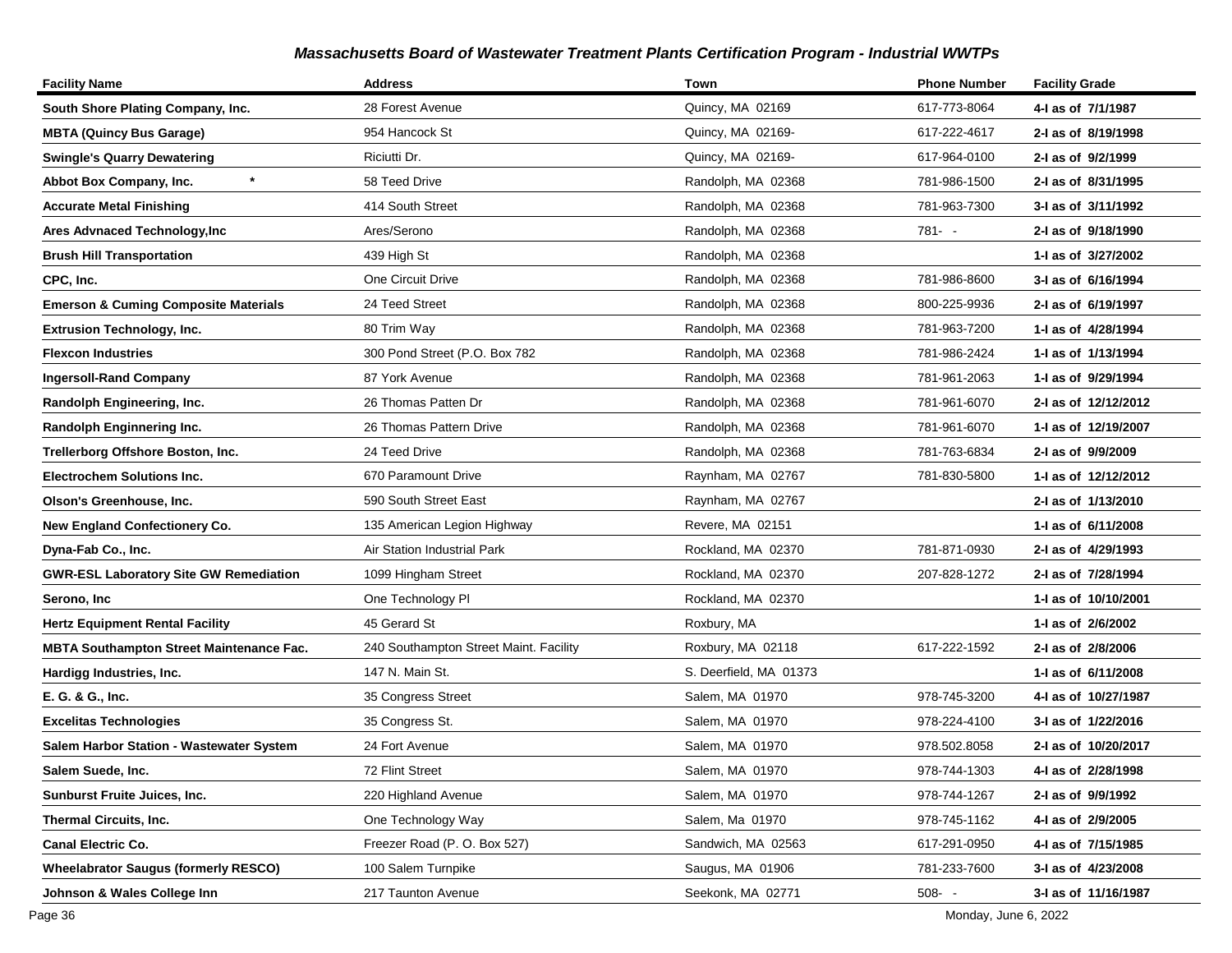| <b>Facility Name</b>                            | <b>Address</b>                           | Town                       | <b>Phone Number</b> | <b>Facility Grade</b> |
|-------------------------------------------------|------------------------------------------|----------------------------|---------------------|-----------------------|
| <b>Mayhew Steel Prod.</b>                       | 2 Sears St                               | Shelburne Falls, MA 01370- | 413-625-6351        | 2-I as of 3/29/2000   |
| <b>Charles River Laboratories - Cage Wash</b>   | 334 South St.                            | Shrewsbury, MA 01545       |                     | 1-I as of 4/14/2010   |
| <b>Metso Automation</b>                         | 44 Bowditch Drive, Box 8044              | Shrewsbury, Ma 01545       |                     | 1-I as of 2/9/2005    |
| Supercon, Inc.                                  | 830 Boston Turnpike                      | Shrewsbury, MA 01545       | 508-842-0174        | 3-I as of 1/15/1988   |
| <b>TransXenoGen</b>                             | 800 Turnpike Rd PO Box 707               | Shrewsbury, MA 01545       | 508-842-5036        | 1-I as of 12/12/2001  |
| Massachusetts Bay(MBTA) Cabot Bus Garage        | 275 Dorchester Ave                       | So. Boston, MA 02127-      | 617-222-5467        | 2-I as of 10/27/1999  |
| Somerset Plastic Recycling, Inc.                | 1400 Brayton Point Road                  | Somerset. MA 02725         | 508-673-6201        | 2-I as of 12/14/1995  |
| <b>Montaup Electric Co.</b>                     | 1606 Riverside Avenue                    | Somerset, MA 02726         | 508-235-2000        | 4-I as of 9/9/2009    |
| <b>GWR-Comm of MA-MBTA Commuter Rail Maint.</b> | Monsignor O'Brien Highway & Industrial P | Somerville, MA             | 617-222-5806        | 3-I as of 6/20/1996   |
| <b>Tufts University M.Pearson Chemistry Bld</b> | 62 Talbot Ave                            | Somerville, MA 01608       |                     | 2-I as of 3/19/2008   |
| American Electroplating Co.                     | 26 Chestnut Street                       | Somerville, MA 02143       | 617-623-5800        | 4-I as of 5/21/1986   |
| Royal Institutional Services, Inc.              | 520 Columbia Street (P.O. Box 45279)     | Somerville, MA 02143       | 617-776-1500        | 1-I as of 9/29/1994   |
| Universal Laundry Co.                           | 43 Fremont Street                        | Somerville, MA 02145       | 617-623-1200        | 1-I as of 4/26/2001   |
| <b>Semiconductor Processing Co.</b>             | 12 Channel St                            | South Boston, MA 02110-    | 617-423-5639        | 1-I as of 4/28/1999   |
| <b>Greyhound Lines Inc</b>                      | 571 East First St                        | South Boston, MA 02127     | 617-849-8148        | 1-1 as of 12/12/2001  |
| <b>Integra Lifesciences</b>                     | 7 Elkins St.                             | South Boston, MA 02127     | 617-268-1616        | 1-I as of 1/30/2018   |
| <b>Milletech Corporation</b>                    | Route 116, South (P.O. Box 109)          | South Deerfield, MA 01373  | 413-665-8551        | 2-I as of 1/13/1994   |
| <b>BRIntec Corp.</b>                            | (Brand-Rex Nonotuck Div)                 | South Hadley, MA 01075     | $413 - -$           | 2-I as of 1/17/1987   |
| E Ink                                           | 7 Gaylord Street                         | South Hadley, MA 01075     |                     | 3-I as of 9/8/2010    |
| <b>General Cable</b>                            | 75 Canal St                              | South Hadley, MA 01075     | 413-534-0271        | 2-I as of 5/12/1992   |
| Intelicoat                                      | 28 Gaylord Street                        | South Hadley, MA 01075     | $413 - -$           | 0-I as of 12/18/2002  |
| <b>Mount Holyoke</b>                            | 50 College St.                           | South Hadley, Ma 01075     |                     | 1-I as of 2/17/2004   |
| <b>Precision Lithograining Corp</b>             | 755 New Ludlow Rd                        | South Hadley, MA 01075     | 413-539-9111        | 2-I as of 12/12/2001  |
| <b>Clean Part</b>                               | 10 Cabot St Suite 100                    | Southbridge, MA            | 508-765-4848        | 3-I as of 11/7/2013   |
| <b>American Optical Corporation</b>             | 14 Mechanic Street (P.O. Box 1)          | Southbridge, MA 01550      | 508-765-2030        | 3-I as of 11/18/1993  |
| <b>Schott Electronic Packaging</b>              | 15 Wells Street                          | Southbridge, MA 01550      |                     | 4-I as of 12/14/2011  |
| <b>Schott Lighting and Imaging</b>              | 122 Charlton Street                      | Southbridge, MA 01550      | 508-765-9774        | 4-I as of 8/25/1994   |
| United Lens Co.                                 | 259 Worcester St                         | Southbridge, MA 01550-1325 | 508-765-5421        | 2-I as of 2/7/2001    |
| Jahn Foundry Corp.                              | 115 Stevens St                           | Springfield, MA            | 262-879-1212        | 2-I as of 6/27/2000   |
| <b>National Metal Finishing Corporation</b>     | 175 Progress Avenue                      | Springfield, MA            | 413-781-5261        | 4-I as of 9/8/2010    |
| Smith and Wesson, Inc.                          | 2100 Roosevelt Ave.                      | Springfield, MA            | 413-562-1600        | 4-I as of 3/1/1978    |
| Astro Chemicals, Inc.                           | 64-70 Shaw's Lane (P.O. Box 2248)        | Springfield, MA 01101      | 413-781-7240        | 1-I as of 3/25/1993   |
| <b>Hampden Color and Chemical Company</b>       | 126 Memorial Drive (P.O. Box 558)        | Springfield, MA 01101      | 413-732-2112        | 1-I as of 11/18/1993  |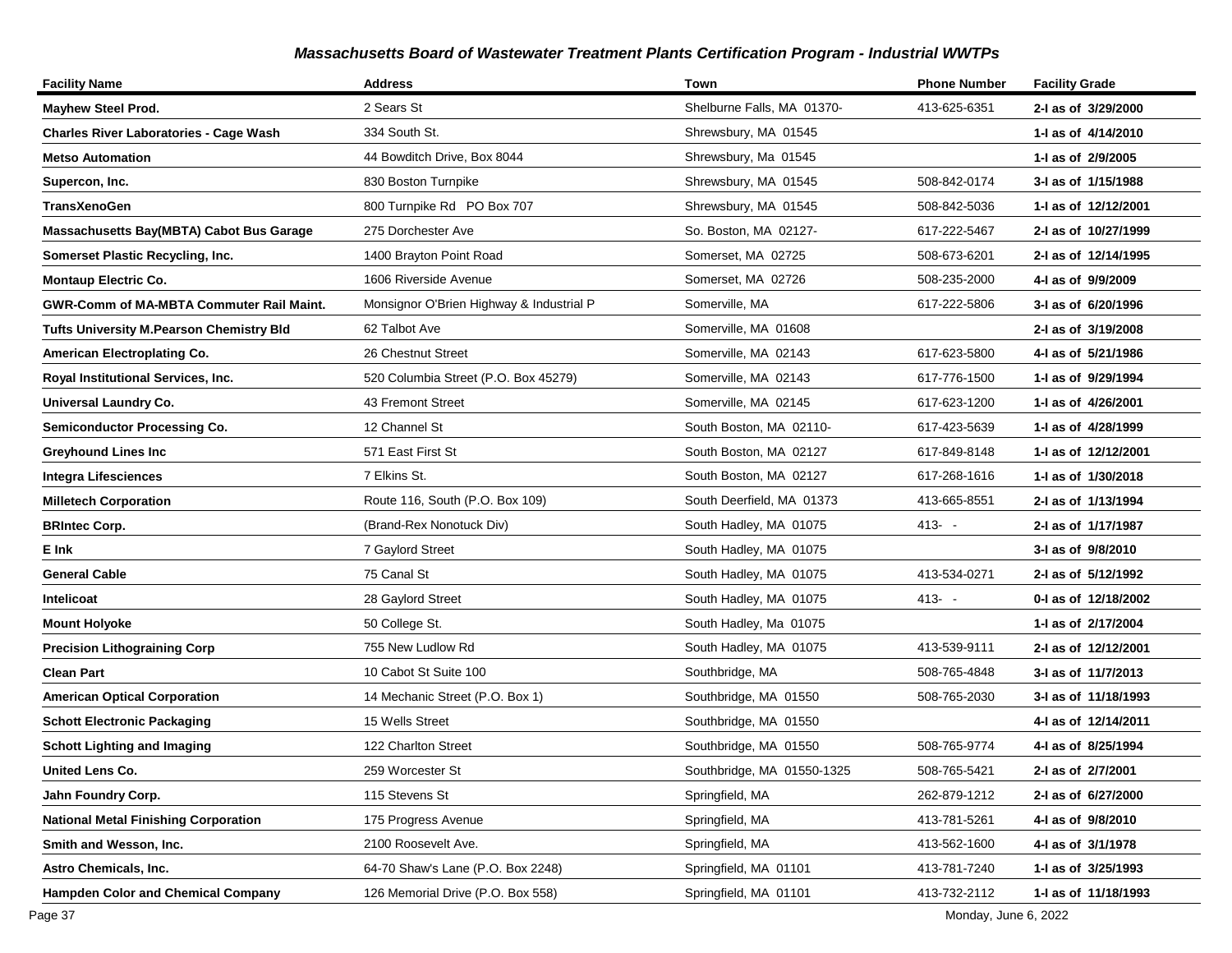| <b>Facility Name</b>                            | <b>Address</b>                           | Town                   | <b>Phone Number</b> | <b>Facility Grade</b> |
|-------------------------------------------------|------------------------------------------|------------------------|---------------------|-----------------------|
| <b>Storms Forge (Harperizer Process)</b>        | 160 Cartage Street                       | Springfield, MA 01102  | 413-785-1801        | 2-I as of 7/21/1992   |
| <b>Storms Forge (Zyglo Process)</b>             | 160 Cartage Street                       | Springfield, MA 01102  | 413-785-1801        | 2-I as of 7/21/1992   |
| Jahn Foundry Corp.                              | 115 Stevens Street                       | Springfield, MA 01104  | 413-781-3220        | 2-I as of 4/29/1993   |
| Pure Tech International                         | 180 Avocado Street                       | Springfield, MA 01104  | 413-736-0830        | 1-I as of 10/28/1993  |
| Danaher Tool                                    | 116 Wason Avenue                         | Springfield, MA 01107  | 413-731-6132        | 4-1 as of 4/25/1996   |
| <b>Poly-Metal Finishing</b>                     | 1 Allen St, Bld 218                      | Springfield, MA 01108- | 413-562-1600        | 3-I as of 9/8/1999    |
| <b>Luster-On Products</b>                       | 54 Waltham Avenue                        | Springfield, MA 01109  | 413-739-2541        | 2-I as of 8/20/1986   |
| <b>MASS POWER Cogeneration Facility</b>         | 750 Worcester Street                     | Springfield, MA 01151  | 413-731-6611        | 2-I as of 12/17/1992  |
| <b>Monsanto Chemical Co.(Indian Orchard PI)</b> | 730 Worcester Street                     | Springfield, MA 01151  | 413-730-2454        | 2-I as of 9/5/1989    |
| <b>Bay State Medical Center</b>                 | 759 Chestnut Street                      | Springfield, MA 01199  | 413-784-4200        | 1-I as of 8/31/1995   |
| <b>Kripalu Center</b>                           | Rt 183, West St(P.O. Box 793-Lenox01240) | Stockbridge, MA 01262  | 413-637-3280        | 3-I as of 5/22/1986   |
| <b>Brookfield Engineering Laboratories, Inc</b> | 240 Cushing Street                       | Stoughton, MA 02072    | 781-344-4310        | 3-I as of 12/17/1992  |
| <b>Environmental Compliance Corporation</b>     | 441 R. Canton St                         | Stoughton, MA 02072    |                     | 4-I as of 5/9/2007    |
| F. C. Phillips Inc.                             | 471 Washington Street                    | Stoughton, MA 02072    | 781-344-9400        | 1- as of 12/1/1987    |
| Spoontiquies, Inc.                              | 208 Tosca Drive                          | Stoughton, MA 02072    | 781-344-9530        | 2-I as of 2/25/1993   |
| <b>Burle Electro-Optics</b>                     | Sturbridge IP, Route 20                  | Sturbridge, MA 01566   |                     | 2-I as of 6/18/2003   |
| <b>OFS</b>                                      | 50 Hall Road                             | Sturbridge, MA 01566   | 508-347-6090        | 3-I as of 9/4/2014    |
| <b>Atlas Box and Crating and Crafting</b>       | 38 Providence Road                       | Sutton, MA 01590       | 508-865-1155        | 2-I as of 10/18/2004  |
| GlobalCycle, Inc.                               | 700 Richmond St.                         | Taunton, MA 02718      |                     | 2-I as of 4/28/2016   |
| $\star$<br>Harodite Finishing Co.               | 66 South Street                          | Taunton, MA 02764      | 508-824-6961        | 1-1 as of 7/18/2012   |
| Bacon Felt Company, Inc.                        | 395 Water Street                         | Taunton, MA 02780      | 508-823-0791        | 2-I as of 9/29/1994   |
| C. G. I. Circuits, Inc.                         | 300 Myles Standish Boulevard             | Taunton, MA 02780      | 508-880-5727        | 4-I as of 7/28/1994   |
| Dyecraftsman                                    | 437 Whittendon Street                    | Taunton, MA 02780      | 508-823-0741        | 2-I as of 12/29/1987  |
| F. B. Rogers Silver Company Inc.                | 414 West Water Street                    | Taunton, MA 02780      | $508 - -$           | 2-I as of 8/12/1993   |
| <b>IQE KC, LLC</b>                              | 200 John Hancock Rd                      | Taunton, MA 02780      | 508-824-6696        | 1-1 as of 9/26/2013   |
| Keystone Automotive/LKQ Corporation             | 250 John Hancock Road                    | Taunton, MA 02780      | 508-692-6706        | 3-I as of 12/15/2010  |
| Quebecor World Retail Printing Group            | 50 John Hancock Road                     | Taunton, Ma 02780      |                     | 1-I as of 7/26/2004   |
| Reed & Barton Co. Silversmiths                  | 144 West Britannia Street                | Taunton, MA 02780      | 508-824-6611        | 3-I as of 9/12/2007   |
| Royce Aluminum Corp.                            | 704 West Water Street                    | Taunton, MA 02780      | 508-824-8631        | 3-I as of 11/1/1985   |
| <b>Silver City Aluminum Corp.</b>               | 704 West Water St.                       | Taunton, MA 02780      |                     | 1-1 as of 10/22/2008  |
| <b>Taunton Municipal Light Plant</b>            | 1314 Somerset Avenue                     | Taunton, MA 02780      | 508-824-5844        | 2-I as of 7/18/1988   |
| <b>Waters Corporation</b>                       | 177 Robert Treat Paine Dr.               | Taunton, MA 02780      | 508-482-5200        | 2-I as of 4/15/2020   |
| Templeton/Erseco-Baldwinville                   | NO TELEPHONE LISTING 3-29-95             | Templeton, MA          | 978- -              | 2-I as of 6/4/1987    |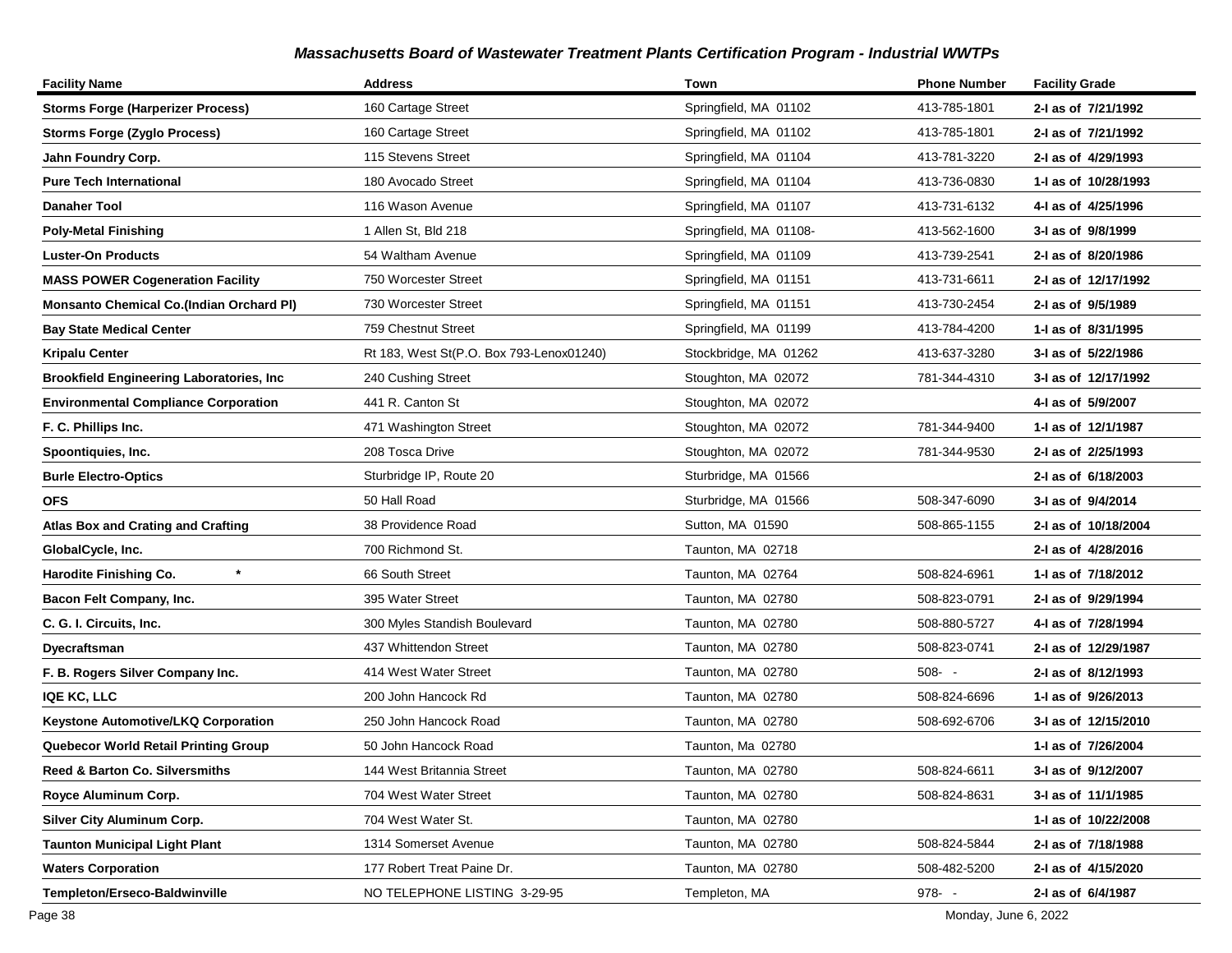| <b>Facility Name</b>                          | <b>Address</b>                        | Town                          | <b>Phone Number</b> | <b>Facility Grade</b> |
|-----------------------------------------------|---------------------------------------|-------------------------------|---------------------|-----------------------|
| Acusphere, Inc.                               | 890 East St.                          | Tewksbury, Ma 01876           |                     | 1-I as of 9/7/2005    |
| <b>DuraFlow</b>                               | 120 Lumber Lane, Bldg #5, Unit #27    | Tewksbury, MA 01876           | 978-851-0447        | 1-1 as of 8/14/2019   |
| <b>Evoqua Water Technologies</b>              | 558 Clark Rd                          | Tewksbury, MA 01876           |                     | 1-1 as of 8/22/2018   |
| Marine Polymer Technologies, Inc.             | 159 Lorum Street                      | Tewksbury, MA 01876           | 978-640-6926        | 1-1 as of 3/17/2016   |
| <b>Thermo Fisher Scientific</b>               | 2 Radcliffe Road                      | Tewksbury, MA 01876           | 978-670-7460        | 2-I as of 9/26/2013   |
| Corona Films, Inc.                            | 241 Dudley Road                       | Townsend, MA 01474            | 978-597-6444        | 1-I as of 9/29/1994   |
| Lightlife Food, Inc.                          | 153 Industrial Blvd.                  | Turner Falls, MA 01376        |                     | 2-I as of 6/9/2021    |
| Indeck Energy Services, Inc.                  | 5 Canal Road (P.O. Box 8)             | Turners Falls (Mon), MA 01376 | 413-863-3116        | 2-I as of 10/18/1988  |
| <b>Esleeck Manufacturing Company, Inc.</b>    | Canal Street (P.O. Box 717)           | Turners Falls, MA 01376       | 413-863-3194        | 2-I as of 10/26/1995  |
| C. P. Clare Corporation                       | 8 Corporate Place, 107 Audubon Road   | Wakefield, MA 01880           | 781-246-4000        | 2-I as of 8/12/1993   |
| <b>Nucryst Pharmaceuticals, Inc.</b>          | 50 Audubon Road, Suite B              | Wakefield, MA 01880           | 781-224-1444        | 1-I as of 12/20/2006  |
| <b>Wakefield Engineering Corporation</b>      | 60 Audubon Road                       | Wakefield, MA 01880           | 781-245-5900        | 3-I as of 3/30/1995   |
| Xyleco Inc                                    | 360 Audobon Road                      | Wakefield, MA 01880           | 617 365-9175        | 3-I as of 7/22/2015   |
| <b>Ciba Corning Diagnostics Corp.-Mfg WWT</b> | 333 Coney Street                      | Walpole, MA 02032             | 508-668-5000        | 2-I as of 10/27/1994  |
| Ciba Corning Diagnostics Corp.-PMP WWT        | 333 Coney Street                      | Walpole, MA 02032             | 508-668-5000        | 2-I as of 10/27/1994  |
| <b>Ciba Corning Diagnostics Corp-Lab WWT</b>  | 333 Coney Street                      | Walpole, MA 02032             | 508-668-5000        | 2-I as of 10/27/1994  |
| Hollingsworth & Vose Co.                      | 112 Washington Street                 | Walpole, MA 02032             | 508-668-0295        | 3-I as of 5/2/1990    |
| <b>MacMillan Bloedel Building Materials</b>   | 21 Summer Street                      | Walpole, MA 02081             | 508-660-1101        | 2-I as of 8/25/1996   |
| <b>Minuteman Ford Truck Sales, Inc</b>        | Route One                             | Walpole, MA 02081             | $508 - -$           | 2-I as of 4/30/1992   |
| <b>Modalis Therapeutics</b>                   | 43 Foundry Ave.                       | Waltham, MA                   |                     | 1-I as of 2/9/2022    |
| <b>Orionis Biosciences</b>                    | 950 Winter St.                        | Waltham, MA                   |                     | 0-I as of 12/16/2020  |
| Raytheon Co, Microwave & Power Tube Div.      | <b>Foundry Avenue</b>                 | Waltham, MA                   | 781-642-4000        | 4-1 as of 6/14/1990   |
| <b>Immunologic Pharmaceutical</b>             | 610 Lincoln Street                    | Waltham, MA 02139             | 781-494-0060        | 2-I as of 10/29/1992  |
| <b>Acton Metal Processing Corp.</b>           | 47 Athletic Field Road (P.O. Box 671) | Waltham, MA 02154             | 781-893-5890        | 4-I as of 2/4/1986    |
| <b>Bardon Trimount, Inc.</b>                  | 537 South Street                      | Waltham, MA 02154             | 781-221-8400        | 1-I as of 9/26/1996   |
| <b>Circuitboard Fabrication Company</b>       | 179 Bear Hill Road                    | Waltham, MA 02154             | 781-890-1878        | 3-I as of 3/24/1994   |
| <b>Longview Fiber Company</b>                 | 20 Copper Lane (P. O. Box 350)        | Waltham, MA 02154             | 781-894-0040        | 2-I as of 10/27/1994  |
| M/A Com, Inc., Omni Spectra                   | 140 Fourth Avenue                     | Waltham, MA 02154             | 781-890-4750        | 4-I as of 11/6/1986   |
| Parker Hannifin Corp., Nichols Div. Lapp      | 48 Woerd Avenue (P.O. Box 9115)       | Waltham, MA 02154             | 781-894-0650        | 0-1 as of 1/26/1995   |
| Parker Hannifin Corp., Nichols Div. Zygl      | 48 Woerd Avenue (P.O. Box 9115)       | Waltham, MA 02154             | 781-894-0650        | 2-1 as of 1/26/1995   |
| <b>Plating for Electronics, Inc.</b>          | 94 Calvery Street (P.O. Box 492)      | Waltham, MA 02154             | 781-893-2368        | 4-I as of 9/8/1987    |
| TGM Detectors, Inc.                           | 160 Bear Hill Road                    | Waltham, MA 02154             | 781-890-2090        | 2-I as of 10/29/1992  |
| <b>Genome Therapeutics</b>                    | 100 Beaver St                         | Waltham, MA 02154-            | 617-893-5007        | 1-I as of 8/19/1998   |

Page 39 Monday, June 6, 2022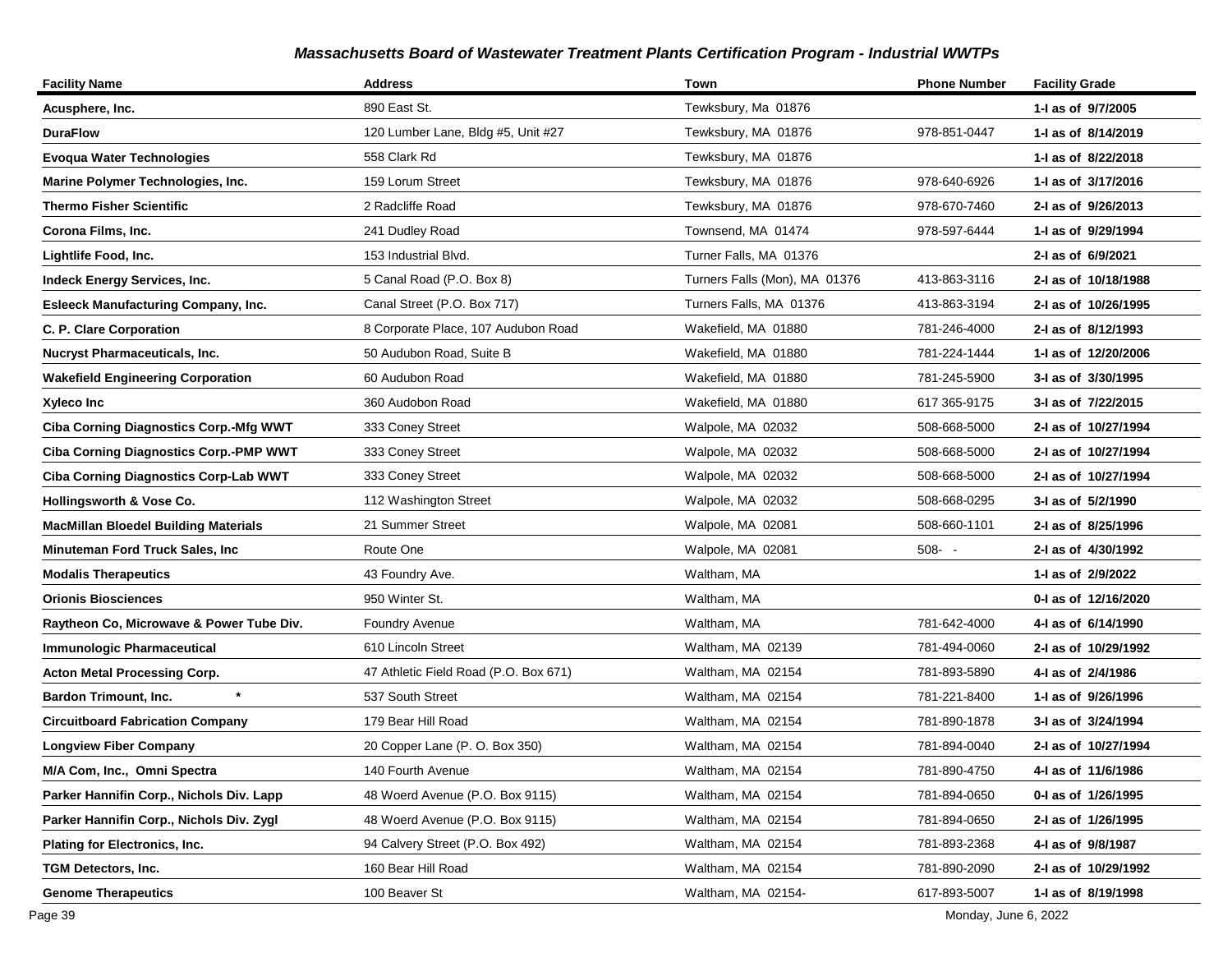| <b>Facility Name</b>                      | <b>Address</b>                    | <b>Town</b>        | <b>Phone Number</b> | <b>Facility Grade</b> |
|-------------------------------------------|-----------------------------------|--------------------|---------------------|-----------------------|
| <b>Brandeis University</b>                | 415 South Street                  | Waltham, MA 02254  | 781-736-4262        | 1- as of 4/14/2010    |
| <b>Eastern Reproduction Corp.</b>         | 1250 Main Street                  | Waltham, MA 02254  | 781-893-0555        | 2-I as of 2/7/2001    |
| <b>GTE Laboratories, Inc.</b>             | 40 Sylvan Road                    | Waltham, MA 02254  | 781-466-2583        | 1-J as of 9/29/1994   |
| Light Metal Platers, Inc.                 | 96 Clematis Avenue (P.O. Box 150) | Waltham, MA 02254  | 781-899-8855        | 3-I as of 3/24/1994   |
| <b>Polaroid Corporation, Location W-2</b> | 1265 Main Street                  | Waltham, MA 02254  | 781-386-1876        | 1-I as of 9/29/1994   |
| <b>Polaroid Corporation, Location W-4</b> | 1265 Main Street                  | Waltham, MA 02254  | 781-386-1876        | 3-I as of 9/29/1994   |
| <b>Polaroid Corporation, Location W-8</b> | 1265 Main Street                  | Waltham, MA 02254  | 781-386-1876        | 2-I as of 9/29/1994   |
| Polaroid Corporation, Location W9 & W9X   | 1265 Main Street                  | Waltham, MA 02254  | 781-386-1876        | 4-I as of 9/29/1994   |
| <b>Raytheon Co.-Equipment Division</b>    | 20 Seyon Street (Mail Stop 136)   | Waltham, MA 02254  | 781-642-2304        | 4-I as of 1/31/1987   |
| Smith Kline Beecham Clinical Lab.         | 343 Winter Street                 | Waltham, MA 02254  | 781-890-6161        | 2-I as of 9/30/1993   |
| <b>Standard-Thomson Corporation</b>       | 152 Grove Street                  | Waltham, MA 02254  | 781-894-7310        | 3-I as of 9/29/1994   |
| Research Bld.                             | 85 First Ave                      | Waltham, MA 02254- | 978-371-1422        | 2-I as of 2/28/1998   |
| 266 and 275 Second Ave., LLC              | 266 Second Ave.                   | Waltham, MA 02451  | 617-543-1573        | 1-1 as of 8/11/2016   |
| Alkermes Inc.                             | 852 Winter Street                 | Waltham, MA 02451  | 781-609-6000        | 1-I as of 2/23/2010   |
| <b>Apogent Discoveries/Matrix Tech</b>    | 303 Bear Hill Rd                  | Waltham, MA 02451  |                     | 1-1 as of 10/25/2000  |
| ARE-MA Region No. 51, LLC                 | 225 Second Ave.                   | Waltham, MA 02451  | 508-373-4149        | 1-1 as of 8/23/2016   |
| <b>Arrakis Therapeutics</b>               | 828 Winter St., 1st and 2nd Floor | Waltham, MA 02451  |                     | 1-I as of 4/14/2021   |
| <b>Arrakis Therapeutics</b>               | 830 Winter St., 3rd Floor         | Waltham, MA 02451  | 617-947-5577        | 1-J as of 6/19/2019   |
| <b>AstraZeneca Pharmaceuticals (K00)</b>  | 35 Gratehouse Drive               | Waltham, MA 02451  | 781-839-4704        | 1-I as of 5/8/2013    |
| <b>AstraZeneca Pharmaceuticals Z 00</b>   | 266 Second Ave                    | Waltham, MA 02451  | 781-839-4704        | 1-I as of 5/8/2013    |
| <b>Axial Biotherapeutics</b>              | 9 Fourth Ave.                     | Waltham, MA 02451  | 781-222-1022        | 0-1 as of 4/17/2019   |
| <b>Dyne Therapeutics</b>                  | 830 Winter St., 2nd Floor         | Waltham, MA 02451  |                     | 1-I as of 4/14/2021   |
| <b>Forum Pharmaceuticals</b>              | 225 Second Ave                    | Waltham, MA 02451  |                     | 1-I as of 3/11/2015   |
| GPC Biotech Inc.                          | 610 Lincoln St.                   | Waltham, MA 02451  |                     | 1-1 as of 10/25/2004  |
| <b>Histogenics Corporation</b>            | 830 Winter St., 3rd Floor         | Waltham, MA 02451  | 781-547-7900        | 1-1 as of 2/14/2018   |
| <b>Histogenics Corporation Laboratory</b> | 830 Winter Street                 | Waltham, MA 02451  | 781-547-7912        | 1- as of 12/14/2011   |
| <b>Histogenics Corporation Laboratory</b> | 830 Winter Street                 | Waltham, MA 02451  | 7815477912          | 1-I as of 2/15/2012   |
| <b>Immunitas Therapeutics</b>             | 830 Winter St., 2nd Floor         | Waltham, MA 02451  |                     | 1-1 as of 8/12/2020   |
| ImmunoGen, Inc.                           | 830 Winter St.                    | Waltham, Ma 02451  |                     | 1- as of 6/11/2008    |
| <b>Infoscitex Coraporation</b>            | 303 Bare Hill Road                | Waltham, MA 02451  |                     | 1-I as of 7/21/2010   |
| Net Bio, Inc.                             | 266 Second Ave.                   | Waltham, MA 02451  | 781-916-8301        | 1-I as of 3/11/2015   |
| <b>Northway Biotech</b>                   | 828 Winter St., 2nd Floor         | Waltham, MA 02451  |                     | 1-I as of 6/15/2020   |
| Ovascience                                | 9 4th Ave.                        | Waltham, MA 02451  | 617-500-2802        | 1-I as of 6/15/2017   |

Page 40 Monday, June 6, 2022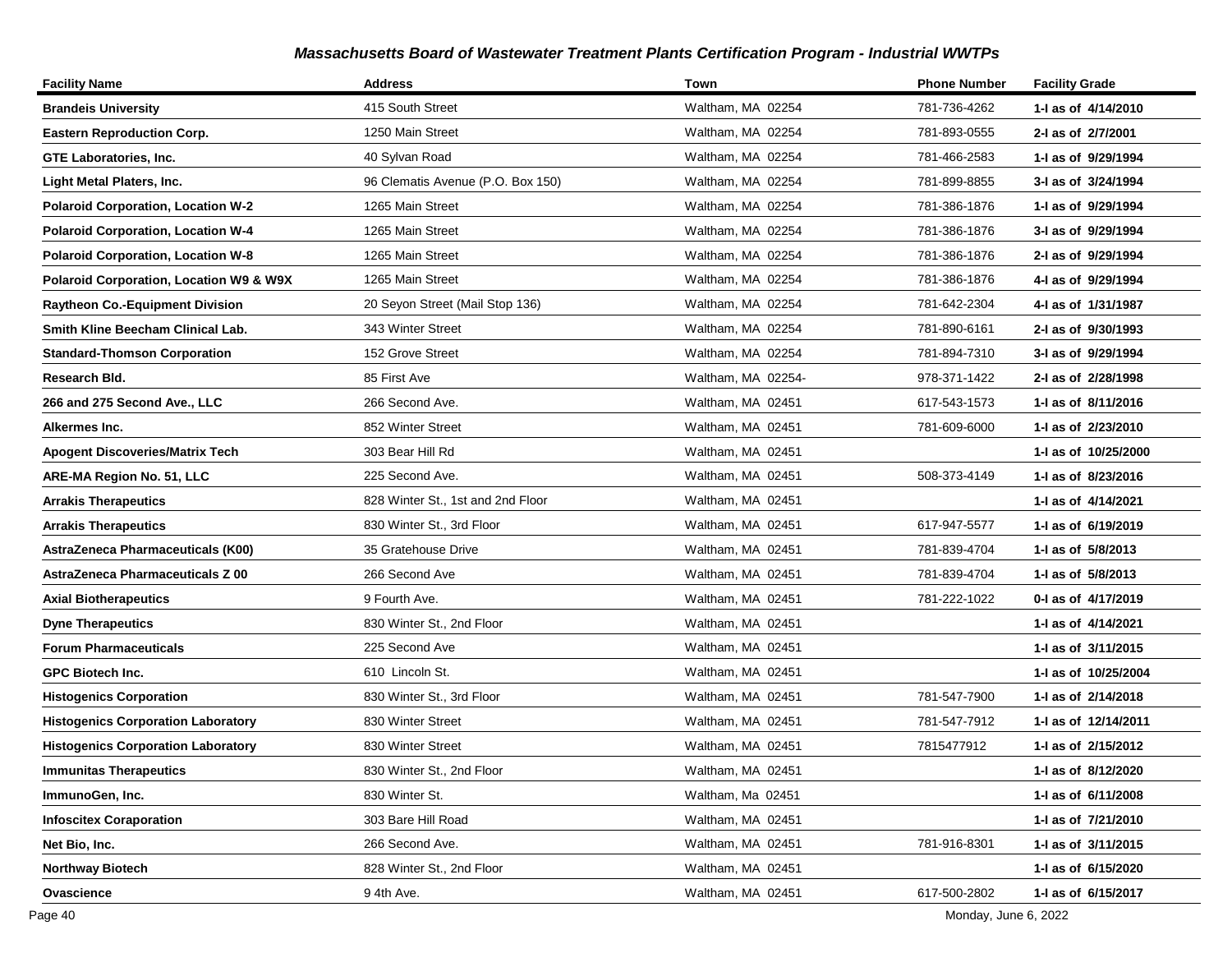| <b>Facility Name</b>                           | <b>Address</b>                          | Town                | <b>Phone Number</b> | <b>Facility Grade</b> |
|------------------------------------------------|-----------------------------------------|---------------------|---------------------|-----------------------|
| <b>Tscan Therapeutics</b>                      | 830 Winter St.                          | Waltham, MA 02451   | 857-399-9519        | 1-I as of 4/15/2020   |
| <b>Xilio Therapeutics</b>                      | 828 Winter St., 2nd Floor               | Waltham, MA 02451   |                     | 1- as of 6/15/2020    |
| <b>AstraZeneca</b>                             | 760 Winter St                           | Waltham, MA 02451-  | 617-234-2616        | 1-I as of 9/1/1999    |
| <b>Hyster New England</b>                      | 358 Second Ave                          | Waltham, MA 02451-  | 781-890-7950        | 2-I as of 10/27/1999  |
| Polaroid Corp. - Reservoir                     | 850 and 920 Winter St                   | Waltham, MA 02451-  | 781-386-8216        | 1-I as of 8/22/2001   |
| Beaver Visitec International, Inc.             | 411 Waverly Oaks Road                   | Waltham, MA 02452   | 781-906-7979        | 3-I as of 9/29/1994   |
| <b>Praecis Pharmaceuticals, Inc.</b>           | 830 Winter St                           | Waltham, MA 02452   |                     | 1-I as of 6/13/2001   |
| <b>Becton Dickinson</b>                        | 411 Waverly Oaks Rd., Bld. 2, Suite 229 | Waltham, MA 02452-  | 781-906-7979        | 3-I as of 9/1/1999    |
| <b>Olink Proteomics</b>                        | 130 Turner St., Building 2, Suite 230   | Waltham, MA 02453   |                     | 0-1 as of 12/15/2021  |
| <b>Repligen Corporation</b>                    | 41 Seyon St. Building #1, Suite 100     | Waltham, Ma 02453   | 781-250-0111        | 1-I as of 2/9/2005    |
| <b>Brandeis University</b>                     | 415 South St                            | Waltham, MA 02454   |                     | 1-I as of 9/12/2007   |
| <b>Brandeis University - Kosow Building</b>    | 415 South Street                        | Waltham, MA 02454   | 781-736-4262        | 3-I as of 7/21/2010   |
| <b>Brandeis University -New Science Build.</b> | 412 South Street                        | Waltham, MA 02454   | 781-736-4262        | 1-I as of 10/22/2008  |
| <b>Cedar's Foods</b>                           | 50 Foundation Ave.                      | Ward Hill, MA 01835 | 978-372-8010        | 3-I as of 6/19/2019   |
| <b>Runtal North America</b>                    | 187 Neck Rd.                            | Ward Hill, MA 01835 |                     | 1- as of 4/30/2018    |
| Kanzaki Specialty Papers                       | 20 Cummings Street                      | Ware, MA 01082      |                     | 3-I as of 4/22/2015   |
| <b>General Electric Infastructure Water</b>    | 65 Grove St.                            | Watertown, MA 01608 |                     | 2-I as of 9/9/2009    |
| <b>Aggregate Industries</b>                    | 105 Coolidge Hill Road                  | Watertown, Ma 02172 | 978-535-8600        | 1-I as of 7/27/2004   |
| Chrome Plating of Waltham, Inc.                | 265 Pleasant Street                     | Watertown, MA 02172 | 781-924-8021        | 2-I as of 9/29/1994   |
| <b>Swisstronics Inc.</b>                       | 100 Parker Street (P.O. Box 76)         | Watertown, MA 02172 | 781-924-1050        | 4-I as of 8/2/1989    |
| <b>Pulpdent Corporation Location 0101</b>      | 80 Oakland Street (P.O. Box 780)        | Watertown, MA 02272 | 781-926-6666        | 1-I as of 9/29/1994   |
| 480 Biomedical, Inc.                           | 480 Arsenal Street                      | Watertown, MA 02472 | 617-393-4600        | 0-I as of 5/8/2013    |
| Acusphere, Inc.                                | 500 Arsenal St.                         | Watertown, Ma 02472 |                     | 1-I as of 7/27/2004   |
| Arranta Bio                                    | 650 Pleasant St.                        | Watertown, MA 02472 |                     | 1-I as of 10/14/2020  |
| <b>Arsenal Medical (Formerly WMR Biomedica</b> | 480 Arsenal Street                      | Watertown, MA 02472 | 617-393-4600        | 1-I as of 7/21/2010   |
| <b>Boston Biomedical Research Institute</b>    | 64 Grove st                             | Watertown, MA 02472 |                     | 1-I as of 3/12/2003   |
| <b>C4 Therapeutics</b>                         | 490 Arsenal Way                         | Watertown, MA 02472 | 617-588-6118        | 1-I as of 2/14/2018   |
| Delaney Linen Services, Inc.                   | 79 Grove St.                            | Watertown, MA 02472 | 617-926-9126        | 1-I as of 7/26/2004   |
| <b>Enanta Pharmaceuticals</b>                  | 500 Arsenal St                          | Watertown, MA 02472 | 617-621-9575        | 1- as of 10/10/2001   |
| <b>Forma Therapeutics</b>                      | 500 Arsenal St. Suite 100               | Watertown, MA 02472 | 617-679-1970        | 1- as of 5/24/2012    |
| <b>GE lonics Incorporated</b>                  | 65 Grove St.                            | Watertown, MA 02472 | 617-673-4508        | 1-I as of 9/6/2006    |
| <b>Ionics Equipment and Systems Division</b>   | 65 Grove St                             | Watertown, MA 02472 | 617-926-2500        | 1-I as of 6/13/2001   |
| <b>Ionics Incorporated - Stack System</b>      | 58 Irving St.                           | Watertown, Ma 02472 |                     | 1-I as of 7/27/2004   |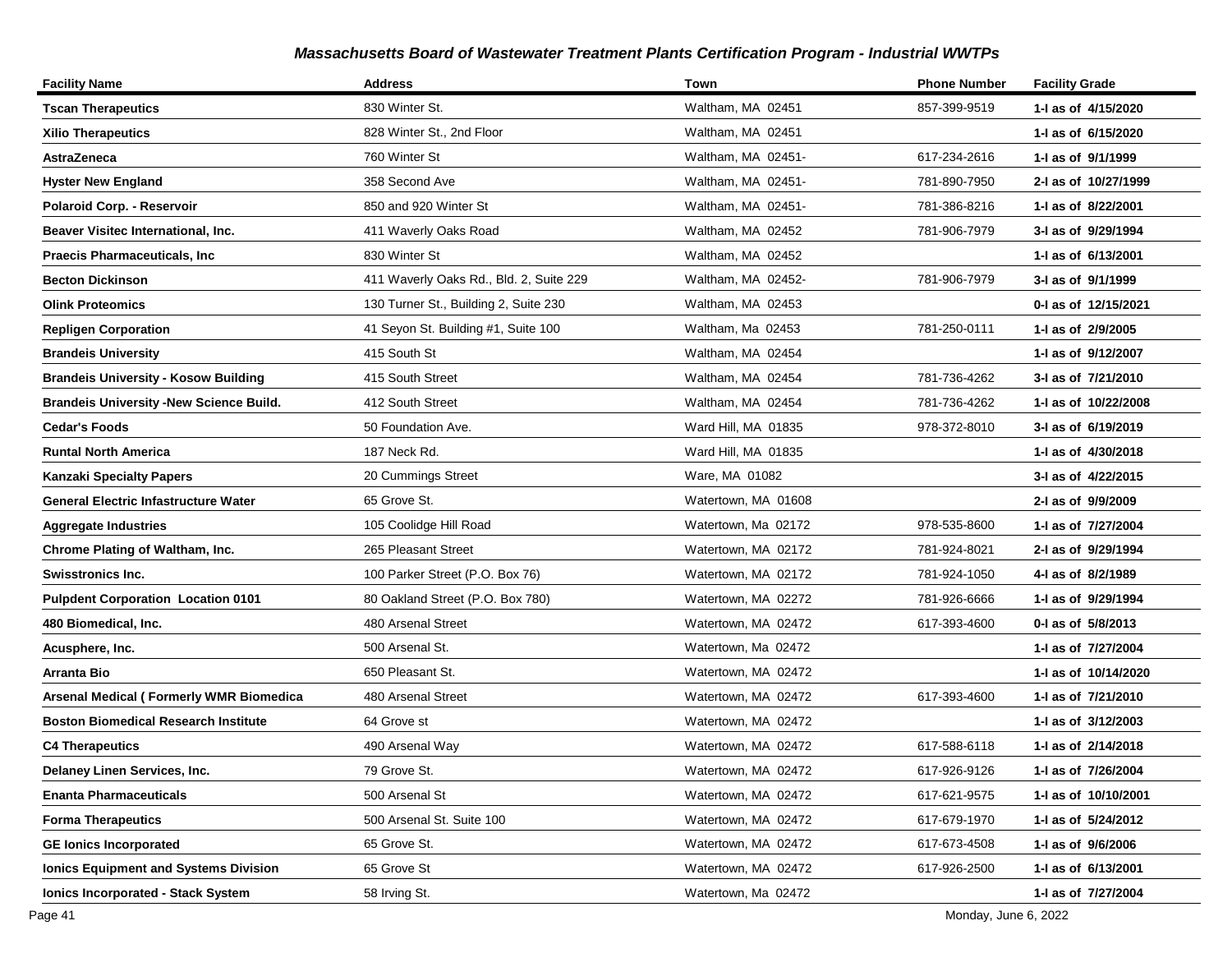| <b>Facility Name</b>                       | <b>Address</b>                     | Town                        | <b>Phone Number</b> | <b>Facility Grade</b> |
|--------------------------------------------|------------------------------------|-----------------------------|---------------------|-----------------------|
| Ionics, Incorporated -R&D Test System      | 58 Irving St.                      | Watertown, MA 02472         |                     | 1-I as of 7/27/2004   |
| Kala Pharmaceuticals                       | 490 Arsenal Way, Suite 120         | Watertown, MA 02472         | 617-828-2899        | 1-1 as of 4/17/2019   |
| <b>Living Micro Systems</b>                | 480 Arsenal St.                    | Watertown, Ma 02472         | 617-926-1011        | 1-1 as of 5/10/2006   |
| Microsemi Corp.                            | 580 Pleasant St.                   | Watertown, Ma 02472         | 617-673-7518        | 3-I as of 7/27/2004   |
| Microsemi USPD                             | 580 Pleasant St.                   | Watertown, MA 02472         | 617-673-7518        | 1-I as of 2/17/2004   |
| <b>SQZ Biotech</b>                         | 200 Arsenal Yards Blvd             | Watertown, MA 02472         | 617-758-8672        | 1- as of 12/18/2019   |
| <b>Tarveda Therapeutics</b>                | 134 Coolidge Ave                   | Watertown, MA 02472         | 617-923-4100        | 1-1 as of 9/12/2012   |
| <b>Tetraphase Pharmaceuticals</b>          | 480 Arsenauit St., Suite 110       | Watertown, Ma 02472         | 617-715-3500        | 1-1 as of 12/20/2006  |
| <b>Chrome Plating of Waltham</b>           | 265 Pleasant St                    | Watertown, MA 02472-        |                     | 2-I as of 6/27/2000   |
| Anglo Fabrics Company, Inc.                | 35 Pearl Street (P.O. Box 40)      | Webster, MA 01570           | 508-943-1440        | 1-I as of 2/28/1998   |
| <b>Cranston Print Works Company</b>        | 2 Worcester Road                   | Webster, MA 01570           | 508-943-0520        | 3-I as of 10/25/1988  |
| $\star$<br><b>Webster Lens Company</b>     | Tracy Court (P.O. Box 10)          | Webster, MA 01570           | 508-943-1550        | 3-I as of 4/27/1995   |
| <b>Wellesley College</b>                   | 106 Central St                     | Wellesley, MA 02481-        | 617-283-3882        | 1-I as of 3/29/2000   |
| <b>Curtis Industries, LLC</b>              | 70 Hartwell St.                    | West Boylston, MA 01583     | 508-853-2200        | 1-I as of 9/8/2010    |
| Shell Oil Co. Distribution Terminal *      | 137 Shrewsbury Street              | West Boylston, MA 01583     | $508 - -$           | 2-I as of 4/25/1996   |
| Safety-Kleen - Waste Wizard                | PO Box 750                         | West Brookfield, MA 01585-  | 508-867-7184        | 1-I as of 3/29/2000   |
| Agri-Mark, Inc.                            | 958 Riverdale Street               | West Springfield, MA 01089  | 413-732-4169        | 1-1 as of 2/25/1993   |
| Mount Tom Box Company, Inc.                | 190 Interstate Drive               | West Springfield, Ma 01089  | 413-781-5300        | 2-I as of 1/27/2009   |
| Sullivan Paper                             | 42 Progress Ave                    | West Springfield, MA 01089  |                     | 2-I as of 1/27/2009   |
| <b>Fountain Plating</b>                    | 492 Prospect Ave                   | West Springfield, MA 01089- | 413-781-4651        | 3-I as of 6/30/1999   |
| National Metal Industries                  | 203 Circuit Avenue (P.O. Box 1776) | West Springfield, MA 01090  | 413-785-5861        | 1-I as of 8/29/1996   |
| <b>Valentine Plating</b>                   | 155 Allston Ave                    | West Springfield, MA 01090  |                     | 3-I as of 11/7/2013   |
| Wrights                                    | 85 South St                        | West Warren, MA 01092       |                     | 1-1 as of 10/25/2000  |
| <b>Pall Corporation</b>                    | 20 Walkup Dr.                      | Westboro, MA 01581          | 508-429-5696        | 1-I as of 8/22/2001   |
| <b>Hocomonco Pond Site</b>                 | Otis St.                           | Westboro, MA 01581-         |                     | 3-I as of 2/28/1998   |
| Osmonics                                   | 125 Flanders rd                    | Westboro, MA 01581-6046     | 508-366-8212        | 1-I as of 3/21/2001   |
| <b>American Superconductor Corporation</b> | Two Technology Drive               | Westborough, MA 01581       | 508-836-4200        | 2-I as of 2/27/1997   |
| AstraZeneca                                | 50 Otis Street                     | Westborough, MA 01581       | 508-366-1100        | 2-I as of 9/11/2002   |
| Esoterix Genetic Laboratories,LLC          | 3400 Computer Dr                   | Westborough, MA 01581       |                     | 1-I as of 5/14/2014   |
| <b>GE Healthcare</b>                       | 14 Walkup Dr.                      | Westborough, MA 01581       | 508-616-3027        | 1-I as of 6/10/2016   |
| <b>Kopin Corporation</b>                   | 125 North Drive                    | Westborough, MA 01581       |                     | 2-I as of 3/19/2008   |
| <b>Tyrolit (Bay State Abrasives)</b>       | 12 Union Street                    | Westborough, MA 01581       | 508-366-4431        | 3-I as of 4/17/1997   |
| <b>Columbia Manufacturing Company</b>      | One Cycle Street                   | Westfield, MA 01085         | 413-562-3664        | 2-I as of 4/15/1993   |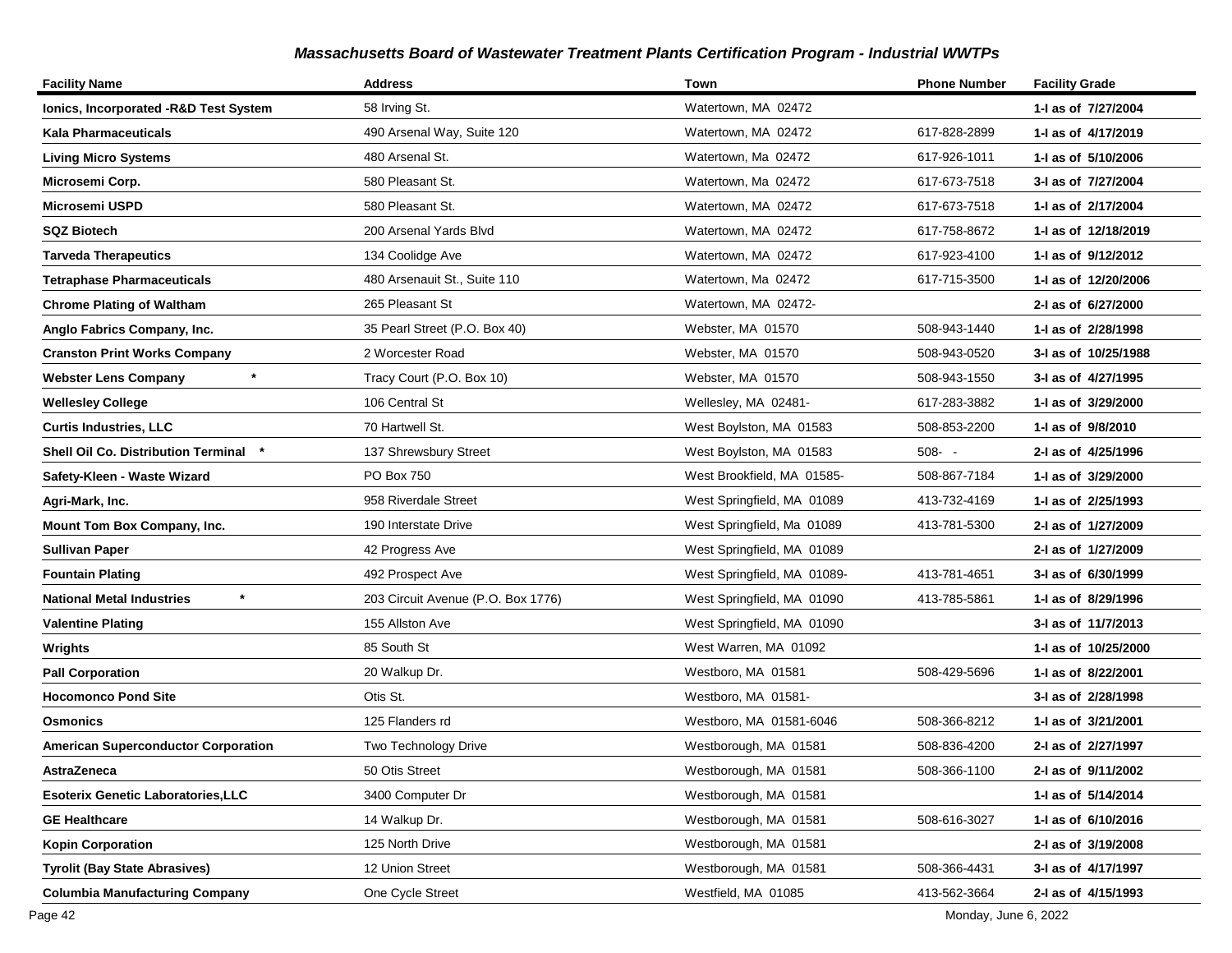| <b>Facility Name</b>                     | <b>Address</b>                       | Town                  | <b>Phone Number</b> | <b>Facility Grade</b> |
|------------------------------------------|--------------------------------------|-----------------------|---------------------|-----------------------|
| <b>McNairn Packaging</b>                 | 6 Elise St.                          | Westfield, MA 01085   |                     | 2-I as of 10/12/2020  |
| Savage Arns, Inc.                        | 100 Springdale Road                  | Westfield, MA 01085   |                     | 1-I as of 5/14/2014   |
| <b>Westfield Electroplating Co.</b>      | 68 North Elm Street (P.O. Box 298)   | Westfield, MA 01086   | 413-568-3716        | 4-I as of 12/17/2008  |
| <b>Westford Anodizing Corporation</b>    | 12 North Main Street (P.O. Box 3246) | Westford, MA 01886    | 978-692-3396        | 4-I as of 4/27/1995   |
| Earth Tech Ground Water Site             | 180 State Road East                  | Westminster, Ma       |                     | 2-I as of 3/23/2005   |
| <b>Advance Coatings Co.</b>              | 42 Depot Road, P.O. Box 457          | Westminster, MA 01473 | 978-874-5921        | 3-I as of 3/23/2005   |
| <b>Digital Equipment Corporation</b>     | 1 Digital Drive                      | Westminster, MA 01473 | 978-597-2717        | 2-I as of 2/16/1979   |
| <b>Interstate Container (DS Smith)</b>   | 100 Simplex Drive, Unit 5            | Westminster, MA 01473 | 978-606-1587        | 2-I as of 1/13/2010   |
| <b>U.S.-Westover Air Force Base</b>      | HQ, 439th CS Group                   | Westover, MA 01022    | 413-557-2434        | 2-I as of 4/27/1992   |
| Damon Clinical Laboratories, Inc.        | 82 Wilson Way                        | Westwood, MA 02090    | 781-329-4800        | 1- as of 10/16/1990   |
| <b>Fairlaine Acceptance Company</b>      | 62 Everett Street                    | Westwood, MA 02090    | 781-329-4400        | 2-I as of 2/27/1997   |
| Nstar Gas Co- Kendall Nat. Gas Interconn | One Nstar Way                        | Westwood, MA 02111    |                     | 1-I as of 6/12/2002   |
| Magna Metal Finishing, Inc.              | 65 C Mathewson Drive                 | Weymouth, MA 02189    | 781-340-0200        | 2-I as of 12/15/1994  |
| Recycleworks, Inc.                       | 200 Libbey Industrial Parkway        | Weymouth, MA 02189    | 781-337-0547        | 1-I as of 4/15/2016   |
| TNCO, Inc.                               | 356 South Avenue                     | Whitman, MA 02382     | 781-447-6661        | 2-I as of 9/29/1994   |
| Whitman Company, Inc.                    | 356 South Avenue                     | Whitman, MA 02382     | 781-447-2422        | 1-I as of 4/28/1994   |
| <b>Analog Devices Building 5</b>         | 831 Woburn St.                       | Wilmington, MA 01807  |                     | 1-1 as of 7/30/2008   |
| <b>AGFA Division, Miles Inc.</b>         | 80 Industrial Way                    | Wilmington, MA 01887  | 978-658-5600        | 4-I as of 3/25/1993   |
| <b>Analog Devices Inc. Building 4</b>    | 804 Woburn Street                    | Wilmington, MA 01887  | 978-935-5565        | 2-I as of 6/27/2013   |
| Analog Devices, Inc. Building 3          | 804 Woburn St.                       | Wilmington, MA 01887  |                     | 2-I as of 7/30/2008   |
| Azurity Pharmaceuticals                  | 841 Woburn St.                       | Wilmington, MA 01887  |                     | 1-I as of 6/9/2021    |
| <b>Charles River Laboratories</b>        | 251 Ballardvale Street               | Wilmington, MA 01887  | 781-222-6346        | 1-1 as of 6/27/2016   |
| <b>Dynamics Research Corp.</b>           | 50 Concord Street                    | Wilmington, MA 01887  | 978-658-6100        | 2-I as of 12/29/1987  |
| Eisai Research Institute of Boston, Inc. | 100 Research Drive (see memo)        | Wilmington, MA 01887  | 978-794-1117        | 1-I as of 8/28/1997   |
| Jet-Com, Inc.                            | 201 Ballardvale Street               | Wilmington, MA 01887  | 978-933-8181        | 1-I as of 9/29/1994   |
| Koch Membrane Systems, Inc.              | 850 Main Street                      | Wilmington, MA 01887  | 978-657-4250        | 3-I as of 6/10/2009   |
| <b>Mayo Medical Laboratories, NE</b>     | 265 Ballardvale St.                  | Wilmington, MA 01887  |                     | 2-I as of 12/19/2007  |
| MKS Instruments, Inc.                    | 90 Industrial Way                    | Wilmington, Ma 01887  | 978-284-4134        | 1-I as of 10/27/2004  |
| Olin Chemical                            | 51 Eames Street                      | Wilmington, MA 01887  | 978-658-6121        | 2-1 as of 8/19/1987   |
| <b>Surface Coatings, Inc.</b>            | 100 Eames Street                     | Wilmington, MA 01887  | 978-993-4200        | 2-I as of 8/26/1992   |
| $\star$<br><b>Textron Systems</b>        | 201 Lowell Street                    | Wilmington, MA 01887  | 978-371-4237        | 3-I as of 3/1/2000    |
| <b>Xenon Corporation</b>                 | 37 Upton Drive                       | Wilmington, MA 01887  | 978-661-9033        | 1-I as of 7/21/2010   |
| <b>Martignetti Brothers Realty Trust</b> | P.O. Box 102                         | Winchester, MA 01890  | 781-543-2681        | 2-I as of 6/25/1992   |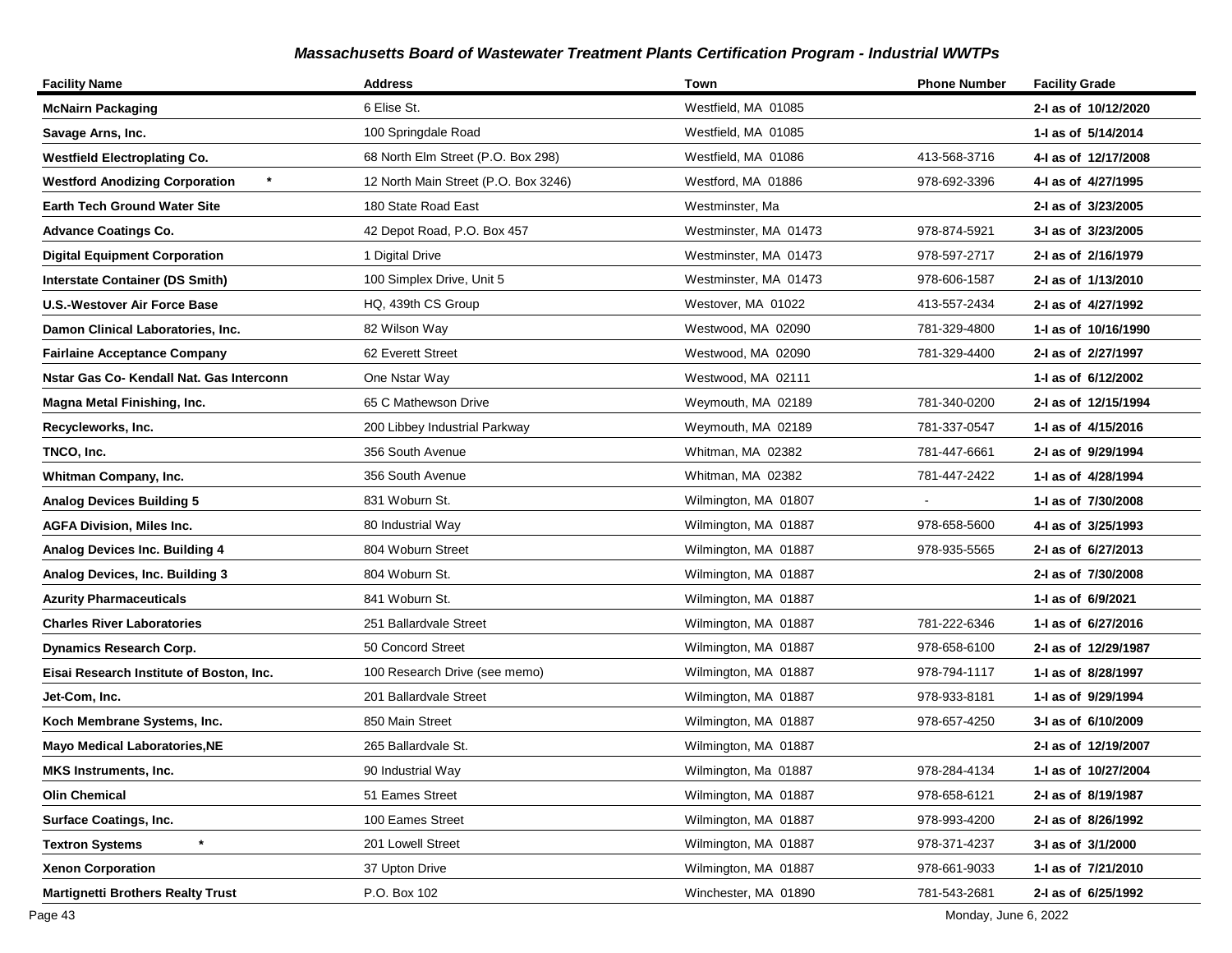| <b>Facility Name</b>                    | <b>Address</b>                           | Town                | <b>Phone Number</b> | <b>Facility Grade</b> |
|-----------------------------------------|------------------------------------------|---------------------|---------------------|-----------------------|
| A. W. Chesterton Company                | 9 Forbes Road (225 Fallon Rd., Stoneham) | Woburn, MA 01801    | 781-438-7013        | 2-I as of 3/30/1995   |
| A-1 Precious Metal Plating              | 36 Sixth Road                            | Woburn, MA 01801    | 781-938-4300        | 4-I as of 4/13/1999   |
| <b>Aero Brazing Corporation</b>         | 23 New Boston Street                     | Woburn, MA 01801    | 781-933-7511        | 3-I as of 12/11/2013  |
| <b>BioTrove Inc.</b>                    | 10 Gill St.                              | Woburn, MA 01801    | 781-721-3600        | 1-I as of 10/25/2004  |
| <b>BioVex</b>                           | 34 Commerce Way                          | Woburn, MA 01801    |                     | 1-I as of 4/14/2021   |
| Biovex Inc.                             | 34 Commerce Way                          | Woburn, MA 01801    | 781-376-4920        | 1- as of 12/12/2012   |
| <b>Boston MicroSystems Inc.</b>         | 30-H Sixth Road                          | Woburn, MA 01801    | 781-933-5100        | 1- as of 7/21/2010    |
| Davol                                   | 160 New Boston St                        | Woburn, MA 01801    |                     | 2-I as of 2/6/2002    |
| Herley - Micro Dynamics, Inc.           | 10 Sonar Drive                           | Woburn, MA 01801    | 781-729-9450        | 2-I as of 12/15/1994  |
| <b>Integrated System Assembly</b>       | 600 West Cummings Park, Suite 6000       | Woburn, MA 01801    | 781-937-0177        | 1-I as of 9/29/1994   |
| <b>Kraft Foods</b>                      | <b>Hill Street</b>                       | Woburn, MA 01801    | 781-933-2800        | 2-I as of 8/12/1993   |
| L. A. Donovan Co., Inc.                 | 32 Webster Street                        | Woburn, MA 01801    | 781-933-4120        | 4-I as of 4/19/1990   |
| <b>LEAF Pharmaceuticals</b>             | 216 West Cummings Park                   | Woburn, MA 01801    | 781-305-4192        | 1-1 as of 2/14/2018   |
| Luminus Devices, Inc.                   | 175 New Boston St                        | Woburn, MA 01801    | 617-499-6140        | 1-I as of 11/1/2012   |
| Luminus Devices, Inc.                   | 175 New Boston St                        | Woburn, MA 01801    |                     | 1-1 as of 10/29/2003  |
| Morton International, Inc.              | 185 New Boston Street                    | Woburn, MA 01801    | 781-933-9243        | 2-I as of 5/28/1993   |
| Myriant                                 | 42 Cumming Park                          | Woburn, MA 01801    | 781-569-6249        | 1-I as of 12/17/2008  |
| Organix, Inc                            | 240 Salem St                             | Woburn, MA 01801    |                     | 1-1 as of 6/12/2002   |
| Patrick J. Gill & Sons, Inc.            | 9 Fowle Street                           | Woburn, MA 01801    | 781-933-3275        | 1-I as of 12/1/1987   |
| <b>Printed Circuit Corporation</b>      | 10 Micro Drive                           | Woburn, MA 01801    | 781-935-9570        | 4-I as of 6/19/1987   |
| Skyworks, Inc.                          | 20 Sylvan Road (P.O. Box 1044)           | Woburn, MA 01801    | 781-935-5150        | 1-I as of 9/29/1994   |
| Arqule                                  | 19 Presidential Way                      | Woburn, MA 01801-   | 781-994-0323        | 1-I as of 3/2/2000    |
| Boston Microsystems, Inc.               | 30-H Sixth Rd                            | Woburn, MA 01801-   | 781-933-5100        | 1-I as of 3/2/2000    |
| Endogen                                 | 30 Commerce Way                          | Woburn, MA 01801-   | 781-937-0890        | 1-I as of 3/2/2000    |
| Epic Technologies, Inc.                 | 500 West Cummings Park, Suite 6950       | Woburn, MA 01801-   | 781-932-7870        | 2-I as of 4/28/1999   |
| <b>Thermo-Electron-Tecomet</b>          | 170 New Boston St                        | Woburn, MA 01801-   | 781-938-9977        | 3-I as of 3/29/2000   |
| Wildwood Property Wells G & H Superfund | 278 Rear Salem St                        | Woburn, MA 01801-   | 617-935-5523        | 3-I as of 4/15/1998   |
| <b>Chomerics</b>                        | 8 Commonwealth Ave                       | Woburn, MA 01888    |                     | 3-I as of 3/31/2011   |
| <b>Chomerics, Inc</b>                   | 77 Dragon Court                          | Woburn, MA 01888    | 781-935-4850        | 3-I as of 1/30/1992   |
| A. A. Brunell Electroplating            | 41 Sutton Lane                           | Worcester, MA       | 508-752-7595        | 4-1 as of 3/12/1991   |
| Thomas Smith Co.                        | 288 Grove St                             | Worcester, MA 01 -  |                     | 1-I as of 3/2/2000    |
| A Schulman                              | 53 Milbrook Street                       | Worcester, MA 01060 |                     | 2-I as of 9/9/2015    |
| L. Farber Company, Inc.                 | 160 Fremont Street                       | Worcester, MA 01601 | 508-752-1945        | 2-I as of 1/26/1995   |